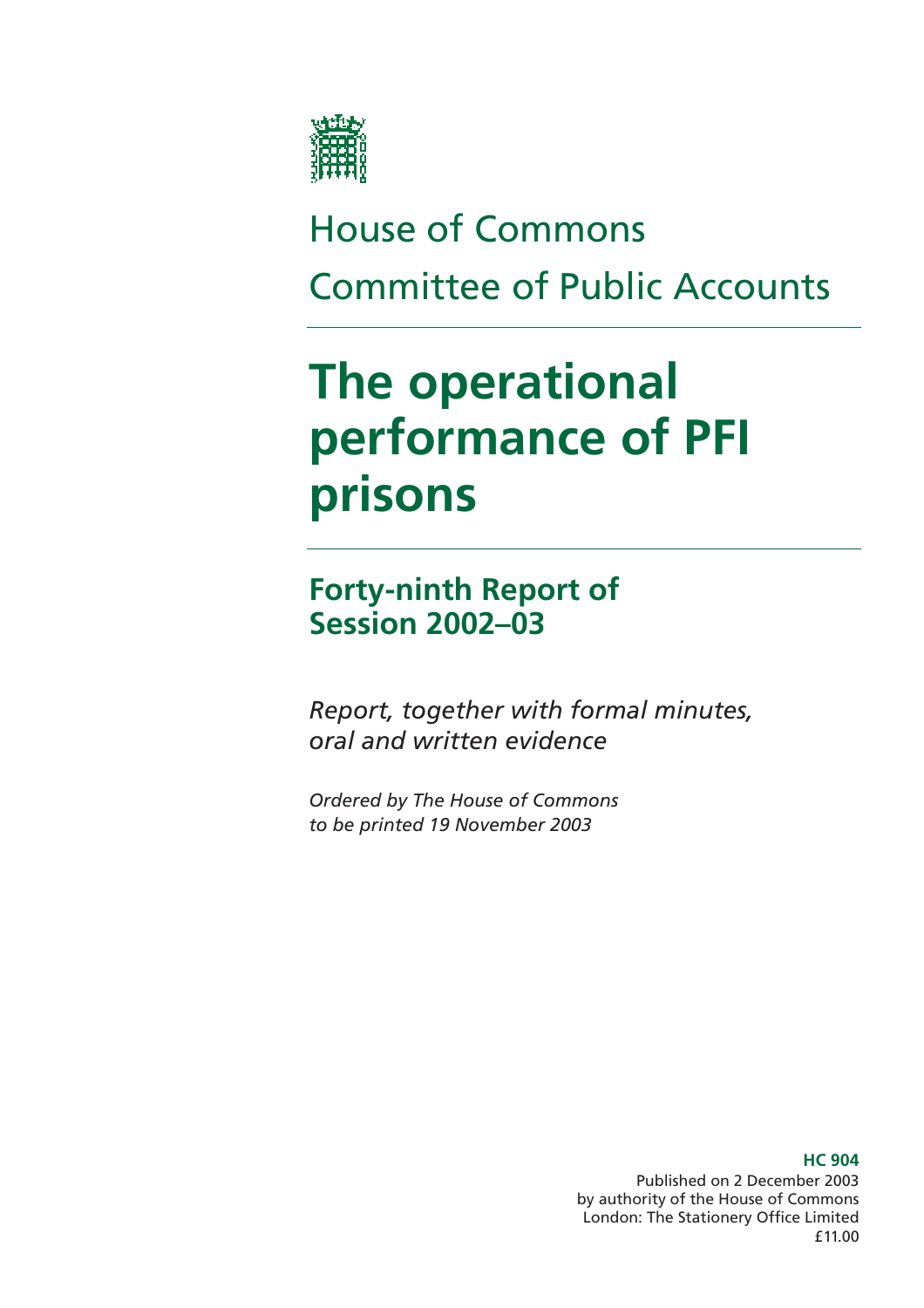### **The Committee of Public Accounts**

The Committee of Public Accounts is appointed by the House of Commons to examine "the accounts showing the appropriation of the sums granted by Parliament to meet the public expenditure, and of such other accounts laid before Parliament as the committee may think fit" (Standing Order No 148).

### **Current membership**

Mr Edward Leigh MP *(Conservative, Gainsborough)* (Chairman) Mr Richard Allan MP *(Liberal Democrat, Sheffield Hallam)*  Mr Richard Bacon MP (*Conservative, South Norfolk*) Jon Cruddas MP (*Labour, Dagenham*) Mr Ian Davidson MP (*Labour, Glasgow Pollock*) Rt Hon Frank Field MP (*Labour, Birkenhead*) Mr Nick Gibb MP (*Conservative, Bognor Regis and Littlehampton*) Mr Brian Jenkins MP (*Labour, Tamworth*) Mr Nigel Jones MP (*Liberal Democrat, Cheltenham*) Ms Ruth Kelly MP (*Labour, Bolton West*) Mr George Osborne MP (*Conservative, Tatton*) Jim Sheridan MP (*Labour, West Renfrewshire*) Mr Siôn Simon MP *(Labour, Birmingham Erdington)* Mr Gerry Steinberg MP *(Labour, City of Durham)*  Jon Trickett MP *(Labour, Hemsworth)* Rt Hon Alan Williams MP *(Labour, Swansea West)* 

The following were also members of the Committee during the period of this inquiry.

Geraint Davies MP (*Labour, Croydon Central*) Mr George Howarth MP (*Labour, Knowsley North and Sefton East*) Mr David Rendel MP (*Liberal Democrat, Newbury*)

### **Powers**

Powers of the Committee of Public Accounts are set out in House of Commons Standing Orders, principally in SO No 148. These are available on the Internet via www.parliament.uk.

### **Publications**

The Reports and evidence of the Committee are published by The Stationery Office by Order of the House. All publications of the Committee (including press notices) are on the Internet at

http://www.parliament.uk/parliamentary\_committees/committee\_of\_public\_acco unts.cfm. A list of Reports of the Committee in the present Session is at the back of this volume.

### **Committee staff**

The current staff of the Committee is Nick Wright (Clerk), Christine Randall (Committee Assistant), Leslie Young (Committee Assistant), and Ronnie Jefferson (Secretary).

### **Contacts**

All correspondence should be addressed to the Clerk, Committee of Public Accounts, House of Commons, 7 Millbank, London SW1P 3JA. The telephone number for general enquiries is 020 7219 5708; the Committee's email address is pubaccom@parliament.uk.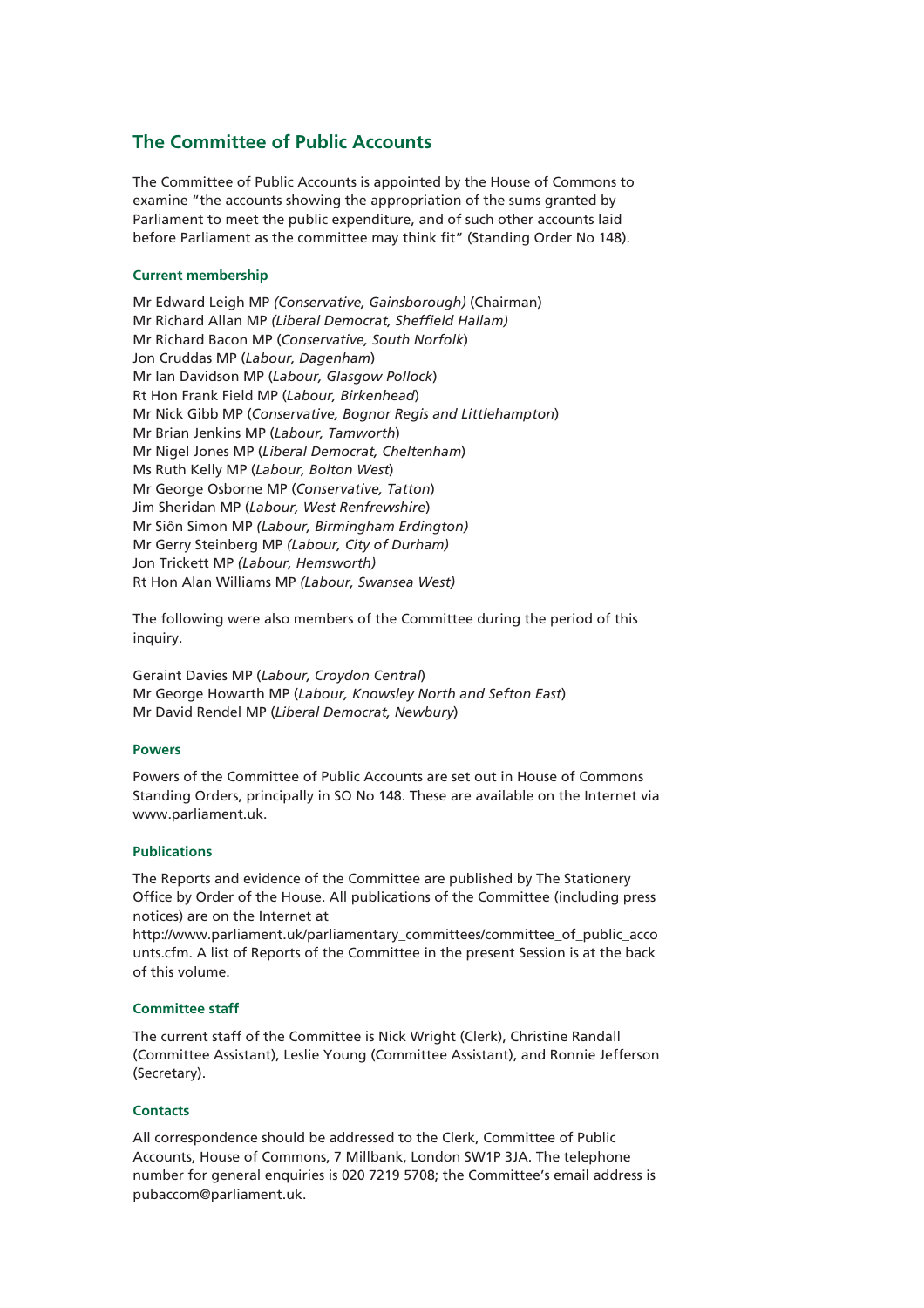## **Contents**

| <b>Report</b>                                                 | Page |
|---------------------------------------------------------------|------|
| <b>Summary</b>                                                | 3    |
| Introduction                                                  | 3    |
| <b>Conclusions and recommendations</b>                        | 4    |
| 1<br><b>Exchanging good practice between prisons</b>          | 7    |
| Treatment of prisoners                                        | 7    |
| Deployment of staff                                           | 8    |
| Use of new technology                                         | 9    |
| Exchanging good practice                                      | 9    |
| Mutual support                                                | 10   |
| <b>Measuring the performance of prisons</b><br>$\overline{2}$ | 11   |
| The performance of PFI prisons                                | 11   |
| The use of performance measures and targets                   | 12   |
| Monitoring prison performance                                 | 14   |
| <b>Formal minutes</b>                                         | 15   |
| <b>Witnesses</b>                                              | 16   |
| List of written evidence                                      | 16   |

| List of Reports from the Committee of Public Accounts Session 2002-03 |  |
|-----------------------------------------------------------------------|--|
|                                                                       |  |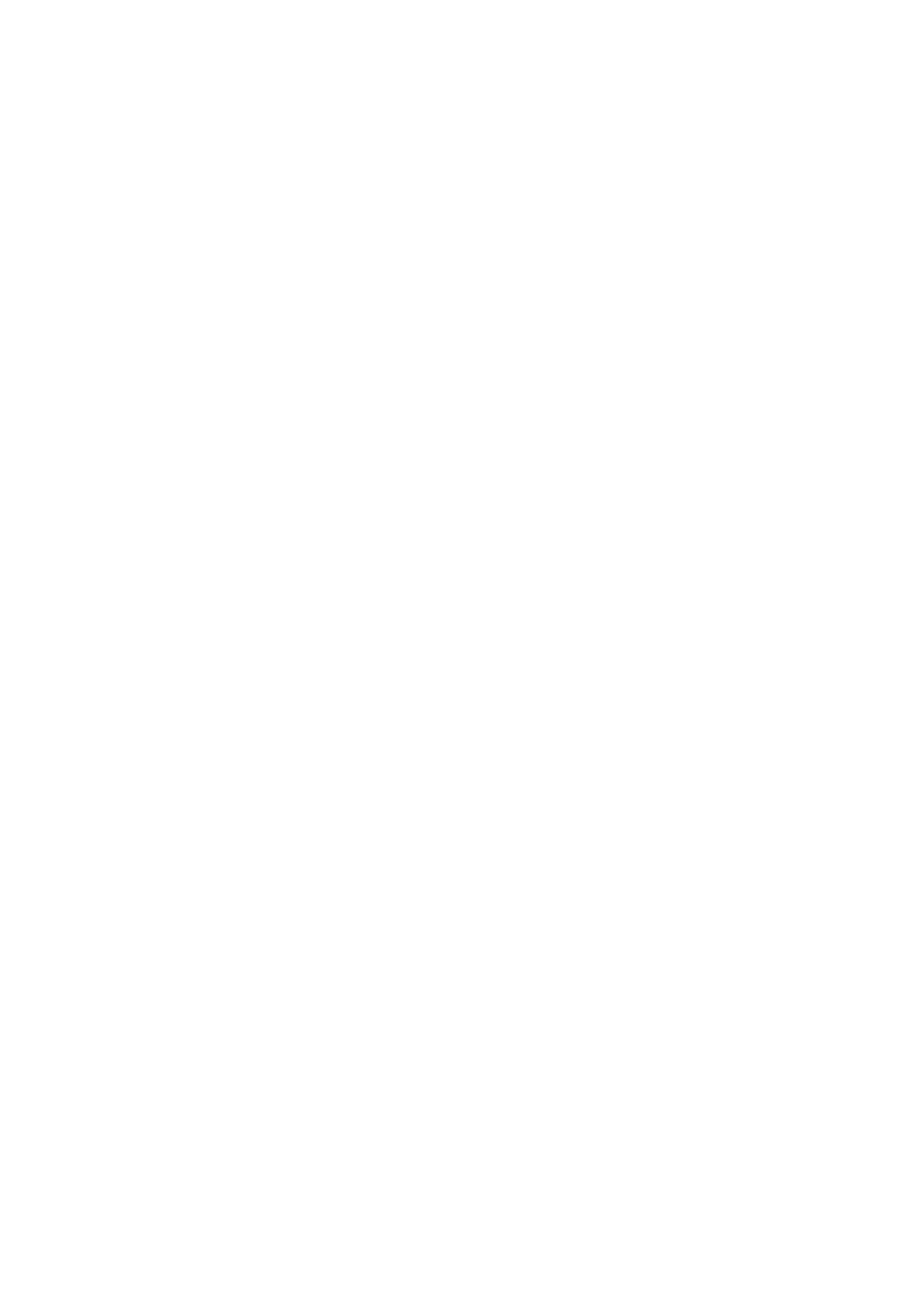## **Summary**

## **Introduction**

Since 1995, the Prison Service has signed nine Private Finance Initiative (PFI) contracts for the design, construction, financing and operation of new prisons. Seven of these prisons are now operational (**Figure 1**). They account for about 5% of the prison estate and hold 5,000 prisoners, around 7% of the total prison population. Two other prisons that were built and financed conventionally by the public sector are run by private companies under management-only contracts. A further five prisons, two of which had previously been operated by the private sector, are now run by local management teams under service level agreements, following successful in-house bids.

| Figure 1: PFI prisons, privately managed prisons, and publicly managed prisons under service level |  |
|----------------------------------------------------------------------------------------------------|--|
| agreements                                                                                         |  |

| <b>PFI Prisons (date</b><br>opened) | <b>Privately managed under</b><br>contract (date commenced) | <b>Publicly managed under service</b><br>level agreements (date<br>commenced) |
|-------------------------------------|-------------------------------------------------------------|-------------------------------------------------------------------------------|
| Parc (1997)                         | <b>Wolds (1992)</b>                                         | Blakenhurst (1993)                                                            |
| Altcourse (1997)                    | Doncaster (1994)                                            | Manchester (1994)                                                             |
| Lowdham Grange (1998)               |                                                             | Buckley Hall (1994)                                                           |
| Ashfield (1999)                     |                                                             | Leicester (2002)                                                              |
| Forest Bank (2000)                  |                                                             | Reading (2002)                                                                |
| <b>Rye Hill (2001)</b>              |                                                             |                                                                               |
| Dovegate (2001)                     |                                                             |                                                                               |

*Source: C&AG's Report* 

The success of in-house management teams in bidding against the private sector has been seen as an example of how performance has improved to the point that the Prison Service can now compete successfully on operating costs. However, to date there has been little available information on how the operational performance of PFI prisons compares with other prisons or whether the use of the PFI has brought wider benefits to the Prison Service.

On the basis of a Report<sup>1</sup> by the Comptroller and Auditor General we took evidence from the Home Office, the Prison Service and two of the four contractors who run PFI and privately managed prisons (Group 4 Falck and Premier Custodial Group). We examined the extent to which good practice is shared between PFI and public prisons, and how the operational performance of PFI and public prisons is measured and managed.

1 C&AG's Report, *The operational performance of PFI prisons* (HC 700, Session 2002–03)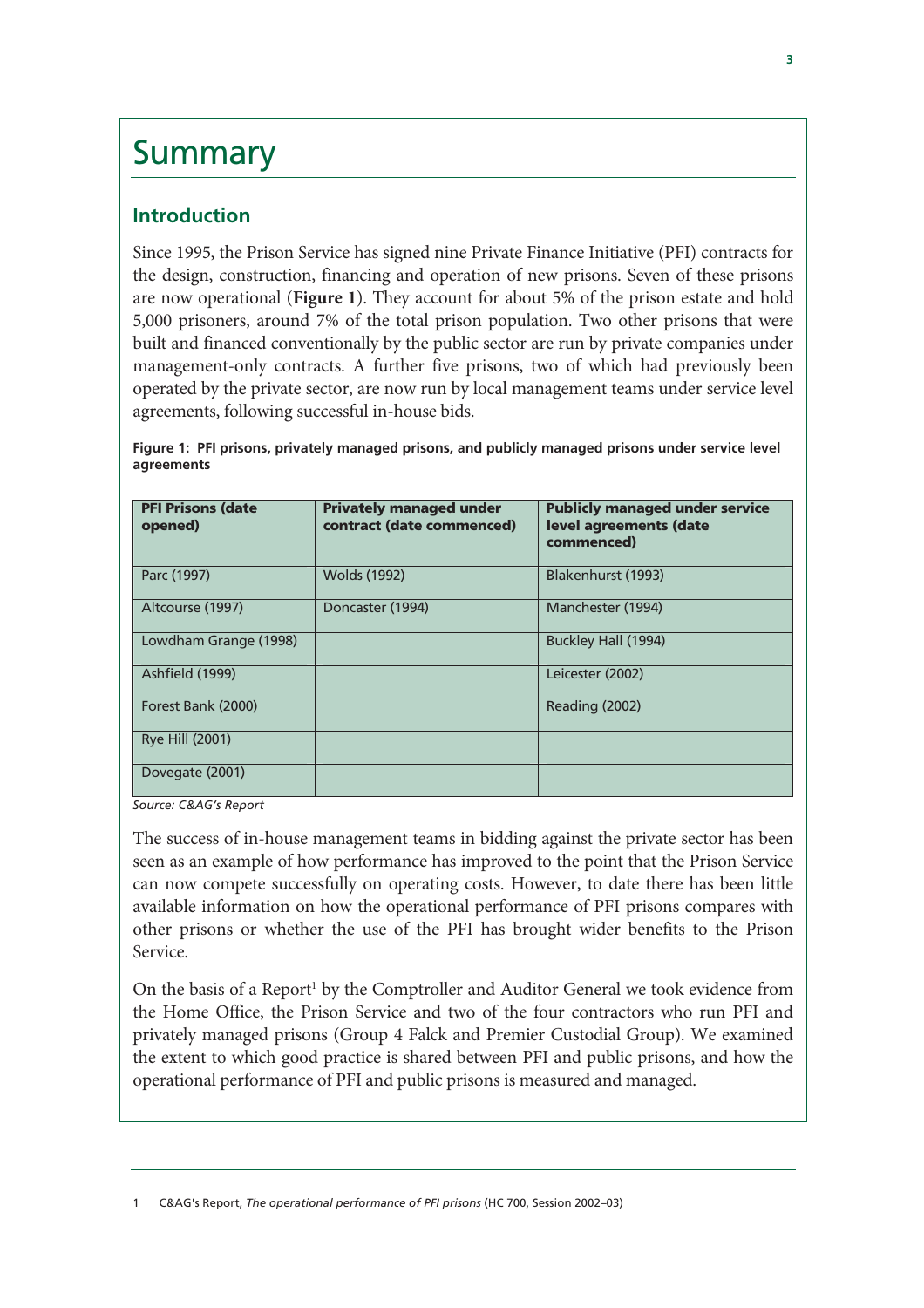## Conclusions and recommendations

- **1. The Home Office and the Prison Service should promote greater co-operation and exchange of good practice between publicly and privately managed prisons.** Prisoners held in PFI prisons feel that they are shown greater respect and are treated better than prisoners in public prisons. But the relative inexperience of staff in PFI prisons can compromise security through staff being conditioned by some prisoners to 'turn a blind eye'. Public prisons could import good practice on the treatment of prisoners from PFI prisons, and PFI prison staff could benefit from joint training on security issues with their more experienced counterparts in the public sector.
- **2. The Home Office and Prison Service should expand staff exchanges during the next two years.** The interchange of staff between privately managed and publicly managed prisons is a way to broaden perspectives and gain an appreciation of different working methods. Such interchanges have been encouraged at senior management levels but not at more junior grades, where day to day contact with prisoners is much greater.
- **3. In awarding contracts or negotiating Service Level Agreements there should be as much emphasis on the sustained delivery of an acceptable service as there is on contract price.** The Prison Service had to put in its own management team at Ashfield Young Offenders Institution for five months in 2002. There was a high level of staff turnover, and the contractor was unable to recruit staff to meet indicative staffing levels set out in the contract. Staffing levels at recent PFI prisons and two public sector prisons now managed under Service Level Agreements have also given cause for concern.
- **4. The Prison Service should not shy away from terminating prison contracts**. The contractor was in breach of contractual obligations at Ashfield, but the Prison Service chose not to terminate the contract. Although the contractor suffered substantial financial penalties, there were also knock-on costs to the public sector as young offenders had to be moved to other, already overcrowded, institutions.
- **5. Some PFI prison Controllers have become too close to the contractor, whilst others have been over stringent and adversarial.** PFI prisons are monitored on a day-to-day basis by Controllers, whose job it is to assess the prison's performance against the contract. There needs to be greater consistency in how Controllers approach their role, supported by improved training and clear career progression.
- **6. The monitoring and recording of performance data is at present less reliable in the public sector than in the PFI sector.** The Prison Service should examine the feasibility of introducing within the next year a performance data monitoring function, similar to the Controller function in PFI prisons, throughout publicly managed prisons. The cost of such an initiative could be reduced by making such monitors responsible for a number of prisons within a geographical area.
- **7. The number of performance measures should be reduced and made more consistent between the public and private sectors**. Public prisons have to report regularly on up to 48 Key Performance Targets and 61 Prison Service Standards and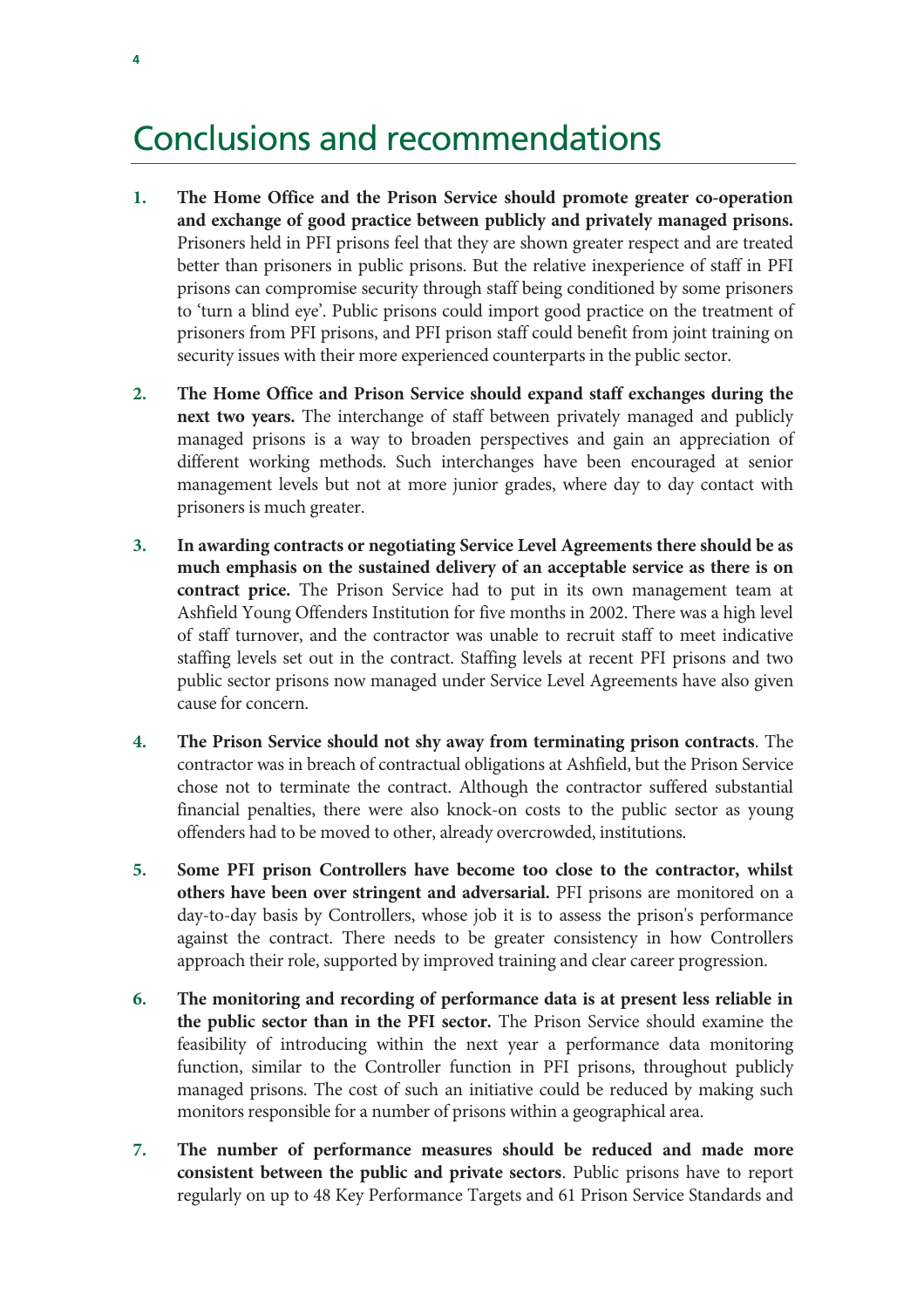privately managed prisons have to report on a further 30 to 40 contract measures. Prisons, both publicly managed and privately managed, are overburdened with performance measures, making the monitoring of performance and prioritisation between targets difficult. The large number of measures does not lead to any better understanding of individual prison performance.

- **8. There are inconsistencies between the performance measures and targets used for different prisons.** For example, in areas such as purposeful activity for prisoners, PFI prisons are set higher targets than public prisons. The performance of some public prisons in providing purposeful activity for prisoners needs to improve significantly if they are to make progress in helping to reduce the rate of re-offending. Targets in public prisons should be brought in line with those used in the private sector.
- **9. The use of Service Level Agreements should be** extended **to all prisons found to be performing unsatisfactorily.** Service Level Agreements specifying the standard of performance expected in return for a fixed budget have been used successfully to encourage better performance in public prisons that have been failing to meet required standards. However, at present, only four failing prisons have been identified for this approach. The development of the Weighted Scorecard ranking of prisons should make it simpler to identify prisons where intervention is needed.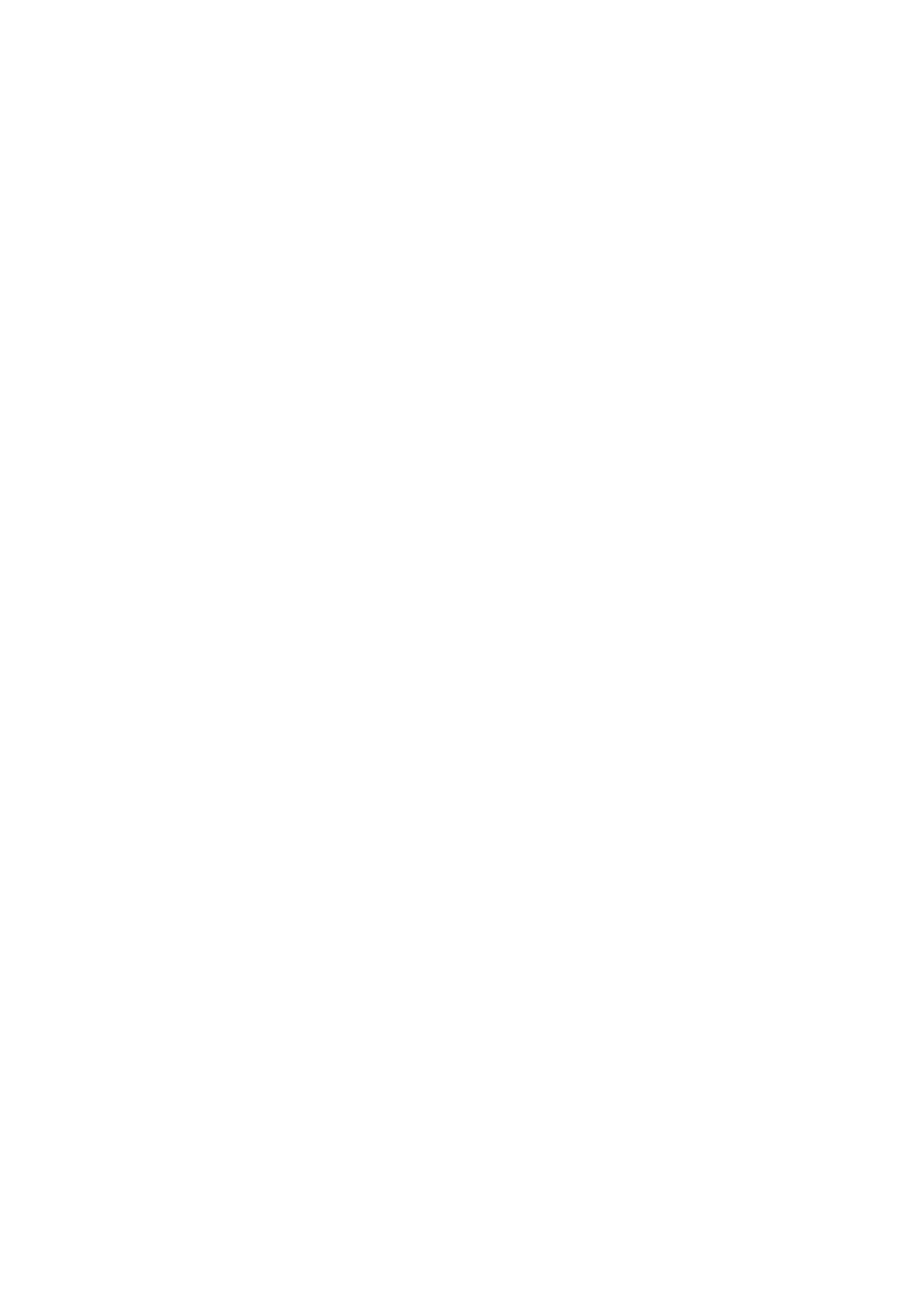# **1** Exchanging good practice between prisons

1. Under the PFI the private sector undertakes the design and construction of a prison and thereafter maintains and operates it for 25 years. PFI prisons differ from most other PFI projects as the contractor provides the whole service, including custody, education and healthcare for prisoners, whereas in projects such as new hospitals and schools the public sector remains responsible for the provision of key staff such as nurses and teachers.

2. The use of the PFI has helped sustain an alternative group of prison providers, which has helped to reduce costs and has acted as an incentive to improve prison performance. PFI contractors have brought innovations in three main areas: in the treatment of prisoners; in the more flexible deployment of staff; and in the use of new technology.

## **Treatment of prisoners**

3. An important innovation by the private sector has been in promoting a more constructive staff/prisoner relationship. Staff in PFI prisons are encouraged to treat prisoners in a more positive manner, for example through the use of first names and mentoring schemes. When surveyed by the NAO, prisoners in PFI establishments felt that they were treated better and shown greater respect than prisoners in public prisons (**Figure 2**).2 The Prison Service and the contractors considered that PFI prisons had been able to develop such a culture because managers were opening a new prison with staff that could be trained to deal positively with prisoners.



**Figure 2: Prisoners' response to the question "how would you rate the respect shown towards you by staff?"** 

4. PFI prisons tended to have younger prison officers and more female officers than in public prisons.3 However, less experienced officers were at risk of being conditioned by prisoners to overlook security breaches. Most of the escapes from prisons in recent years had occurred in this way. There had been a high turnover of staff in most private prisons

*Source: C&AG's Report* 

<sup>2</sup> C&AG's Report, paras 12, 2.18, Fig 13

<sup>3</sup> Qq 11–12, 18, 89–92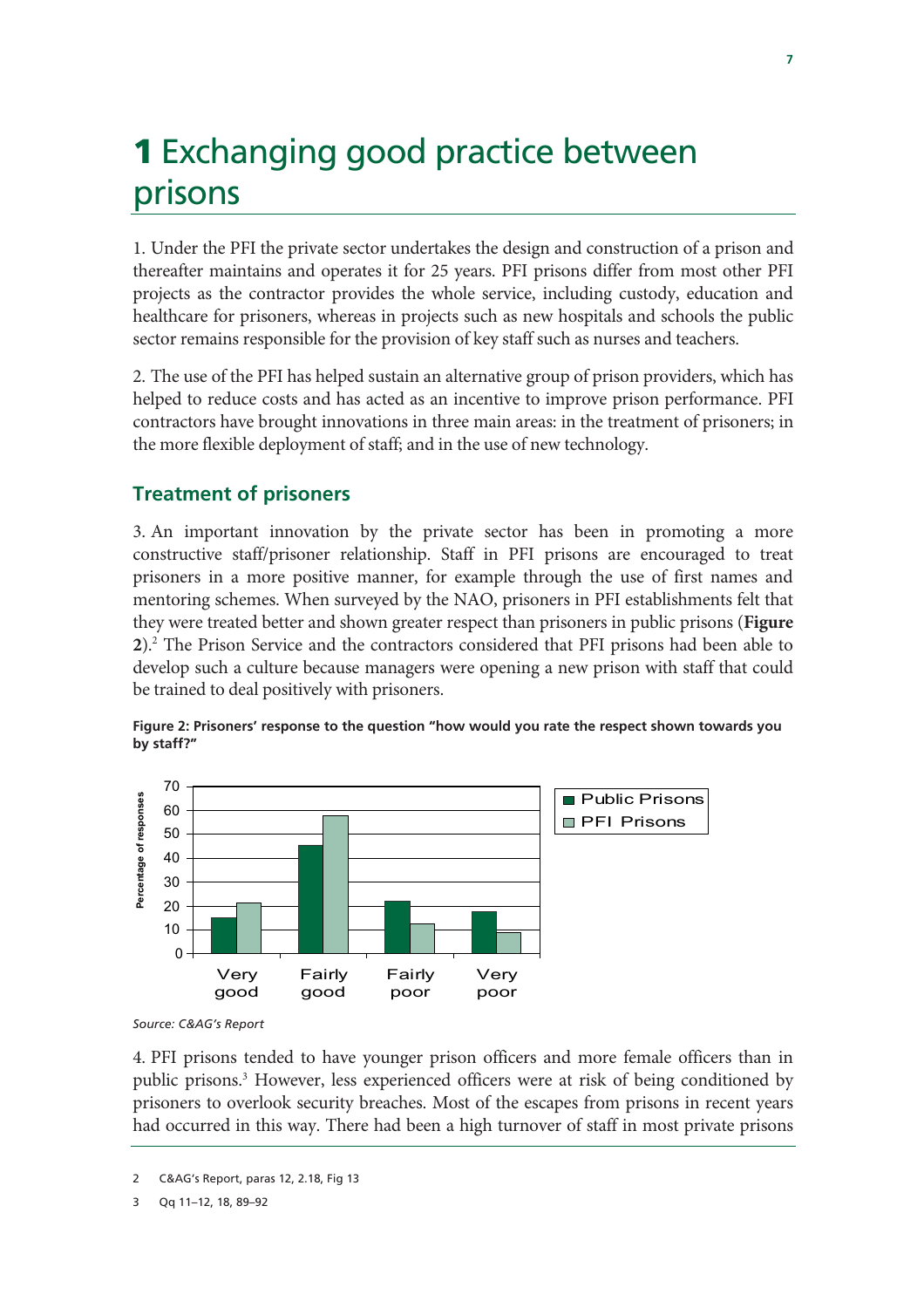and in each case turnover was considerably higher than the average public sector figure of 6% (**Figure 3**). Turnover was particularly high in private prisons that had opened recently, possibly because many new recruits had no previous experience of prisons. The Prison Service was concerned that staff would not have long enough to learn how to manage prisoners. As prisons settled down over time, however, staff turnover had started to reduce, and the older private sector prisons now had a much lower staff turnover than the newer ones.4





*Source: C&AG's Report*

5. In the public sector, where staff turnover was low, it was difficult to change entrenched attitudes. Staff had often entered the Prison Service many years before when there were different expectations about the treatment of prisoners, and the emphasis was on containment rather than rehabilitation. Getting the balance right in the way staff treated prisoners was crucial. Staff had to be able to work closely with prisoners whilst at the same time not being too trusting; otherwise there were security problems. The Prison Service was working to improve the way prisoners were dealt with in the public sector by recruiting more carefully and by training rather better.<sup>5</sup>

### **Deployment of staff**

6. Staff costs account for about 80% of the running costs of a prison. Consequently, innovation from the private sector has often focused on the more efficient use of staff. Shift patterns in PFI prisons allow receptions to open later, visiting times to be more flexible and prisoners on enhanced regimes to eat with their families. These innovations have been possible because employee terms and conditions were written with operational flexibility in mind. The Prison Service had reviewed staffing at all public prisons, which had enabled it to introduce more flexible shift patterns, similar to those used by contractors. The changes

<sup>4</sup> Qq 12, 18–23, 27–28; C&AG's Report, para 2.20, Fig 16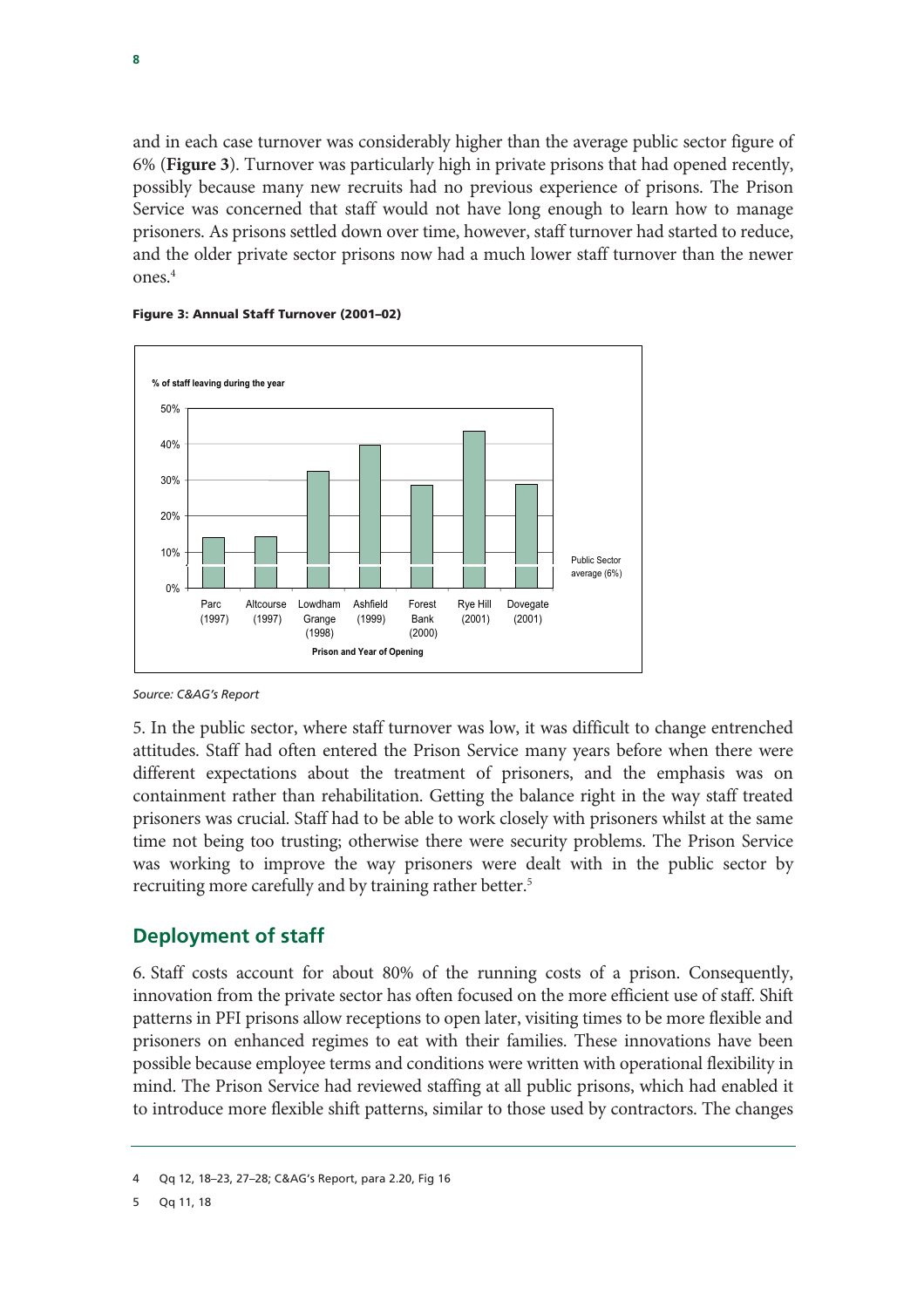to staffing levels had not always been greeted favourably or with enthusiasm, but had been implemented without opposition.<sup>6</sup>

7. The drive for greater efficiency had led to downward pressure on the price of recent contracts, leading to reductions in staffing levels and concerns that prisons would not be able to meet their full obligations. For example, the ratio of staff to prisoners at Rye Hill was much lower than for earlier PFI prisons, such as Altcourse and Parc. The Home Office also had concerns about staffing levels at two of the public prisons—Manchester and Blakenhurst—operating under Service Level Agreements. The two PFI prisons currently being built at Peterborough and Ashford would have higher staff-prisoner ratios. The contractor had been selected for the innovation and quality of its bid rather than just the contract price. The Home Office wanted the successful contractor to be fully committed to spending time on reducing re-offending.<sup>7</sup>

8. The private sector had been able to pay less in areas of the country where wage levels were lower. However, as the three most recently opened PFI prisons were located in areas of low unemployment and high average salaries, contractors had found it difficult to recruit staff and were failing to meet even the low staffing levels agreed in the contract. Dovegate had incurred high financial penalties in respect of assaults, security breaches and positive drug tests, which the contractor believed was due to the difficulty in retaining staff. Ashfield had also found it difficult to recruit good teachers as the terms and conditions offered were worse than at local schools.<sup>8</sup>

### **Use of new technology**

9. PFI prisons have been innovative in their use of new technology. IT systems are used to monitor the whereabouts of prisoners and to provide information on the purposeful activities they are engaged in. Public sector prisons use paper-based systems, which provide less reliable information that is not instantly available. PFI prisons also make far wider use of CCTV to improve security. The Prison Service is currently introducing an IT system which will allow public prisons to monitor prisoner activity. But it would be difficult to make wider use of technology, such as CCTV and electronic doors, in many of the older public prisons built in the  $19^{\text{th}}$  century. $^9$ 

### **Exchanging good practice**

10. The C&AG's Report found only limited evidence that good practice was being exchanged between prisons or that private sector innovation was being incorporated into public prisons. The Prison Service acknowledged that more could be done to exchange good practice. Some innovative work on the care of juveniles which had been done across the sectors had been successfully transferred from the private sector to the public sector and vice versa. And the public sector had developed offending behaviour programmes which sought to change a prisoner's erratic or aggressive behaviour. These programmes

<sup>6</sup> C&AG's Report, para 3.15; Qs 14–15

<sup>7</sup> Qq 77–78, 110, 122; C&AG's Report, para 3.6

<sup>8</sup> Qq 25, 136–142

<sup>9</sup> C&AG's Report, para 3.16; Q 172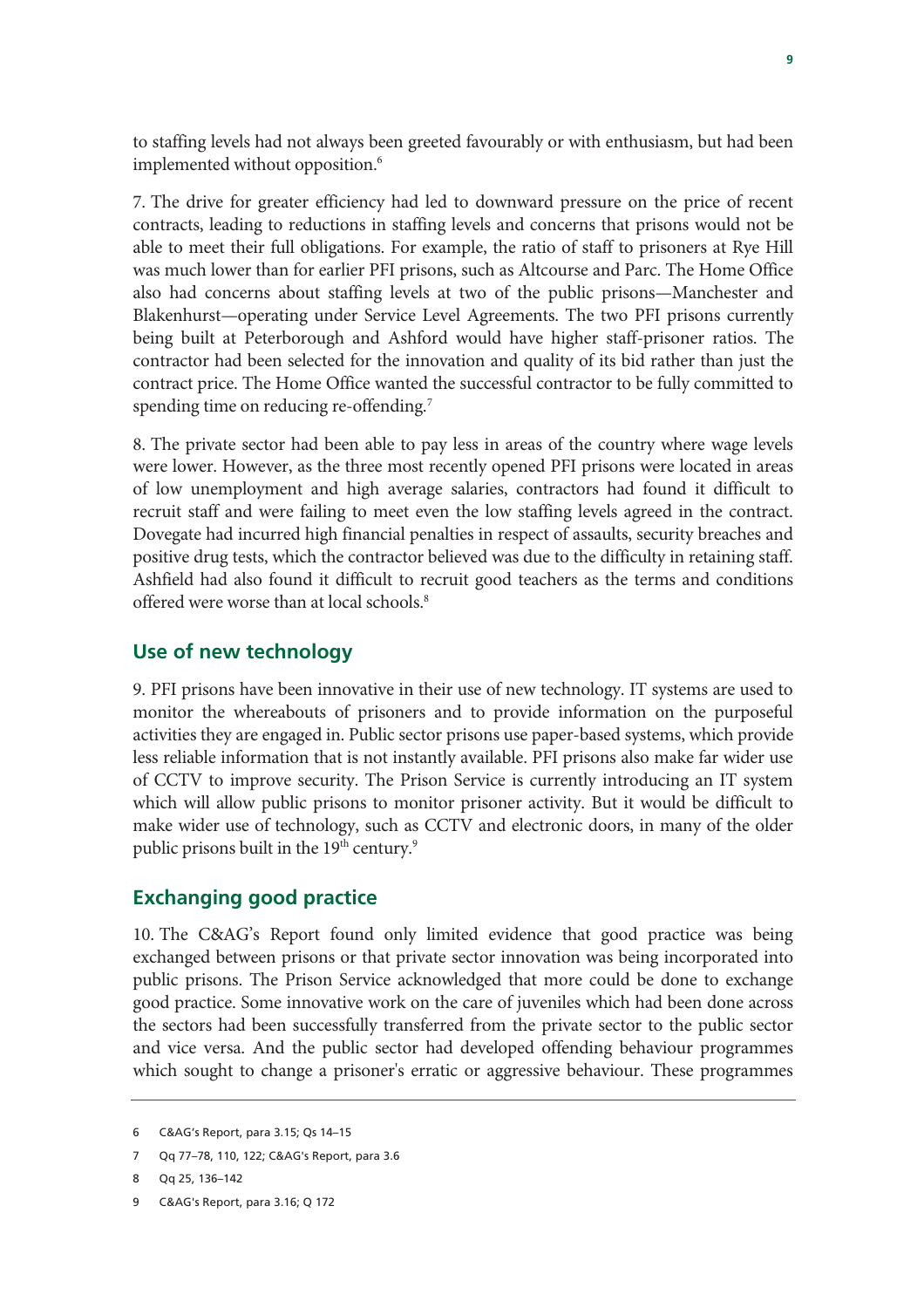helped to reduce re-offending and were increasingly being used by private sector as well as public sector prisons. Governors and directors had also been encouraged to move from one sector to another and there was now some two-way traffic at this level.<sup>10</sup>

### **Mutual support**

11. The Home Office stressed that the two sectors supported one another in times of crisis and that co-operation between the two sectors in such situations was exemplary. For example, during a very serious incident at Lincoln prison in autumn 2002, some of the staff who helped to reassert control came from private sector prisons. The private sector was not paid when it offered mutual aid to public sector prisons in the same way that the public sector would not be paid for mutual aid to private sector prisons.<sup>11</sup>

<sup>10</sup> C&AG's Report, paras 3.13, 3.20; Qq 119–120, 131, 177–179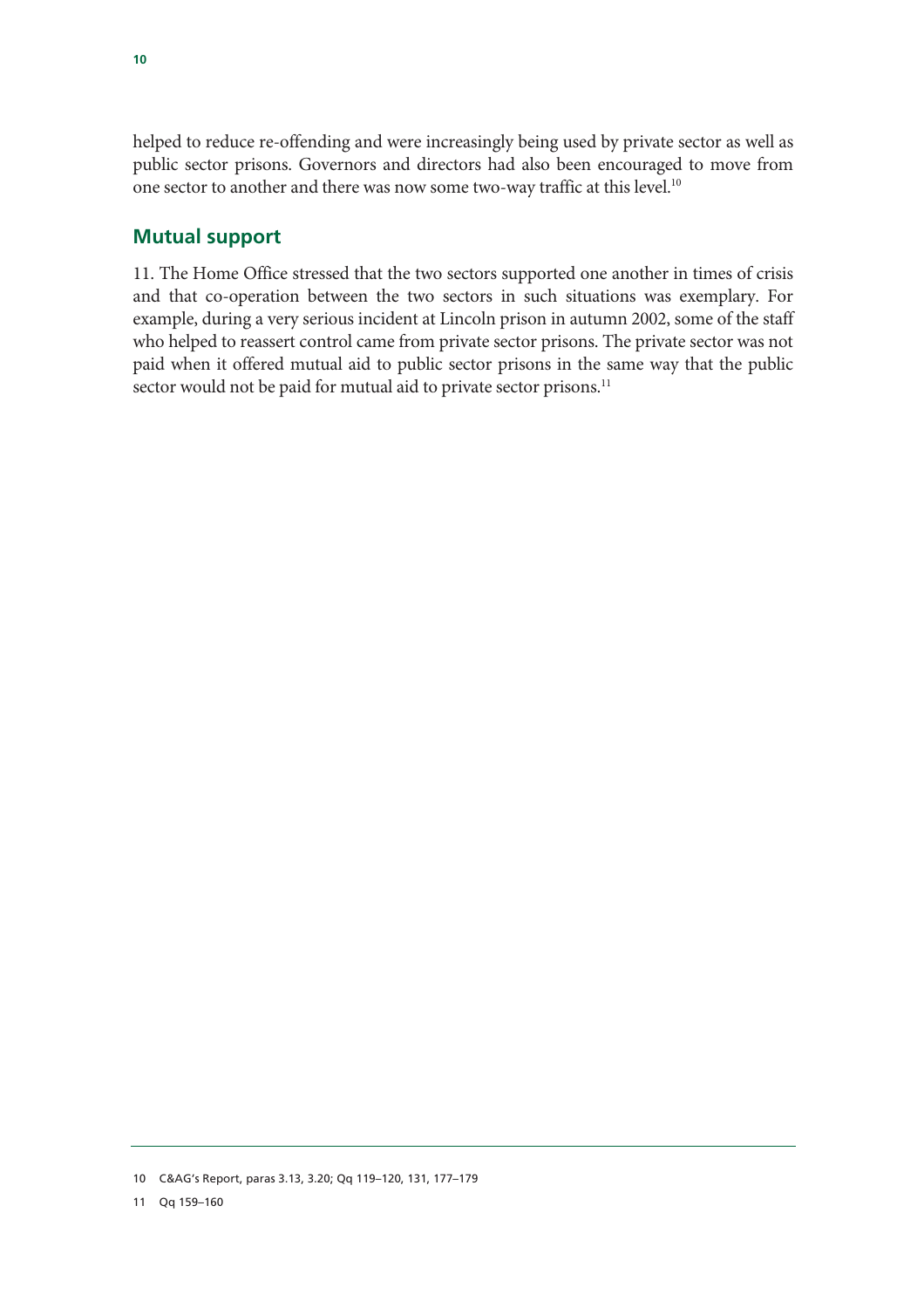# **2** Measuring the performance of prisons

### **The performance of PFI prisons**

12. The performance of the seven PFI prisons against contract has been mixed. All but one have incurred financial deductions for poor performance, although the level of financial deductions in themselves do not provide a full picture of performance in a prison. In most cases, the financial deductions have tended to be highest in the first year of operation and generally reduced in the following years. The Home Office intends that in future there will be a much greater link between financial deductions and the performance of the prison.<sup>12</sup>

13. Comparing the performance of PFI prisons against publicly-managed prisons is difficult because of variations in their age, design and function and because of the different ways in which their performance is measured and targets are set. PFI prisons tend to perform better than public prisons in relation to the Prison Service's decency agenda, such as respect shown to prisoners, and the availability of purposeful activities for prisoners. They tend to perform less well in areas such as safety and security. Indeed, it is unusual for any prison, whether privately or publicly managed, to perform equally well on both counts, indicating that there is a difficult balance to be struck between the two areas of work.<sup>13</sup>

14. One of the seven PFI prisons, Ashfield Young Offenders Institution, which was opened in 1999, has performed significantly worse than the other six. The Prison Service became so concerned about safety at Ashfield that it put in its own management team for five months in 2002 and moved the young offender population to other establishments. In October 2002, control of Ashfield was returned to the contractor, Premier Custodial Group Ltd, after conditions improved, although an improvement was to be expected as the institution was half empty of prisoners but operating with a full complement of staff.<sup>14</sup>

15. Premier was in breach of its contract for Ashfield on several occasions. Rather than terminate the contract, the Prison Service had opted to put in public service management to improve the prison's performance. Under the contract, Premier had incurred financial deductions for poor performance and non-availability when young offenders were moved to other institutions. Premier's income was halved but it still had to maintain a full complement of staff, the cost to Premier amounting to £4.2 million. However, it was not only the contractor who suffered losses. Some of the risk of poor performance was borne by the public sector as young offenders had to be redirected to other institutions which were already overcrowded. The Prison Service has made clear to Premier that the prospect of contract termination remains if the improvement in performance is not sustained.15

- 14 C&AG's Report, para 1.15, Appendix 2
- 15 Qq 9–10, 126, 129, 145–157; C&AG's Report, para 5

<sup>12</sup> C&AG's Report, para 5; Q 67

<sup>13</sup> C&AG's Report, paras 8, 2.16; Q 87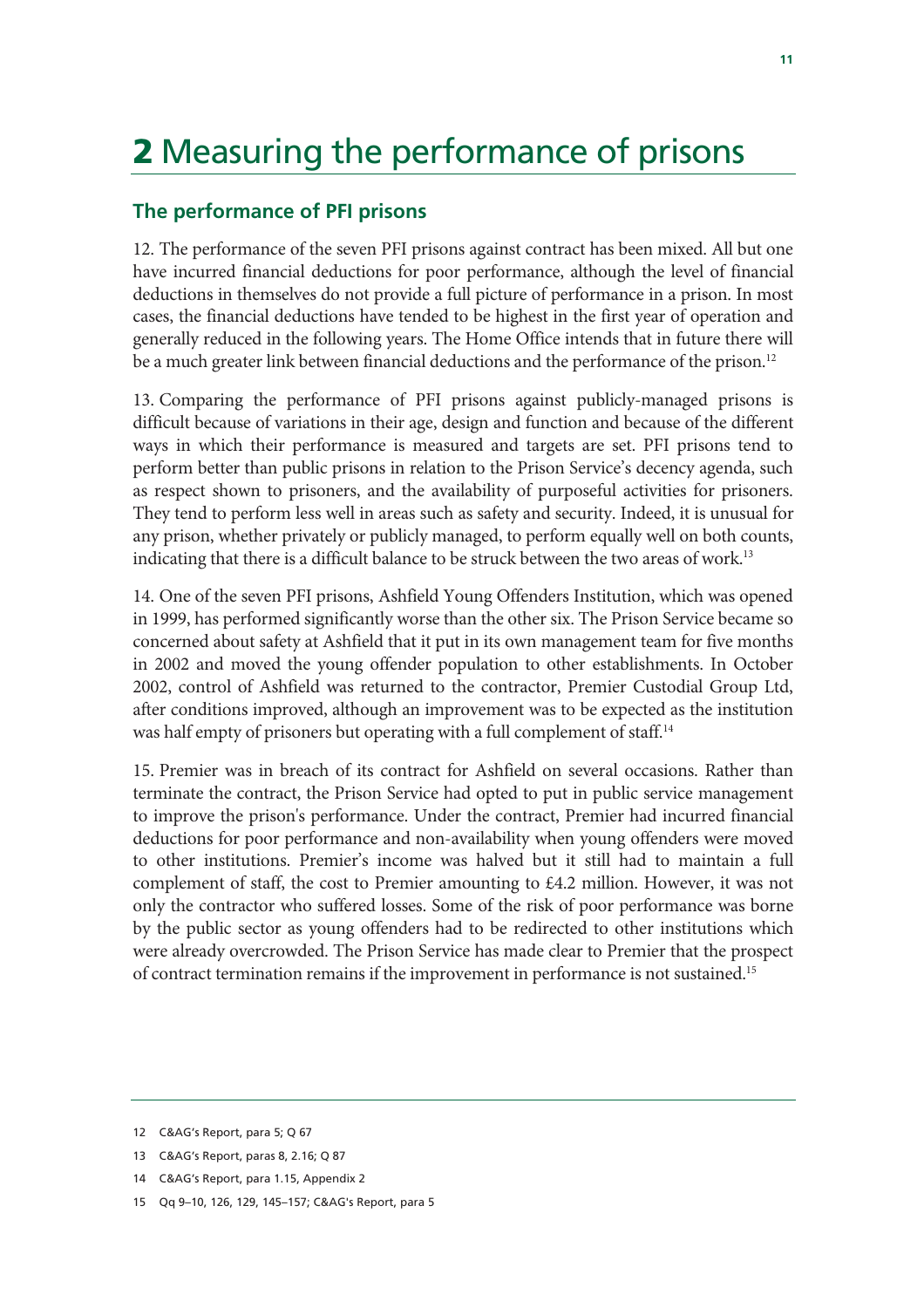### **The use of performance measures and targets**

16. Public prisons are measured against 48 Key Performance Targets and have to comply with 61 Prison Service Standards (**Figure 4**). Her Majesty's Chief Inspector of Prisons has also set out 4 key constituents of a healthy prison. PFI and privately-managed prisons typically have to meet 30 to 40 performance measures set out in their contracts. They also have to comply with the 61 Prison Service Standards and their contracts are being amended to incorporate the relevant Key Performance Targets. Many of the targets and measures overlap and there are a number of other areas where the details of the measures are different or where different measures are used to assess performance against the same standard. 16

17. There are inconsistencies between the targets set for PFI and public prisons. For example, the average target for purposeful activity in a public prison is 20.6 hours a week per prisoner, as opposed to 29.5 hours a week in PFI prisons. The Prison Service said that it had sought higher levels of performance in the early PFI contracts to get better value for money and to create a benchmark which would help to push up performance in the public sector. The PFI prisons had largely succeeded in meeting these targets, and most public prisons were also improving. But the Home Office recognised that prisons should be concentrating much more on those aspects of purposeful activity known or believed to reduce re-offending, such as education and offending behaviour programmes.<sup>17</sup>

18. The Home Office and contractors agreed that the large number of performance measures overburdened prisons, making it difficult for managers to prioritise between targets, and to monitor performance against every indicator accurately. Targets needed to be consistent if meaningful comparisons were to be drawn. Contractors were also concerned that some of the targets were input-based, for example, measuring compliance with the Prison Service Standards to prevent self-harm by prisoners rather than monitoring actual incidences of self harm. This practice stifled the potential for innovation, which was meant to be a key benefit of the PFI. In the most recent contracts for PFI prisons under construction at Ashford and Peterborough, two-thirds of the performance targets were to be measured yearly, rather than monthly, in order to reduce the reporting burden. PFI contracts were also being amended to bring them into line with current Prison Service priorities to increase educational activities in prisons, such as offending behaviour programmes, and to assist with the resettlement of prisoners prior to their release.<sup>18</sup>

<sup>16</sup> C&AG's Report, Fig 1, paras 2.2–2.3

<sup>17</sup> Qq 3–6, 83–88

<sup>18</sup> Qq 1–2, 24, 111–116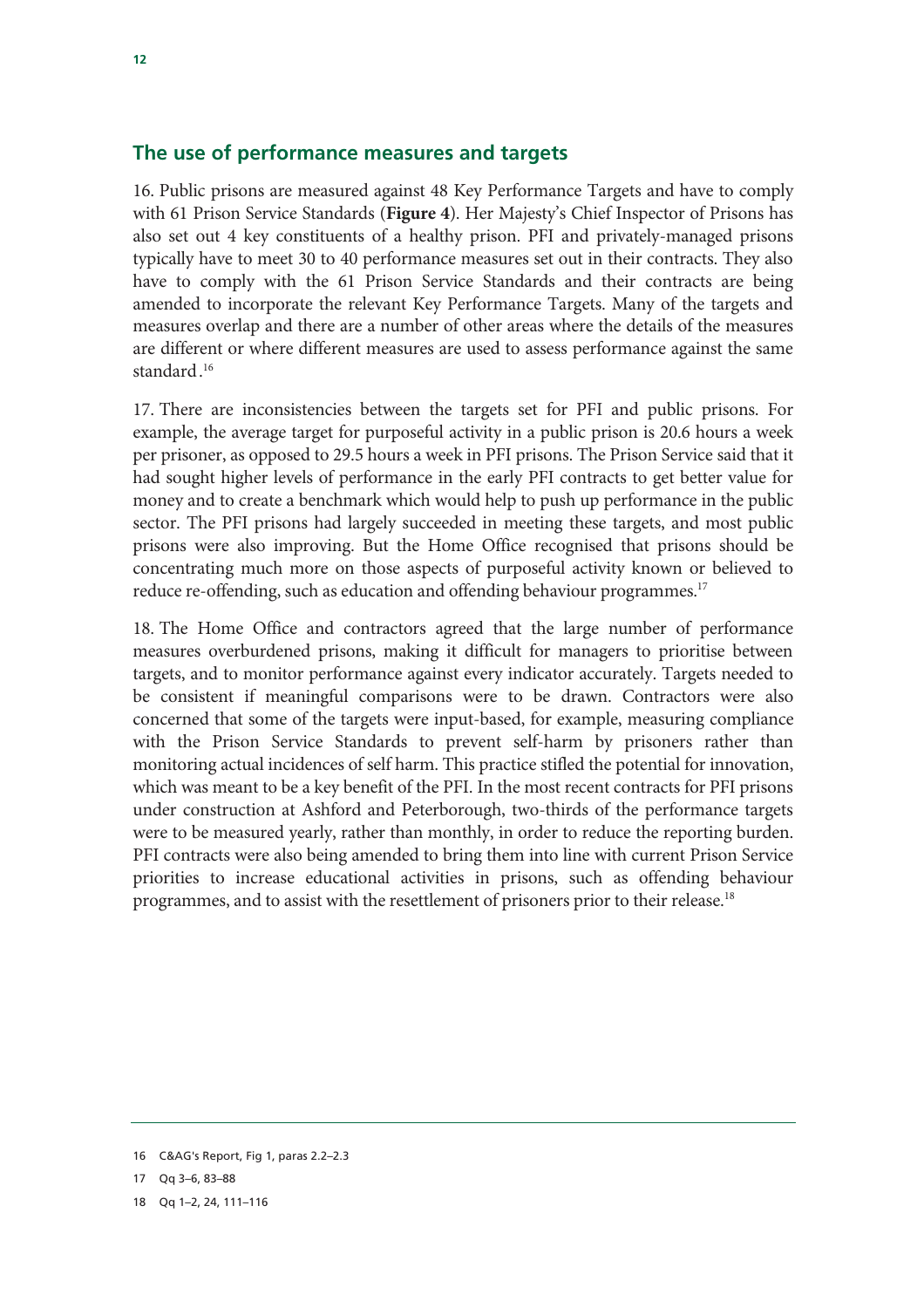



*Source: C&AG's Report* 

19. The Prison Service has Service Level Agreements with five public prisons, which set out the resources to be provided and specify the required level of performance in terms similar to a contract with a PFI prison. The Home Office said that the intention was to move public prisons on to a series of such agreements so that there was a similar contractual arrangement with public prisons as with privately-managed prisons. Two of the existing Service Level Agreements were the result of a performance testing regime to identify failing prisons. A failing prison has to produce an action plan to improve, which is then implemented through a Service Level Agreement. If the plan is not acceptable, or is not fulfilled, the prison is contracted out to the private sector without an in-house bid. Two further prisons—Liverpool and Dartmoor—have now been selected to go through this process. They will face the sanction of being contracted out unless they significantly improve their performance within six months.<sup>19</sup>

20. The Prison Service is also developing a quarterly system of ranking prisons, known as the Weighted Scorecard. It scores an individual prison's performance against its targets, its previous performance and the performance of other prisons in the same category. Individual targets are weighted according to the type of prison.20

<sup>19</sup> Qq 8, 16, 81, 106

<sup>20</sup> C&AG's Report, para 2.4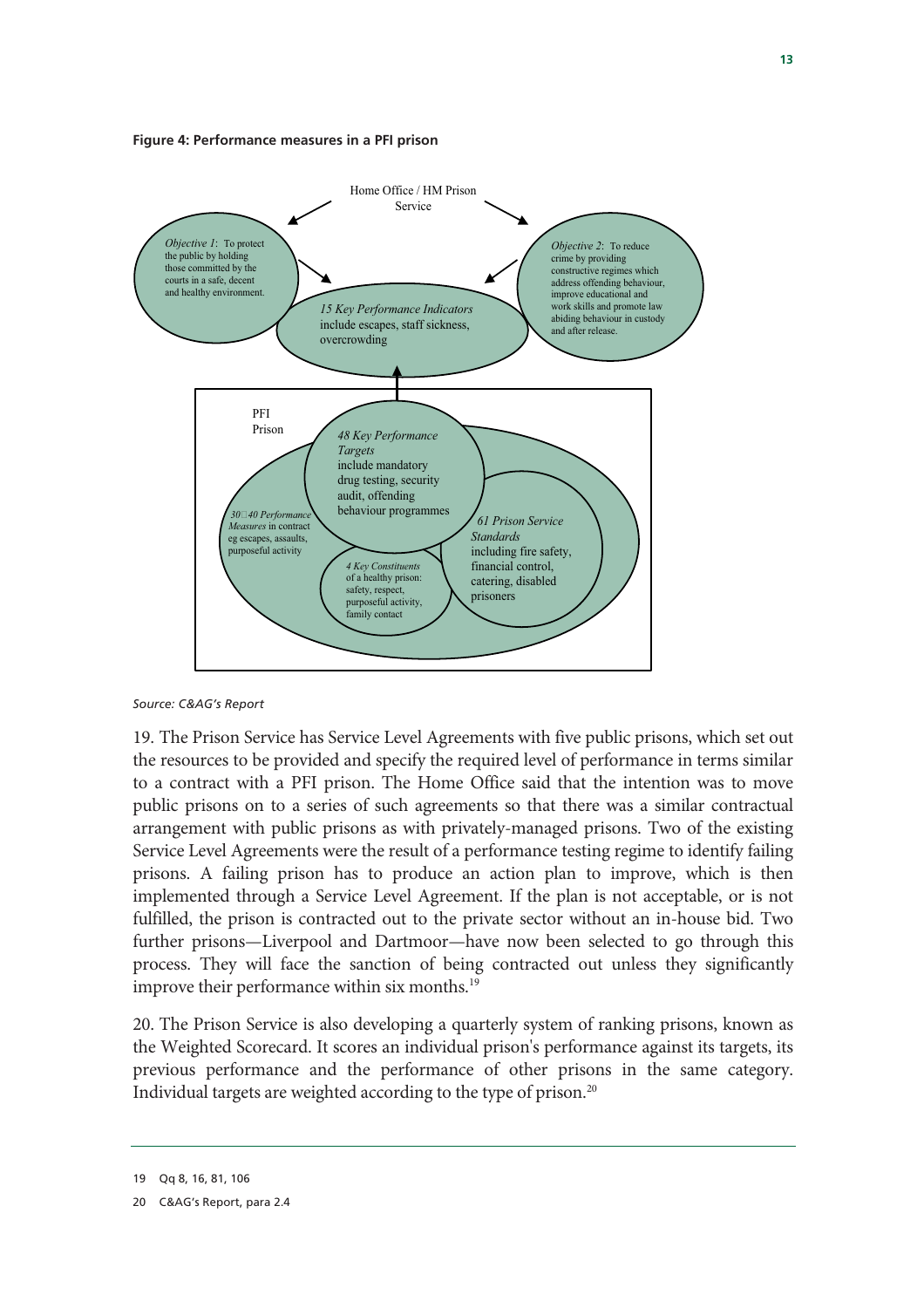## **Monitoring prison performance**

21. Unlike public prisons, the performance of PFI prisons is monitored by an on-site Controller from the Prison Service. In the past, there have been different approaches to the role, with some Controllers becoming too close to the contractor, whilst others were adversarial. The Home Office agreed that there had been inconsistencies. The Controller's role would be simplified to focus purely on contract monitoring. All Controllers would be line managed by one person, a senior member of the Home Office, who would be developing training to ensure that there was a consistent approach to assessing a prison's performance.<sup>21</sup>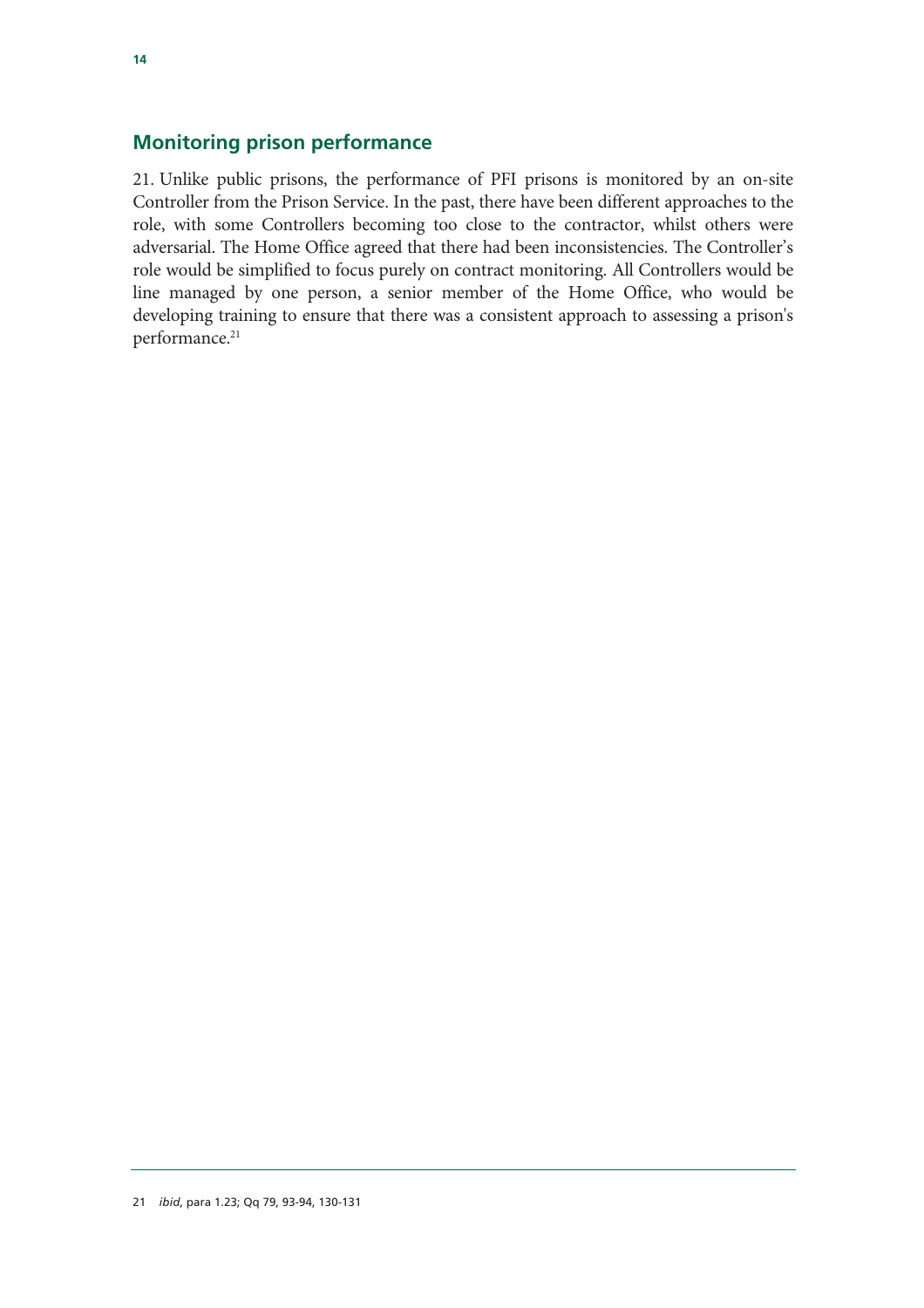## Formal minutes

### **Wednesday 19 November 2003**

Members present:

Mr Edward Leigh, in the Chair

Mr Richard Allan Mr Richard Bacon Mr Brian Jenkins

 Mr Gerry Steinberg Jon Trickett Mr Alan Williams

The Committee deliberated.

Draft Report (The operational performance of PFI prisons), proposed by the Chairman, brought up and read.

*Ordered*, That the Chairman's draft Report be read a second time, paragraph by paragraph.

Paragraphs 1 to 21 read and agreed to.

Conclusions and recommendations read and agreed to.

Summary read and agreed to.

*Resolved*, That the Report be the Forty-ninth Report of the Committee to the House.

*Ordered*, That the Chairman do make the Report to the House.

*Ordered*, That the provisions of Standing Order No. 134 (Select Committees (Reports)) be applied to the Report.

Adjourned until Wednesday 26 November at 3.30 pm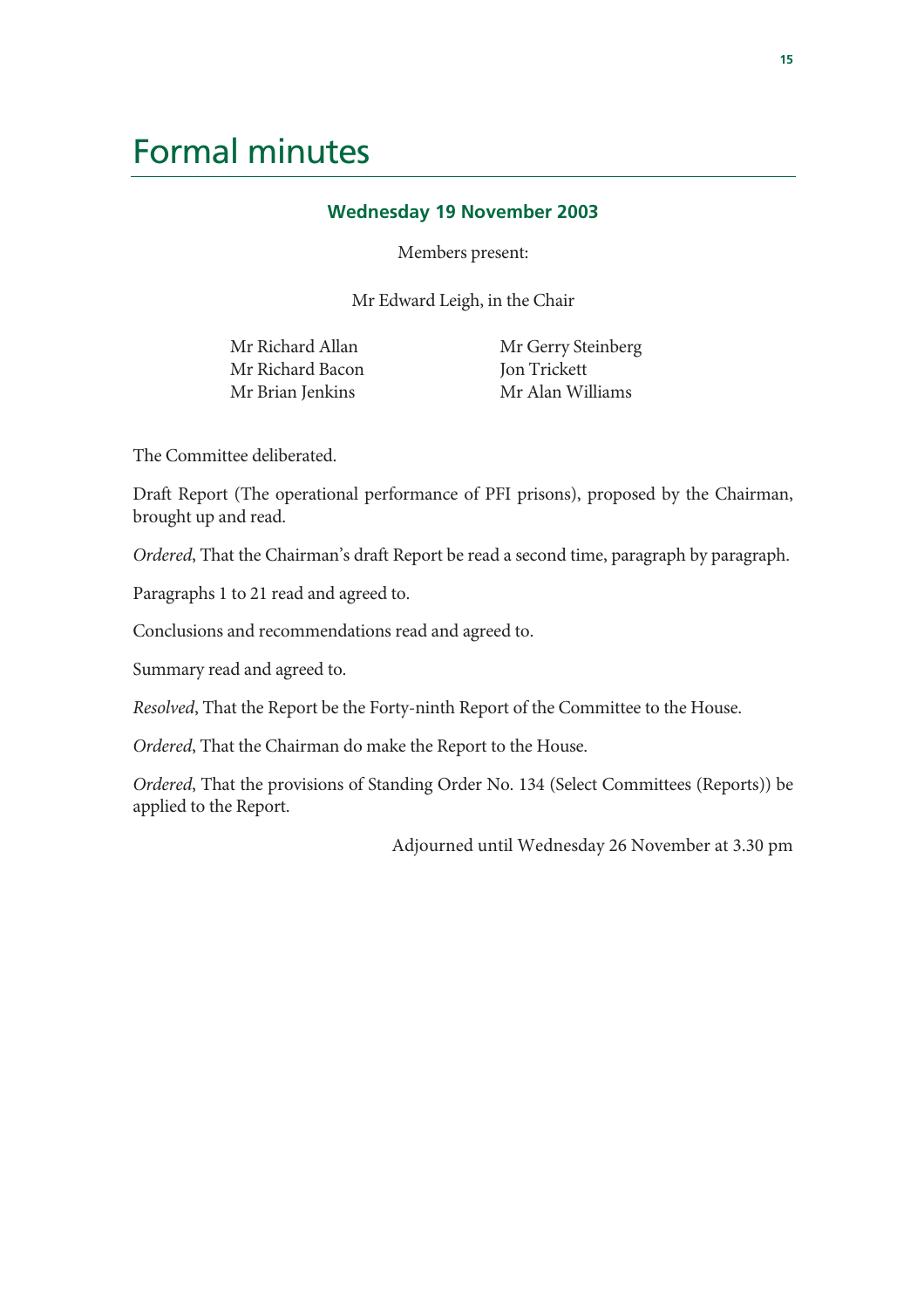## **Witnesses**

## **Monday 30 June 2003** *Page* **Mr Phil Wheatley,** HM Prison Service, **Mr Martin Narey**, and **Mr John Steele,**  Home Office, **Mr Kevin Beeston,** Serco Group plc, **Ms Veronica O'Dea, Premier**  PremierCustodial Group, **Mr David Banks,** Global Solutions Ltd **Ev 1**

# List of written evidence

| <b>Premier Custodial Group</b> | Ev 22 |
|--------------------------------|-------|
| Home Office                    | Ev 24 |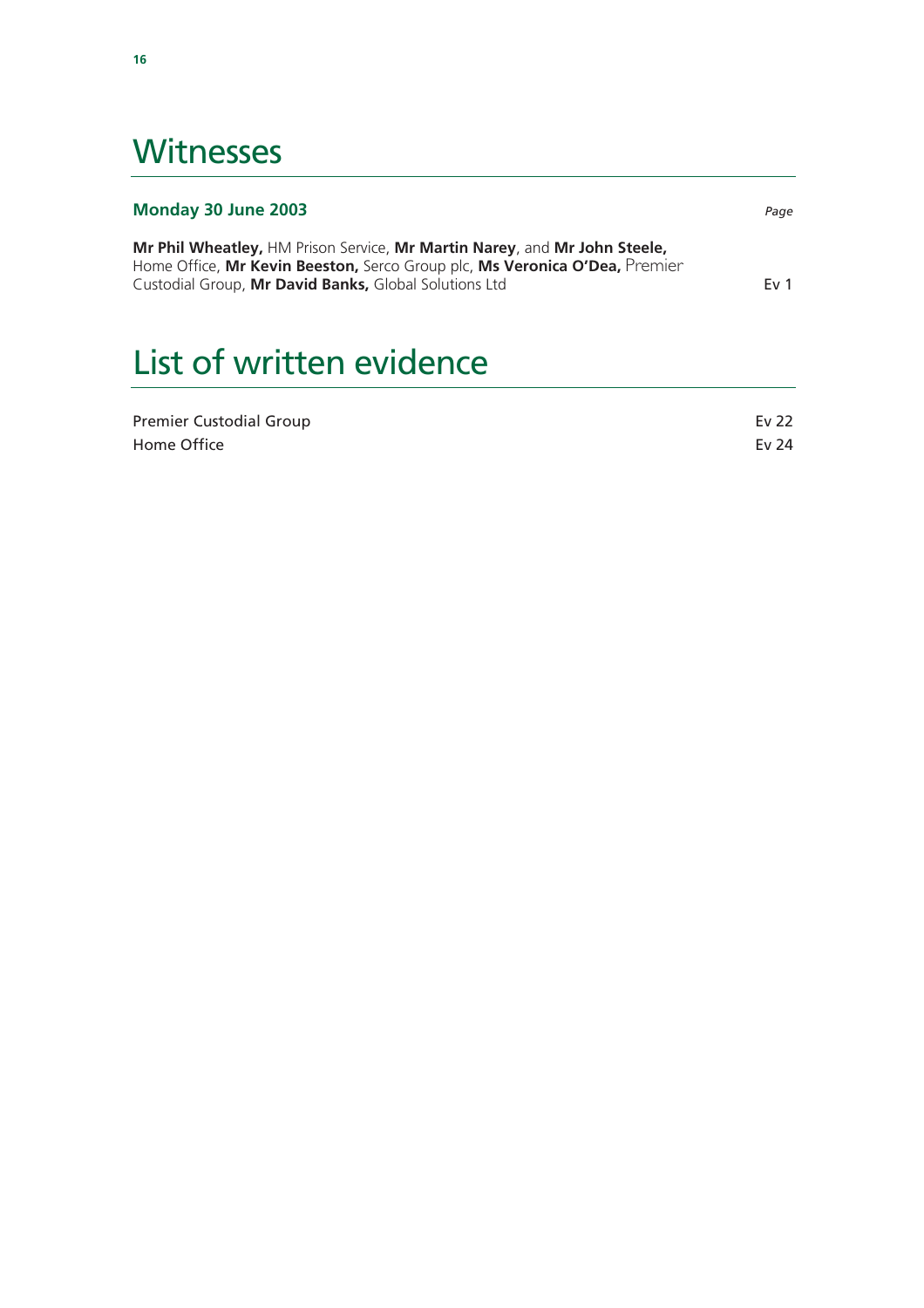### **List of Reports from the Committee of Public Accounts Session 2002–03**

| <b>First Report</b>        | Collecting the television licence fee                                                  |              | HC 118 (Cm 5770) |
|----------------------------|----------------------------------------------------------------------------------------|--------------|------------------|
| Second Report              | Dealing with pollution from ships                                                      |              | HC 119 (Cm 5770) |
| <b>Third Report</b>        | <b>Tobacco Smuggling</b>                                                               |              | HC 143 (Cm 5770) |
| Fourth Report              | Private Finance Initiative: redevelopment of MOD<br><b>Main Building</b>               |              | HC 298 (Cm 5789) |
| <b>Fifth Report</b>        | The 2001 outbreak of Foot and Mouth Disease                                            |              | HC 487 (Cm 5801) |
| Sixth Report               | Ministry of Defence: Exercise Saif Sareea II                                           |              | HC 502 (Cm 5801) |
| Seventh Report             | Excess Votes 2001-02                                                                   | HC 503 (N/A) |                  |
| Eighth Report              | Excess Votes (Northern Ireland) 2001-02                                                | HC 504 (N/A) |                  |
| Ninth Report               | The Office for National Statistics: outsourcing the<br>2001 Census                     |              | HC 543 (Cm 5801) |
| Tenth Report               | <b>Individual Learning Accounts</b>                                                    |              | HC 544 (Cm 5802) |
| <b>Eleventh Report</b>     | Facing the challenge: NHS emergency planning in<br>England                             |              | HC 545 (Cm 5802) |
| <b>Twelfth Report</b>      | Tackling pensioner poverty: encouraging take-up<br>of entitlements                     |              | HC 565 (Cm 5802) |
| Thirteenth Report          | Ministry of Defence: progress in reducing stocks                                       |              | HC 566 (Cm 5849) |
| Fourteenth Report          | Royal Mint Trading Fund 2001-02 Accounts                                               |              | HC 588 (Cm 5802) |
| <b>Fifteenth Report</b>    | Opra: tackling the risks to pension scheme<br>members                                  |              | HC 589 (Cm 5802) |
| Sixteenth Report           | Improving public services through innovation: the<br>Invest to Save Budget             |              | HC 170 (Cm 5823) |
| Seventeenth Report         | Helping victims and witnesses: the work of Victim<br>Support                           |              | HC 635 (Cm 5823) |
| Eighteenth Report          | Reaping the rewards of agricultural research                                           |              | HC 414 (Cm 5823) |
| Nineteenth Report          | The PFI contract for the redevelopment of West<br><b>Middlesex University Hospital</b> |              | HC 155 (Cm 5961) |
| <b>Twentieth Report</b>    | Better public services through call centres                                            |              | HC 373 (Cm 5961) |
| <b>Twenty-first Report</b> | The operations of HM Customs and Excise in 2001-<br>02                                 |              | HC 398 (Cm 5961) |
| Twenty-second<br>Report    | PFI refinancing update                                                                 |              | HC 203 (Cm 5984) |
| Twenty-third<br>Report     | Innovation in the NHS-the acquisition of the<br><b>Heart Hospital</b>                  |              | HC 299 (Cm 5961) |
| Twenty-fourth<br>Report    | Community Legal Service: the introduction of<br>contracting                            |              | HC 185 (Cm 5961) |
| Twenty-fifth Report        | Protecting the public from waste                                                       |              | HC 352 (Cm 5961) |
| Twenty-sixth Report        | Safety, quality, efficacy: regulating medicines in<br>the UK                           |              | HC 505 (Cm 5962) |
| Twenty-seventh<br>Report   | The management of substitution cover for<br>teachers                                   | HC 473       |                  |
| Twenty-eighth<br>Report    | Delivering better value for money from the<br><b>Private Finance Initiative</b>        |              | HC 764 (Cm 5984) |
| Twenty-ninth               | Inland Revenue: Tax Credits and tax debt                                               |              | HC 332 (Cm 5962) |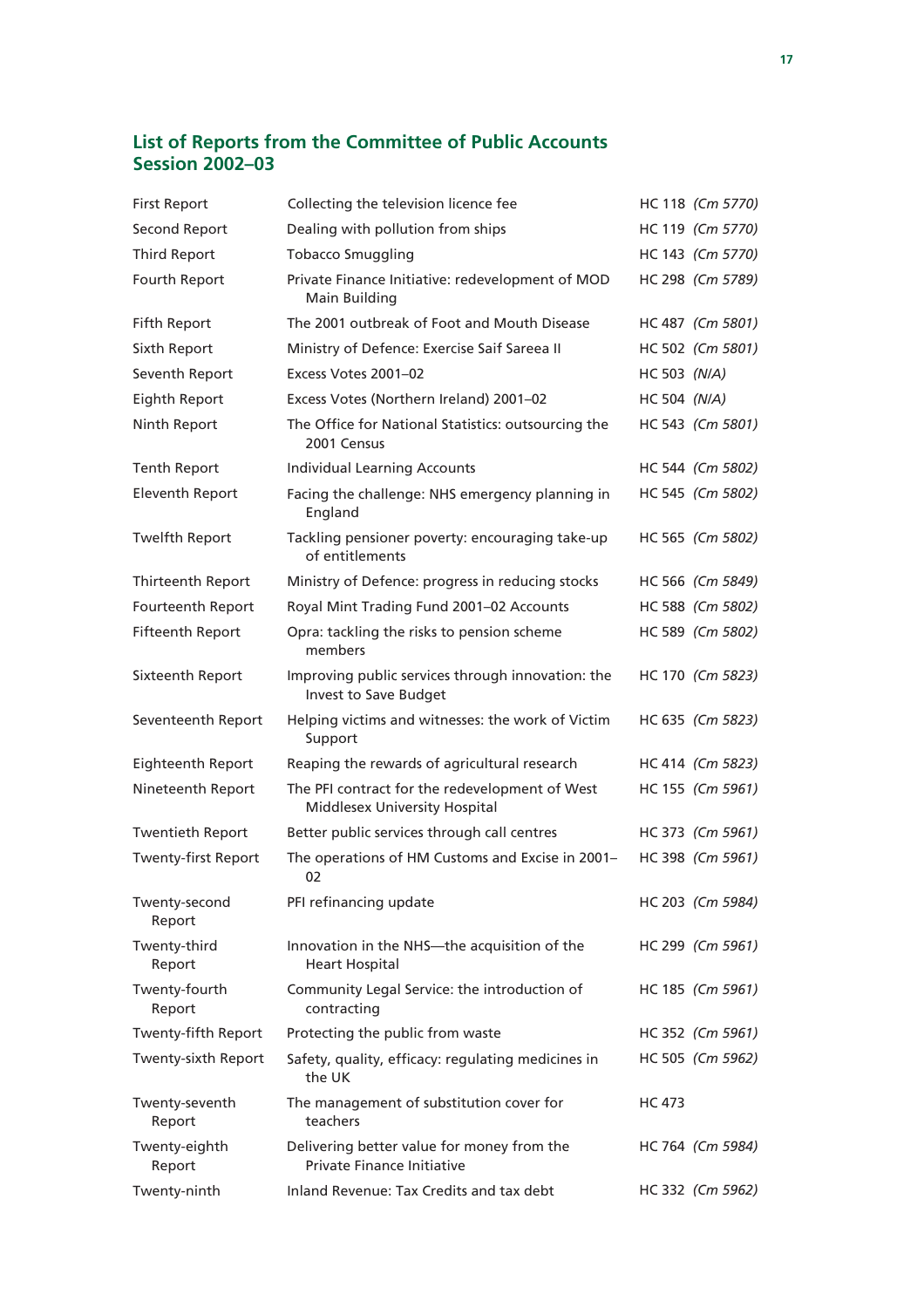| Report                   | management                                                                                                        |               |                  |
|--------------------------|-------------------------------------------------------------------------------------------------------------------|---------------|------------------|
| Thirtieth Report         | Department for International Development:<br>maximising impact in the water sector                                |               | HC 446 (Cm 5962) |
| Thirty-first Report      | <b>Tackling Benefit Fraud</b>                                                                                     |               | HC 488 (Cm 5962) |
| Thirty-second<br>Report  | The Highways Agency: Maintaining England's<br>motorways and trunk roads                                           |               | HC 556 (Cm 5962) |
| Thirty-third Report      | Ensuring the effective discharge of older patients<br>from NHS acute hospitals                                    |               | HC 459 (Cm 6016) |
| Thirty-fourth<br>Report  | The Office of Fair Trading: progress in protecting<br>consumers' interests                                        |               | HC 546 (Cm 5962) |
| Thirty-fifth Report      | <b>PFI Construction Performance</b>                                                                               |               | HC 567 (Cm 5984) |
| Thirty-sixth Report      | Improving service quality: Action in response to<br>the Inherited SERPS problem                                   |               | HC 616 (Cm 5963) |
| Thirty-seventh<br>Report | Ministry of Defence: The construction of nuclear<br>submarine facilities at Devonport                             |               | HC 636 (Cm 6016) |
| Thirty-eighth<br>Report  | Department of Trade and Industry: Regulation of<br>weights and measures                                           |               | HC 581 (Cm 5963) |
| Thirty-ninth Report      | A safer place to work: Protecting NHS hospital and<br>ambulance staff from violence and aggression                |               | HC 641 (Cm 5963) |
| Fortieth Report          | Improving social housing through transfer                                                                         |               | HC 590 (Cm 5963) |
| Forty-first Report       | Modernising procurement in the Prison Service                                                                     |               | HC 676 (Cm 6016) |
| Forty-second Report      | A safer place to work: Improving the management<br>of health and safety risks to staff in NHS trusts              | <b>HC 704</b> |                  |
| Forty-third Report       | Fisheries enforcement in England                                                                                  | HC 752        |                  |
| Forty-fourth Report      | New IT systems for Magistrates' Courts: the Libra<br>project                                                      | <b>HC 434</b> |                  |
| Forty-fifth Report       | Protecting public health and consumer interests in<br>relation to food: the Food Standards Agency                 | <b>HC 708</b> |                  |
| Forty-sixth Report       | Ministry of Defence: Building an air manoeuvre<br>capability: the introduction of the Apache<br>helicopter        | HC 533        |                  |
| Forty-seventh<br>Report  | Film Council: Improving access to, and education<br>about, the moving image through the British<br>Film Institute | <b>HC 685</b> |                  |
| Forty-eighth Report      | The Public Private Partnership for National Air<br><b>Traffic Services Ltd</b>                                    | <b>HC 80</b>  |                  |
| Forty-ninth Report       | The operational performance of PFI prisons                                                                        | <b>HC 904</b> |                  |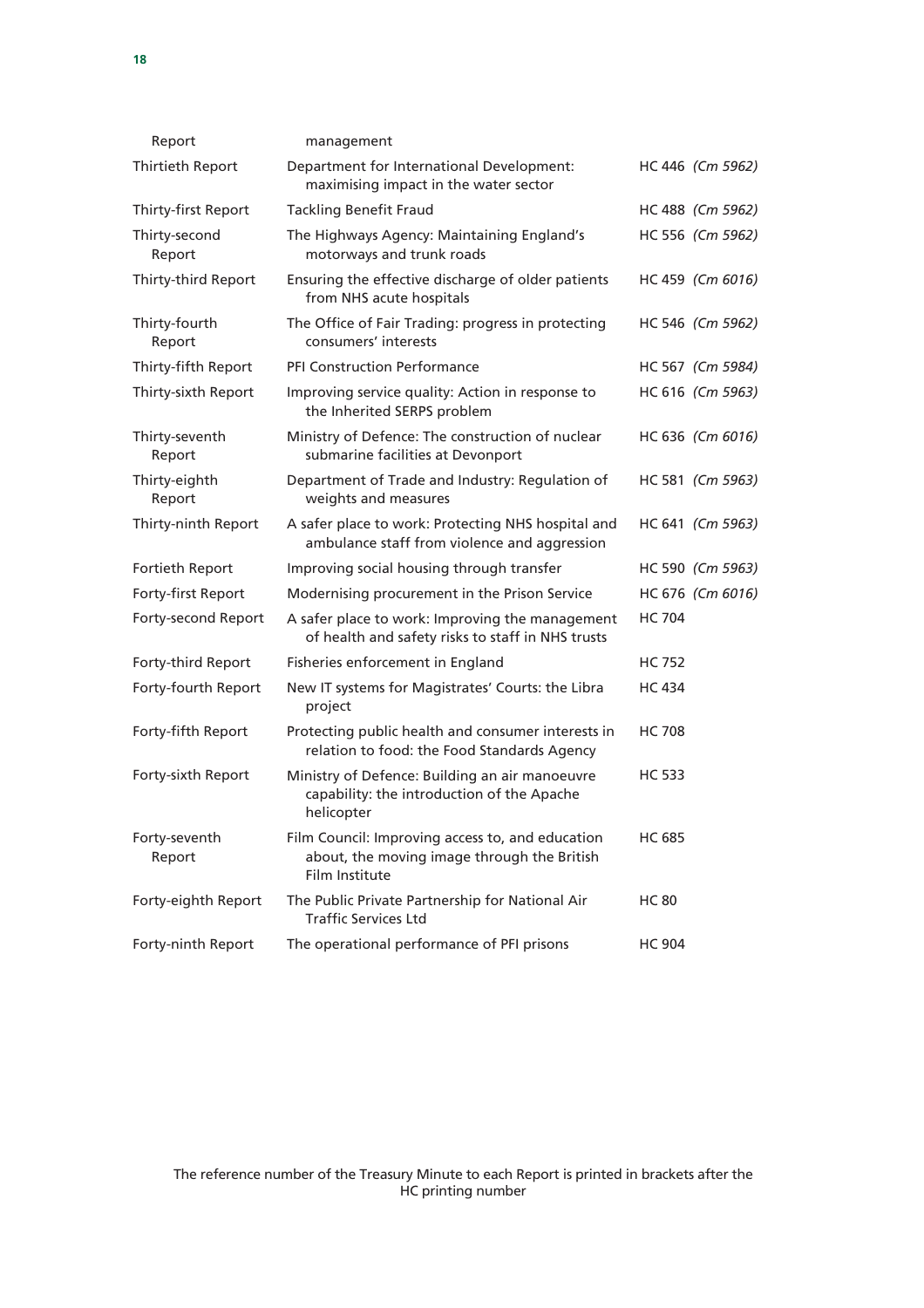## Oral evidence

### **Taken before the Committee of Public Accounts**

### **on Monday 30 June 2003**

Members present:

Mr Edward Leigh, in the Chair

Mr Nick Gibb Jon Trickett

Geraint Davies Mr George Osborne Mr Ian Davidson Mr David Rendel Mr Brian Jenkins Mr Alan Williams

**Sir John Bourn KCB,** Comptroller and Auditor General, further examined

**Mr Brian Glicksman, Treasury Officer of Accounts, HM Treasury, further examined.** 

### **REPORT BY THE COMPTROLLER AND AUDITOR GENERAL:**

### **The Operational Performance of PFI Prisons (HC 700)**

*Witnesses:* **Mr P Wheatley,** Director General, HM Prison Service, **Mr M Narey,** Commissioner for Correctional Services and Permanent Secretary for Human Resources and **Mr J Steele,** Director of Strategy, Finance and Competition, Home Office, Mr K Beeston, Executive Chairman, Serco Group PLC and Ms V **O'Dea,** Contract Director, HMP & YOI Ashfield, Premier Custodial Group and **Mr D Banks,** Chief Operating Officer, Group 4 Falck Global Solutions Ltd, examined.

**Q1 Chairman:** Welcome to the Committee of Public and the contracts for the next two prisons will be Accounts. Today we are looking at the operational much briefer in performance requirements, for performance of PFI prisons. We welcome as our example, they will give credit for good performance witnesses Mr Martin Narey, Commissioner for as well as take away points for poor performance. Correctional Services at the Home Office, you are very welcome once again to our Committee; John<br>Steele, the Correctional Services Director of Steele, the Correctional Services Director of<br>Strategy, Finance and Competition; Phil Wheatley,<br>who is the Director General of the Prison Service;<br>Kevin Beeston, the Executive Chairman of Serco;<br>David Banks, the Chief Oper turn to Figure 1 on pages 2 and 3? If you look at that interesting figure about the reporting lines and PFI prisons, you will see in the box at the bottom of the page that there are 48 key performance targets paragraph 2.8? This surprised me when I read it. (KPTs), 61 prison service standards. Why do you Could you tell us why some targets are set higher for

General needs that many to have a firm grasp about activity target for local prisons operating in the the whole activity of the prison service. It is a very public sector is 20.6 hours per prisoner per week. the whole activity of the prison service. It is a very complex organisation and he needs to have The equivalent figure for PFI and privately-<br>comprehensive information on how prisons are managed local prisons is 29.5 hours". Obviously a comprehensive information on how prisons are managed local prisons is 29.5 hours". Obviously a performing. We do not need that many in the future key aim of this Committee is to try to get more performing. We do not need that many in the future key aim of this Committee is to try to get more management of private sector prisons and work purposeful activity in prisons, so why is a lower management of private sector prisons and work purposeful activity in prison under way now with the private sector prisons is target set for public prisons? under way now with the private sector prisons is looking at ways of refining the current system of *Mr Narey:* There are two reasons for that. The first performance measurement. For example, we started is that when we were setting these contracts, we performance measurement. For example, we started very cautiously when this venture with Altcourse and Parc was a completely new initiative; we were very cautious about how we would measure hoped the public sector prison service, as it now is, performance. We feel a little more confident now was moving towards.

**Q3 Chairman:** Thank you very much for that.<br>Could you please turn to page 22 and look at need so many? PFI prisons than for public prisons? I see *Mr Narey:* Phil Wheatley, my successor as Director particularly, "For example, the average purposeful General needs that many to have a firm grasp about activity target for local prisons operating in the

wanted to get the very best value for money, so we set high targets. This was also a target which we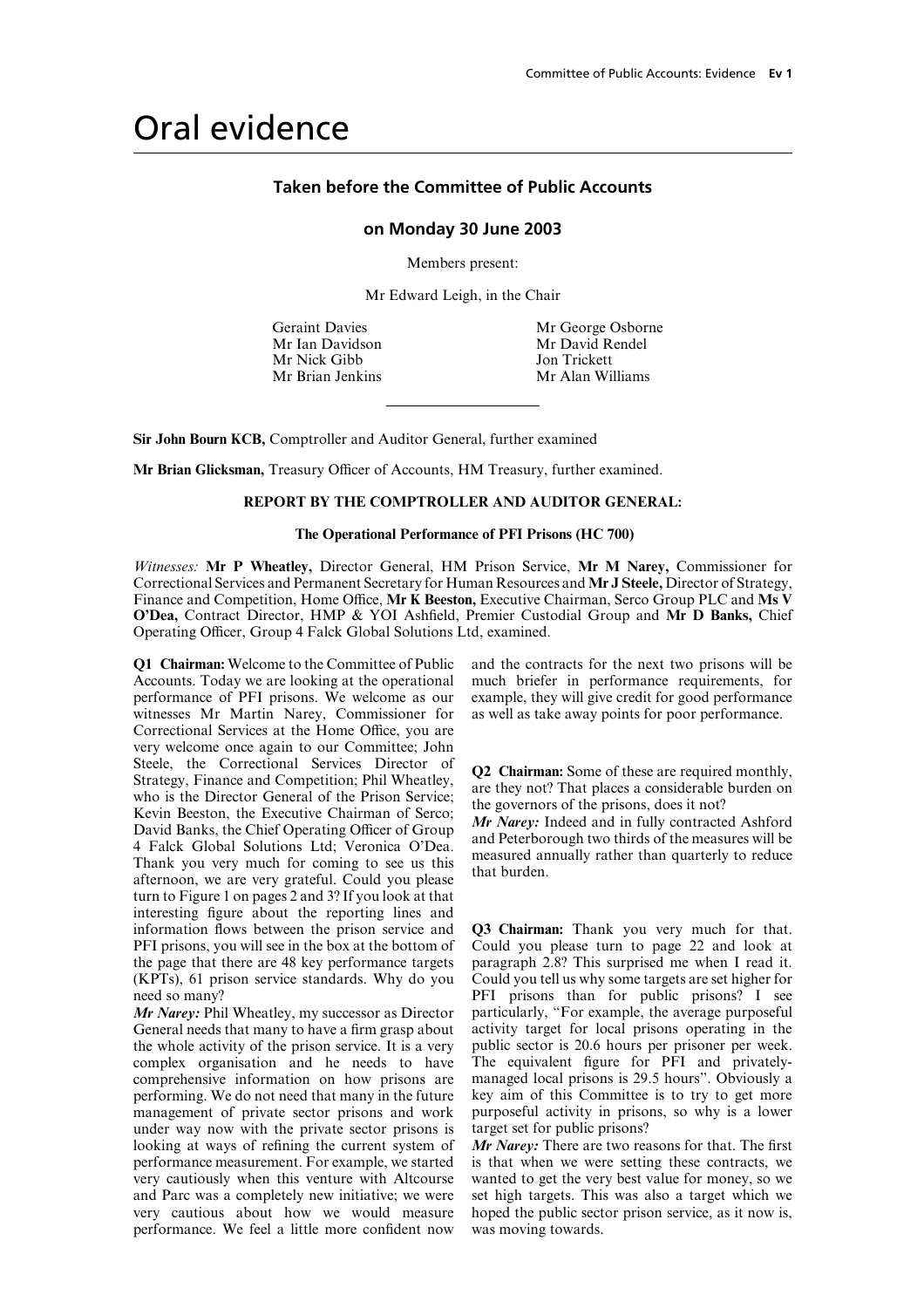amount of purposeful activity provided in the prison contract? service has increased by an incredible 32 million *Mr Narey:* I came very near to doing that, but I did

the population had not grown from 44,000 10 years<br>ago to 73,000, nearly 74,000 today, then the amount<br>of purposeful activity per prisoner would be much<br>higher than it is at the moment: it is about 24 hours<br>at the moment a

*Mr Narey:* That is right. My view, which I think we and the place is getting better. discussed when I last appeared, is that we should be

**Q7 Chairman:** We had a very interesting visit on rather alarming little graph. It is the prisoners' views Wednesday to Altcourse and we were very on the respect shown to them by staff. How are you Wednesday to Altcourse and we were very on the respect shown to them by staff. How are you impressed with the PFI prison we went round. I going to get prison officers in public prisons to show impressed with the PFI prison we went round. I going to get prison officers in public prisons to show talked to lots of prisoners there and they were the same respect towards prisoners as prisoners talked to lots of prisoners there and they were the same respect towere obviously delighted to be there rather than at receive in PFI prisons? obviously delighted to be there rather than at receive in PFI prisons?<br>Walton, down the road in Liverpool, where you are Mr Wheatley: Getting the balance right in the way Walton, down the road in Liverpool, where you are banged up for 23 hours out of 24 hours a day. Is that in which staff treat prisoners is crucial. They have to

*Mr Narey:* It is not satisfactory. It is not always the same time not being too trusting of prisoners case, but it certainly is the case that the regime at otherwise there are security problems. Getting that case, but it certainly is the case that the regime at Altcourse is a much better one for prisoners in a right is difficult. We are working on a number of number of ways than at Liverpool. fronts to improve the way we deal with prisoners in

**Q8 Chairman:** What progress are you making to<br>match the standards which are being achieved at<br>Altcourse and which are clearly not being achieved their initial training on the basis of what<br>at Walton?

*Mr Narey:* We have put Walton prison on notice<br>that if in a six-month period they do not significantly<br>improve their performance on a range of measures,<br>including regime activities, then I may take the<br>decision to cont

**Q9 Chairman:** Thank you very much for that. time with a chance to train them for that. We need Could you turn to Appendix 2, which is on pages 38 to re-train, re-emphasise and we are measuring the to 41, you will be familiar with it, it concerns the quality of prison life in a rather sophisticated survey poor performance of Ashfield? I described developed with outside research assistance which Altcourse, which is a very good performing PFI enables us to get quite a good handle on what is

**Q4 Chairman:** Are they moving towards it? prison, but Ashfield of course has a chequered **Mr Narey**: In the last 10 years on a yearly basis the history. Why did you not terminate this PFI history. Why did you not terminate this PFI

hours. not need to. I took the unprecedented step of putting in public service management of the prison. The next **Q5 Chairman:** Stop there. I am not so interested in the step after that would have been to go to Premier's<br>large figures like 32 million hours. What I am<br>interested in and what the Committee are interested<br>in is how many

management and have put in a new team committed **Q6 Chairman:** It is important that members realise to that and managed to slow down the staff attrition; that some of this purposeful activity is not very the staff are staying longer, are more confident. We purposeful, is it? Some of it is cleaning the wing. have put in place different structures and systems have put in place different structures and systems

concentrating much more on those aspects of **Q11 Chairman:** Thank you for that. I am sure we purposeful activity which we know or believe reduce may want to come back to you later in the afternoon re-offending, such as edu turn please to Figure 13 on page 25? I find this a rather alarming little graph. It is the prisoners' views

a satisfactory state of affairs? be able to work closely with prisoners while at the **Mr Narey:** It is not satisfactory. It is not always the same time not being too trusting of prisoners the public sector by recruiting more carefully, by

low attrition rate as opposed to a greenfield site, where you have recruited staff for that place at one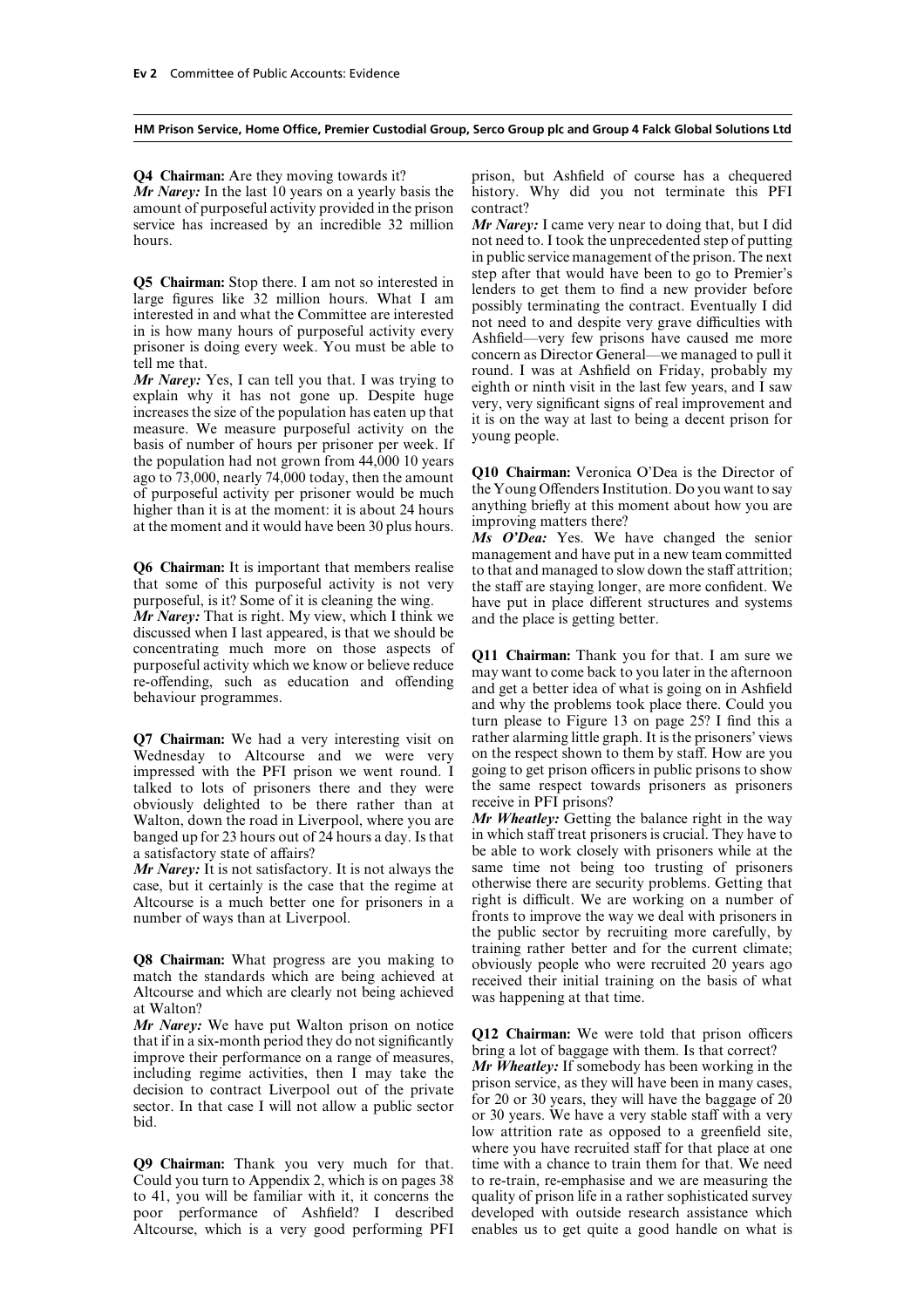begin to measure changes and see what works in creating the changes we are looking for. page 23, we see that Altcourse is ranked among the

**Example 10** Mr Wheatley: Yes and I am working with the POA that is one of the reasons why you are making<br>who at public level fully recognise that and with a<br>chairman who has endorsed that agenda and I am<br>not working again

**Q14 Chairman:** I want to explore staffing a bit regime at Altcourse over and above the contractual further with you. If you look at page 33 and requirement. An example of this is that the prison paragraph 3.15, you will see that one of the key<br>innovations in PFI prisons has been greater opportunities to enhance skills, learn refereeing flexibility in staffing. Have public prisons taken this on board?

*Mr Wheatley:* I believe public prisons have taken on and social education form 50% of the statutory board increased flexibility. The arrangements are curriculum and it becomes a very positive vehicle for shift scheme arrangements which allow us to produce tailor-made shift schemes for each produce tailor-made shift schemes for each **Chairman:** I shall stop you there because we know establishment and vary them at will. We are not on there is a good story to tell at Altcourse and you can big national shift sch at staffing levels, brought in changes to staffing<br>levels, not always immediately greeted favourably **Q18 Mr Jenkins:** You said prison staff brought<br>with enthusiasm but implemented without baggage with them because they ha with enthusiasm, but implemented without baggage with them because they had been there 20<br>opposition So we have much more flexible staffing or 30 years and were used to the old regime and they opposition. So we have much more flexible staffing and are using the labour we have well.

Association does co-operate. Presumably this activity and the place was equipped to do that, you market testing is a weapon in your hands which has would form a different view about what your job

*Mr Wheatley:* Yes, we are using the process at Liverpool in which we have given the establishment the opportunity to retrain staff and we are doing six months to sort itself out. POA are co-operating that. So the decency agenda, changing the way in six months to sort itself out. POA are co-operating locally and nationally in that and if they do not sort which prison staff deal with prisoners so that it out what they are doing and do not produce a bid in matches our view of the correct way of doing it, is a out what they are doing and do not produce a bid in effect for which we will award a service-level major piece of business for us and there is no doubt agreement that we think is acceptable, then Martin we are seeing improvements. On the other hand, I do agreement that we think is acceptable, then Martin we are seeing improvements. On the other hand, I do has the right to go immediately to the market not want my staff to get so near prisoners that they has the right to go immediately to the market without any further public sector bid. **Fail to have that degree of scepticism which is needed** 

really happening in establishments and therefore **Q17 Chairman:** Other colleagues can come in on begin to measure changes and see what works in that if they wish. If colleagues look at Figure 10 on best prisons, but is it the refinancing of the original **Q13 Chairman:** Have you spoken to the Prison deal which has helped you afford to do these officers' Association (POA) recently and reminded improvements? In other words, you made a good them that decency is now at the top

those to fund projects to improve aspects of the requirement. An example of this is that the prison opportunities to enhance skills, learn refereeing skills and qualify as a basic coach. Whilst these are on board?<br> *Mr Wheatley:* I believe public prisons have taken on and social education form 50% of the statutory curriculum and it becomes a very positive vehicle for engaging prisoners with education.

did not show prisoners the same level of respect as the new PFI staff did. These staff have been under<br>your control for 20 or 30 years, so why were they not

**Q15 Chairman:** To what extent does fear of the your control for 20 or 30 years, so why were they not<br>Prison Officers' Association stop you bringing in the *Yar Wheatley*: The way in which we deliver prisons,<br>kind of flex Those who have joined and never been through that experience have a quite different view about what the **Q16 Chairman:** You do market test some of these prison service is about. If you joined a prison where public prisons, do you not? The Prison Officers' you were expected to produce 29 hours purposeful you were expected to produce 29 hours purposeful allowed you to bring in innovations?<br> **Allowed you to bring in innovations** was. We need to keep on retraining. You are quite<br> **Allowed Wheatley:** Yes, we are using the process at right that there is a retraining issue and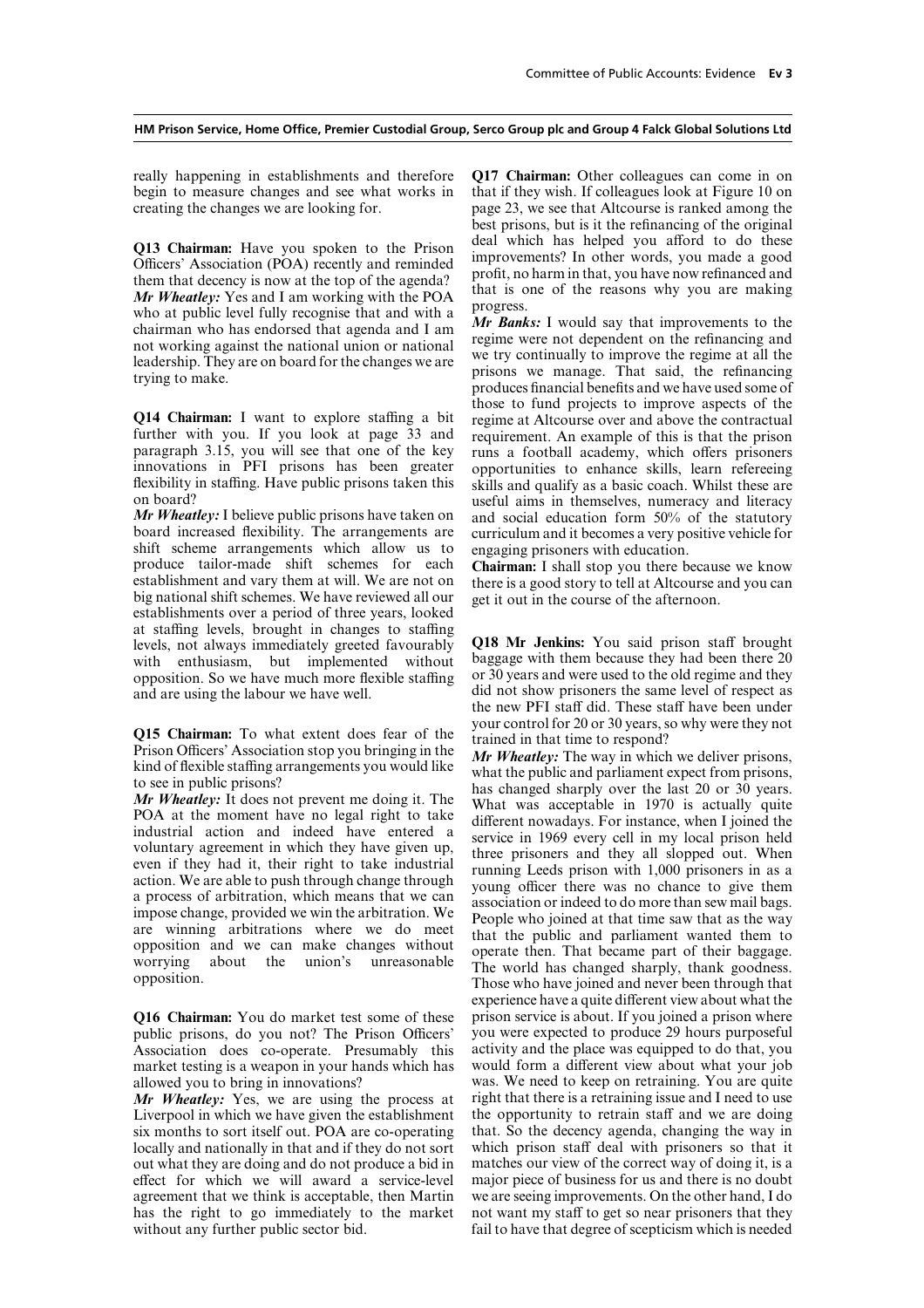to work out whether somebody is just being nice to dealing with the most difficult prisoners, but a you, or whether they are trying to con you because relatively low enough level to give me quite a lot of they are in the process of pursuing an escape or experience. In an open prison, where the pressure something else like that. This is a difficult balance to was much less, I might be quite happy to live with a get right. 6% or less turnover. I would be concerned about the

question I was going to ask. On page 25, in that, it would give me concern that the staff would<br>paragraph 2.19, it says ", , , prisoners also expressed not be learning how to handle prisoners and I would paragraph 2.19, it says " $\ldots$  prisoners also expressed not be learning concerns about safety issues related to the relative worry about it. concerns about safety issues related to the relative inexperience of staff in private prisons. They included fears about the conditioning of staff by **Q23 Mr Jenkins:** I certainly would worry about it prisoners and the ability of staff in private prisons to and I think the figures for staff turnover in some of challenge so? Why do you think staff and prisoners feel that<br>because of the inexperience of staff who treat<br>prisoners with respect, prisoners are manipulating<br>sharply. Is this because of the improved<br>staff?

Staff?<br> **Mr** Wheatley: Unfortunately prisoners do<br>
performance of the prison or because the controllers<br>
manipulate staff from time to time. Most escapes<br>
occur because staff have been—the phrase used is—<br>
conditioned. Eff

**Q20 Mr Jenkins:** If you have a prison which has a large turnover of staff, quite a substantial turnover look at the table which you discussed with Mr in a year, would that cause you any concern when Wheatley, you will see that the older private sector thinking about the training they have to undergo prisons have a much lower staff turnover this year and the screening of people who are coming into than the newer ones. the service?

*Mr Wheatley:* It is easier to operate a prison if you<br>are building up knowledge of how prisoners behave<br>and how you can deal with prisoners in a variety of<br>challenging circumstances. If you get too stable a<br>staff, wher

any one place. It depends what sort of prison you are head Securicor are committed to having prisons dealing with and the pressure staff are under. For which are as effective as any other in the public instance, in a high security prison, I would look for sector and want to catch up with the re-offending instance, in a high security prison, I would look for a slightly higher turnover of staff worn out with work on which they do lag behind at the moment.

very high levels of turnover and I think 50% is a high **Q19 Mr Jenkins:** You have answered the next turnover. For a public sector prison, if I were facing question I was going to ask. On page 25, in that, it would give me concern that the staff would

about what is happening, while still treating people<br>properly, if you have experience. It is more difficult<br>for junior staff whether they are in the public or<br>private sector prisons have<br>private sector. It is not an issue more recently. History shows that most of them<br>settle down and staff turnover starts to reduce. If you

**Q21 Mr Jenkins:** I see from page 17, Figure 16, if I<br>am reading this correctly, the percentage of staff<br>leaving during the year at Rye Hill in 2001 was over<br>do the durating prisoners and offending<br>leaving during the year been established for longer, to try to refresh the **Q22 Mr Jenkins:** What would you consider to be an contracts, to align them more clearly with what we optimum figure? If  $6\%$  is too low, would the 40% be are trying to do, essentially reduce re-offending. I am too high? optimistic about those negotiations. I know that Mr *Mr Wheatley:* I do not think there is an answer for Banks and Mr Beeston and their colleagues who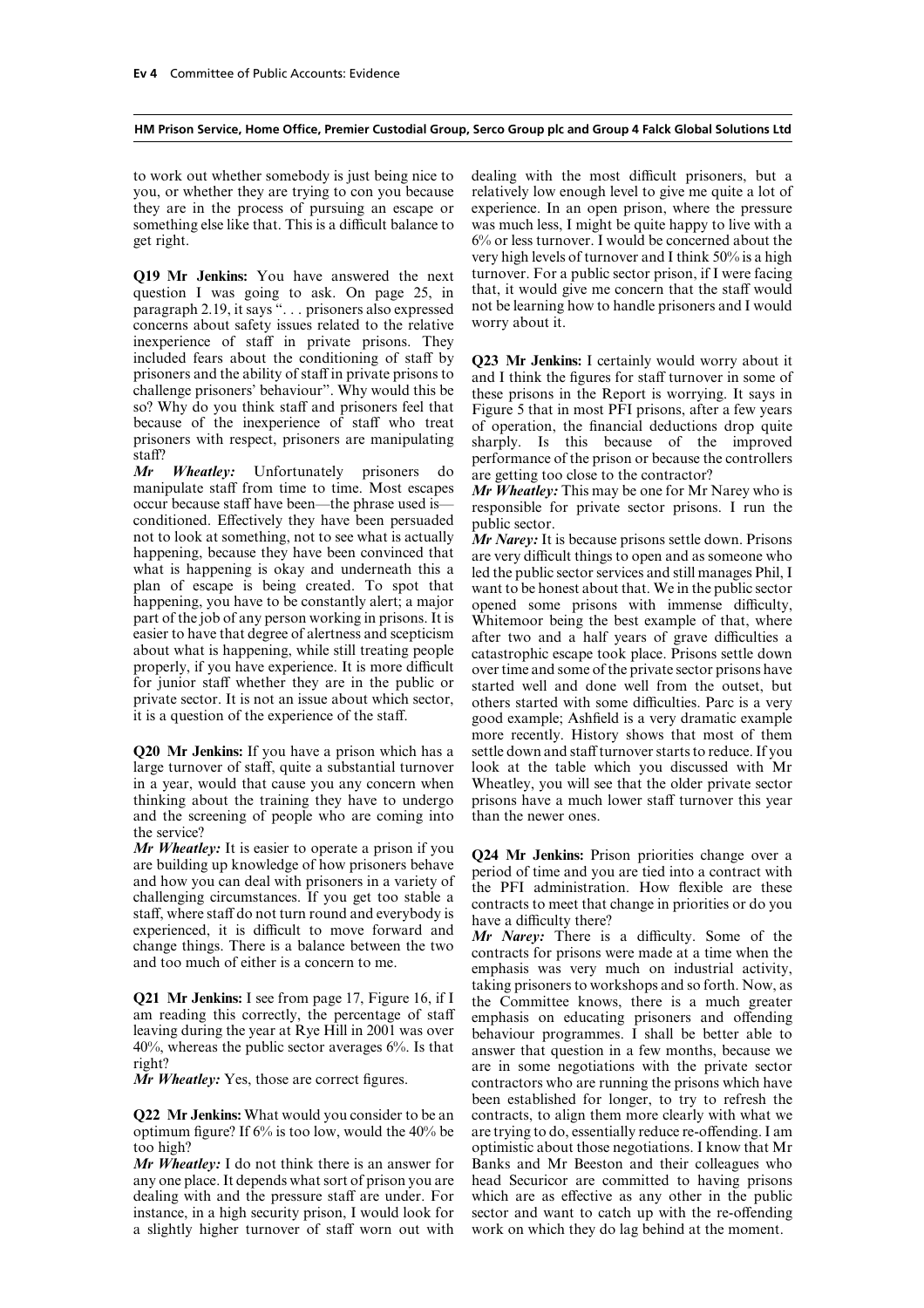**Q25 Mr Jenkins:** That leaves me addressing Mr *Mr Beeston:* That is my understanding. Beeston. It says in Figure 5 on page 6 that Dovegate

over the first two years rather than the first nine I can look into that, but I do not believe that to be months; the figure should say one year and nine the case. months. Also, whilst being too large for my liking, the figure reflects the fact that Dovegate is a very<br>large facility, almost twice the size of Ashfield. It has<br>incurred that level of penalty due predominantly to<br>the same issues we have had at Ashfield, which has<br>had very financial penalties to be levied. **Q32 Chairman:** Can Mr Narey help us? Why is there

**Q26 Mr Jenkins:** That is what worries me. If I have this apparent discrepancy?<br>
a business plan and I go to a bank and say I want<br>
them to lend me many millions of pounds for the business plan and I accept this location where I should know that it is going to be very, very difficult to get staff and retain staff... Was this not<br>taken into the equation or did it take you by drugs in the performance indicators and in Figure 10<br>surprise?<br>Mr. Pearton Some layel of penalty is taken into the on p

*Mr Beston:* Some level of penalty is taken into the compage 23, the number of incidents of mandatory equation. We will take the experience we have had in terms of starting up prisons and build those to some extent into

**Q27 Mr Jenkins:** How did you make the one of your prisons?<br> *Mr Narey:* I think in some of our open prisons, *Mr Ractory:* I think in some of our open prisons, *Mr Ractory*: I think in some of course there is very littl

*Mr Beeston:* It is really a question of the prison where of course there is  $\frac{d}{dx}$  is really a strong have been in drug takingsettling down, as you have staff who have been in place for longer. It is a very daunting experience. When you interview somebody to come and work in **Q35 Mr Gibb:** No, in non-open prisons.<br>a prison and then when they actually get there and *Mr Narey*: In the non-open prisons, the worst will be a prison and then when they actually get there and *Mr Narey:* In discover the reality, that is quite a culture shock to close to 20%. discover the reality, that is quite a culture shock to some people. Inevitably the staff turnover is high in the early years and whilst we make some allowance **Q36 Mr Gibb:** So somewhere between 11% and 20% for that, it will result in financial penalties in the of prisoners in Britain are taking drugs. That is contract if that means that some of the performance appalling, is it not? Given that a lot of these people indicators are not achieved. **are in prison because of addiction to drugs which** are in prison because of addiction to drugs which

**Q28 Mr Jenkins:** Why is your selection procedure successful in stopping drugs in our prisons?<br>for staff so poor?<br>*Mr Narey:* We have been relatively success

*Mr Beeston:* I do not think it is poor. One of the great advantages of starting up a new facility is that you can go through and select new staff, staff who do  $Q37$  Mr Gibb: One in five is "successful"? not come with baggage. One of the prices you pay Mr Narey: The figure was about 26% the for that inevitably is that you get a high staff turnover. Once those prisons have settled down, for instance Doncaster and Lowdham Grange, both of which have now been running for several years, staff Dovegate were as follows: fines for performance during the<br>turnover drops dramatically We have seen the same period November 2001 to July 2002 were £423,000 as per the

incurred a financial deduction of £423,000 in the first<br>three quarters of its opening year. Why was the<br>performance so poor?<br>Mr Beeston: First of all, I think that figure is actually<br>over the first 3 quarters in the perfo

down, so that figure has not been ensuingly large. **Q34 Mr Gibb:** What is the worst case percentage in

had led them to crime, why can you not be more *Mr Narey:* We have been relatively successful, Mr Gibb.

 $\overline{Mr}$  *Narey:* The figure was about 26% three years ago: we have cut it radically.

<sup>&</sup>lt;sup>1</sup> *Note by witness:* The financial penalties levied on HMP Dovegate were as follows: fines for performance during the turnover drops dramatically. We have seen the same<br>indication of high staff turnover in the early years of<br>all the contracts which have started up.<br>all the contracts which have started up.<br>the spectrum of hegeometry of ope period July 2001 to November 2001 during which time the **Q29 Chairman:** Did I hear you rightly saying that<br>the figure for Dovegate was for one year and three<br>quarters?<br>a full prisoner population before applying penalties. a full prisoner population before applying penalties.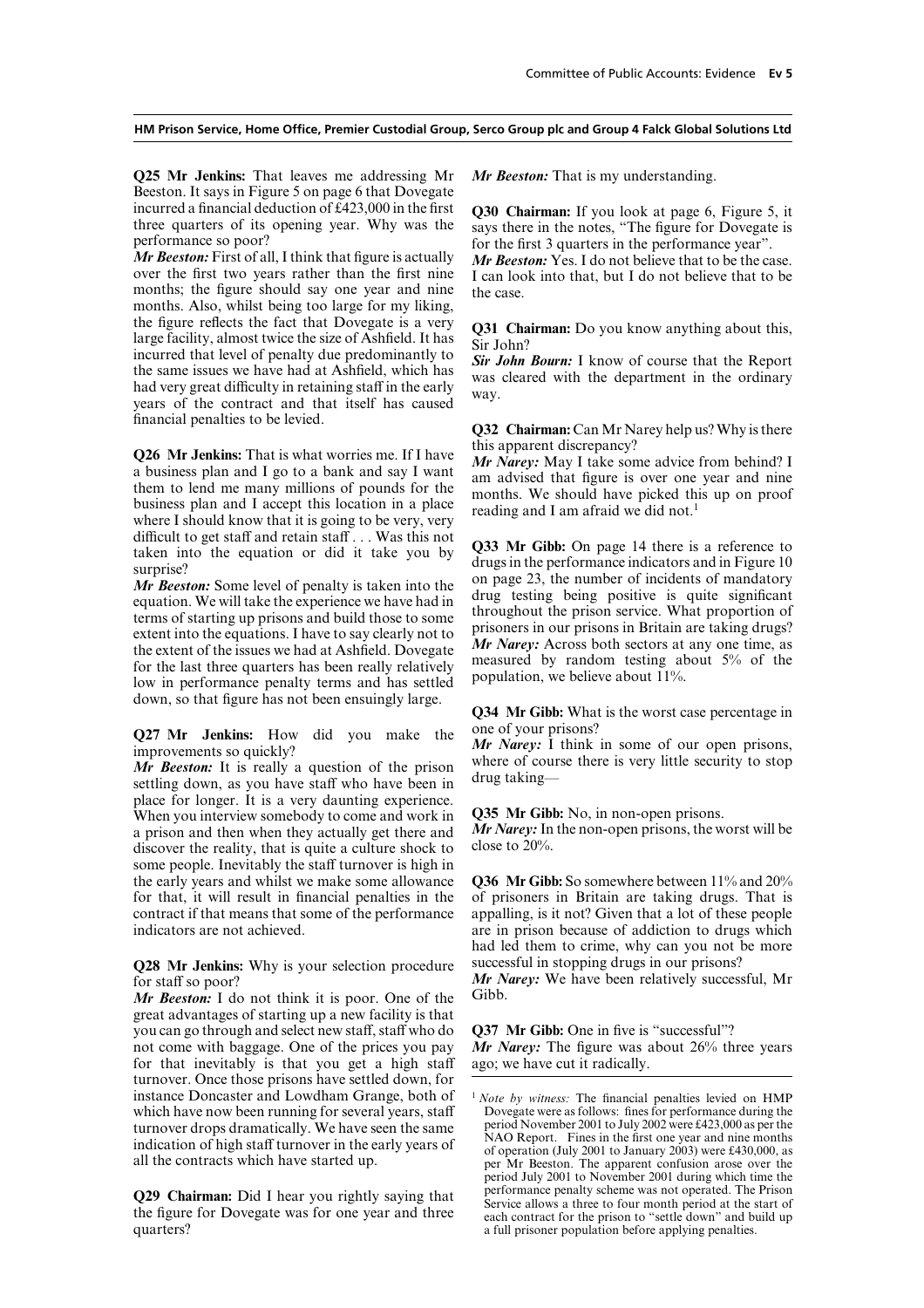*Mr Narey:* One has to look at the temptation to get with PFI prisons? drugs into prisons and the ease with which drugs can *Mr Narey:* Overall the problems are few. be got into prisons. I have visited prisons in other Establishing them and introducing four different countries, in the USA for example, where there do new companies into the business who have not done not appear to be any drugs in prison whatsoever, but this before has been a little bit difficult but the the price to pay for that in terms of trying to run a market is now well established and even including the price to pay for that in terms of trying to run a market is now well established and even including decent regime, is very severe, for example, no Ashfield all the private sector prisons are running decent regime, is very severe, for example, no<br>hashfield all the private sector prisons are running<br>physical contact on visits.<br>Successfully and I am very pleased with that.

**Q39 Mr Gibb:** Yes, why do we not do that?

My personal view is that would be extremely privately-managed prisons and PFI. What is so inhumane, it would sit very oddly with the much better with PFI prisons than with privatelyinhumane, it would sit very oddly with the decision— managed prisons?

prisoners to be taking drugs, which will not

rehabilitate them when they go back into the outside<br>world, will it. How humane is that?<br>Mr Narey: The vast majority of those prisoners are<br>not taking hard drugs. Most of those positive test for<br>cannabis. We have cut the

## *The Committee suspended from 5.07 pm to 5.14 pm*

between 70% and 80% of prisoners coming into prison have been abusing drugs in the previous 24 **Q47 Mr Gibb:** When did you last use that model?<br>hours. To reduce that so considerably, when there *Mr Narey:* We have not used that model for some are so many avenues for are so many avenues for drugs to get into prison, time now. The last four or five prisons have all been<br>they can be thrown over fences for example, they can<br>be brought in by visitors, is quite significant.

**Chairman:** Could you try to relate this to PFI prisons? We are talking about the operational performance of PFI prisons, so try to make a comparison between PFI and other prisons. If you comparison between PFI and other prisons. If you *Mr Narey:* Because we believe we get better value for want to talk about this you have to do it that way. money from handing to the private sector the risk in

**Q42 Mr Gibb:** In terms of prisons with walls, are and running it for 25 years. you saying that these drugs are thrown over the walls of the non-open prisons?

and there are many secure prisons which do not have Banks, walls but have fences. That is one way in which drugs project? walls but have fences. That is one way in which drugs project?<br>get into prison. They can also get in through visits, Mr Banks: There are two aspects to that. One is in get into prison. They can also get in through visits, but we have reduced the amount of drugs getting the management of the prison: it is tremendously into prisons considerably. We have CCTV in every helpful to be able to design the prison you are into prisons considerably. We have CCTV in every prison in the public and private sector, for example. actually going to manage.

**Q38 Mr Gibb:** That is also appalling. Let us talk **Q43 Mr Gibb:** What are the problems with about three years ago then, shall we? privately-managed prisons which you do not face

> new companies into the business who have not done successfully and I am very pleased with that.

*Mr Narey:* My ministers have chosen not to do that. **Q44 Mr Gibb:** I asked for a distinction between My personal view is that would be extremely privately-managed prisons and PFI. What is so

*Mr Narey:* There is nothing intrinsically better. **Q40 Mr Gibb:** Is it more humane to allow one in five What the private sector has brought is competition.

the public sector to the private sector. We have taken has not only reduced drug taking on release but the public sector to the private sector. We have taken two prisons from the private sector back into the public sector.

*formal**for a division in the House of Arr Gibb:* **When was the last privately-Q41 Mr Gibb:** You do seem very complacent about managed prison put in place? You have a table on the problem of drugs and I am surprised by your and Doncaster, from the sample selected by the answer. The anecdotal view o

**Q48 Mr Gibb:** Why? Why is the privately-managed system so much worse than PFI?

designing, building and financing the whole prison

*Mr Narey:* Drugs are frequently thrown over walls **Q49 Mr Gibb:** How advantageous was it to you, Mr and there are many secure prisons which do not have Banks, to have the banks involved in the PFI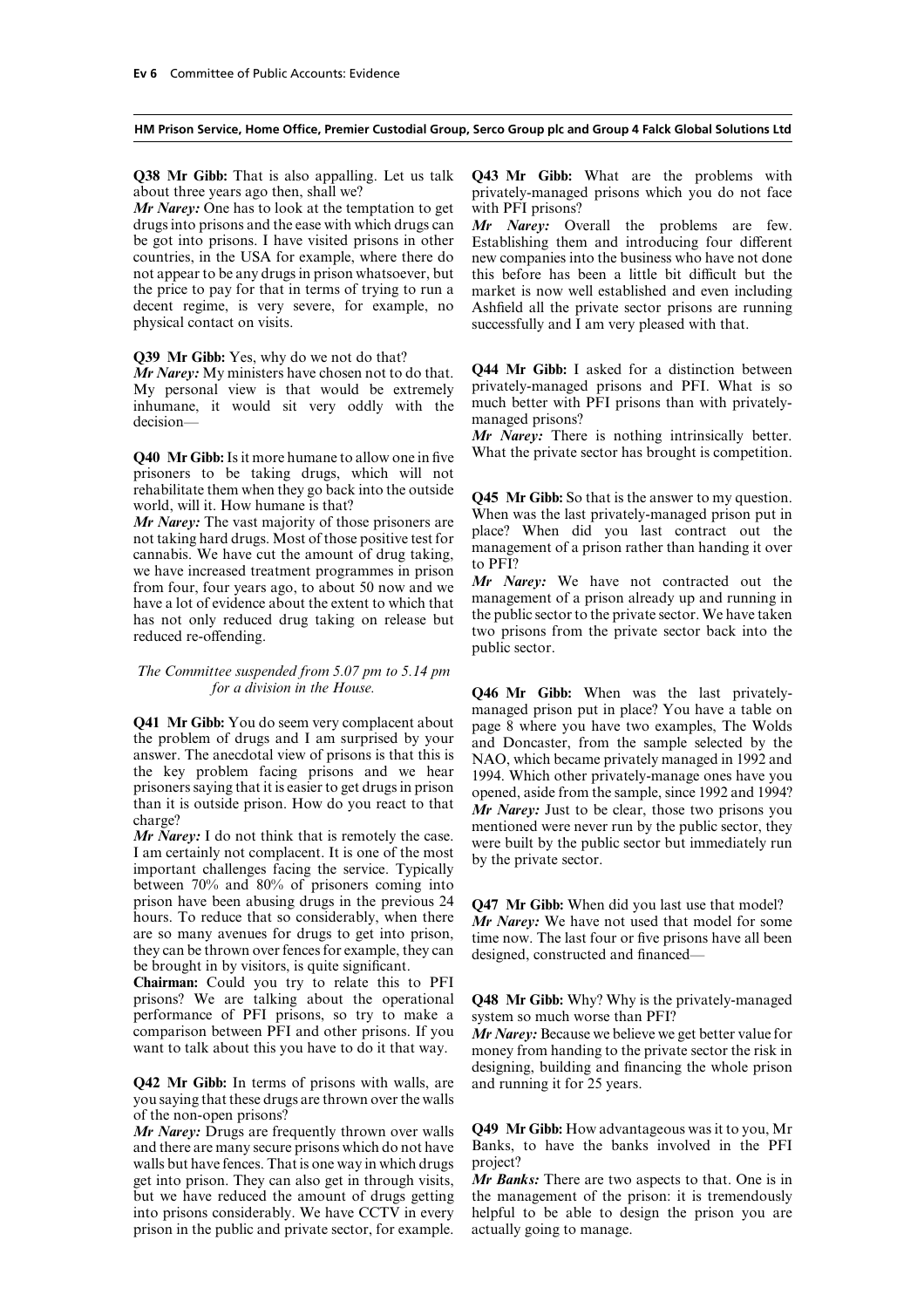**Q51 Mr Gibb:** No; okay, carry on.<br> **C51 Mr Gibb:** No; okay, carry on.<br> **C51 Mr Gibb:** No; okay, carry on.<br> **C51 Mr Gibb:** No; okay, carry on.<br> **C51 Mr Gibb:** No; okay, carry on.<br>  $M \cdot$  Steele: In my view there is no dist

**Q52 Mr Gibb:** We discussed this on the visit last question very inadequately. week. *Mr Narey:* I am sorry, we will try again.

*Mr Banks:* Yes, we did.

**Q54 Mr Gibb:** So why do we have PFI instead of

*Mr Steele:* The PFI has brought together the synergy of all three elements, the financing, the design and the construction. The financing is a little academic. You could publicly finance the prison.

### **Q56 Mr Gibb:** Why? wish to do.

*Mr Steele:* Government policy was to go for PFI

package would provide value for money. The banks **Q65 Mr Gibb:** Sorry, the uncrowded capacity is do bring something to the equation. 66,000. Are you saying that will not rise by 3,500?

have not managed it so far, is what the banks do prisoner's cells meant for one person which had two bring to the whole package other than the high risk. people in them. *Mr Steele:* I think they bring a commercial *Mr Narey:* Indeed, there are 13,000 prisoners at this understanding of risk, which in the early days would moment sharing a cell originally meant for one and have been advantageous. that is the extent of the overcrowding which we have

privately managed prisons now you have established ways of controlling the prison population. Most this expertise in the private sector? importantly in my view, we need to try to convince

**Q50 Mr Gibb:** Do the banks design the prison? **Q61 Mr Gibb:** I am not against contracting out, what I do not understand is why you do not just pay what I do not understand is why you do not just pay the invoices for construction of the prison when

**Q62 Mr Gibb:** All of you have answered that

**Q63 Mr Gibb:** I must move on. It confirms the view **Q53 Mr Gibb:** I did not get the impression from you of many people on this Committee that this is an then that you found it advantageous to have the banks involved, that it was neither here nor there. Is with the more eff overcrowding, which is also referred to in the Report<br>the design and management. In the actual<br>construction and financing, certainly the financing is<br>secondary in terms of the overall process.<br>about a forecast prison popul Parliamentary Answer we were told by 2006 a forecast population of 91,200, but by 2006 an privately-managed prisons. uncrowded capacity of 69,500. What are you going *Mr Steele:* The PFI has brought together the synergy to do with the gap?

*Mr Narey:* I do not know the answer to that and I have been studying the projections very closely now to see whether they are going to be met. There is some indication—I am not getting too excited about **Q55 Mr Gibb:** Why do we not do that?<br> **II** it—that the very depressing projections are not<br>
being met at the moment and the population at the<br>
moment is growing rather slower than that. We have<br>
times.<br>
to meet the gap, prisoners into sharing cells than we would otherwise

prisons at that stage. **Q64 Mr Gibb:** The current population is 66,000. Are you saying you do not expect that to rise by 3,500? **Q57 Mr Gibb:** Why is that? *Mr Narey:* The current population is 73,600. *Mr Steele:* Because we thought that the overall

73,000 is using the doubling up in cells and we saw **Q58 Mr Gibb:** What I am trying to establish, and I last week, even in Altcourse, that there were

to sort out.

**Q59 Mr Gibb:** Do Mr Banks and his company **Q66 Mr Gibb:** What are you going to do about that?<br>bring that?<br>*Mr Narey:* We are doing a number of things. First of *Mr Steele:* He does now, but when we started out<br>with PFI, we did not have these companies used to<br>dil, some additional accommodation is being<br>provided and we are building as fast as we can, but<br>essentially, if we cannot population does grow quite as quickly as some of the **Q60 Mr Gibb:** So why do you not go back to projections suggest, then we will have to find other *Mr Steele:* We would always contract out the sentencers that community penalties are as useful construction of the prison. and as constructive in reducing crime, than very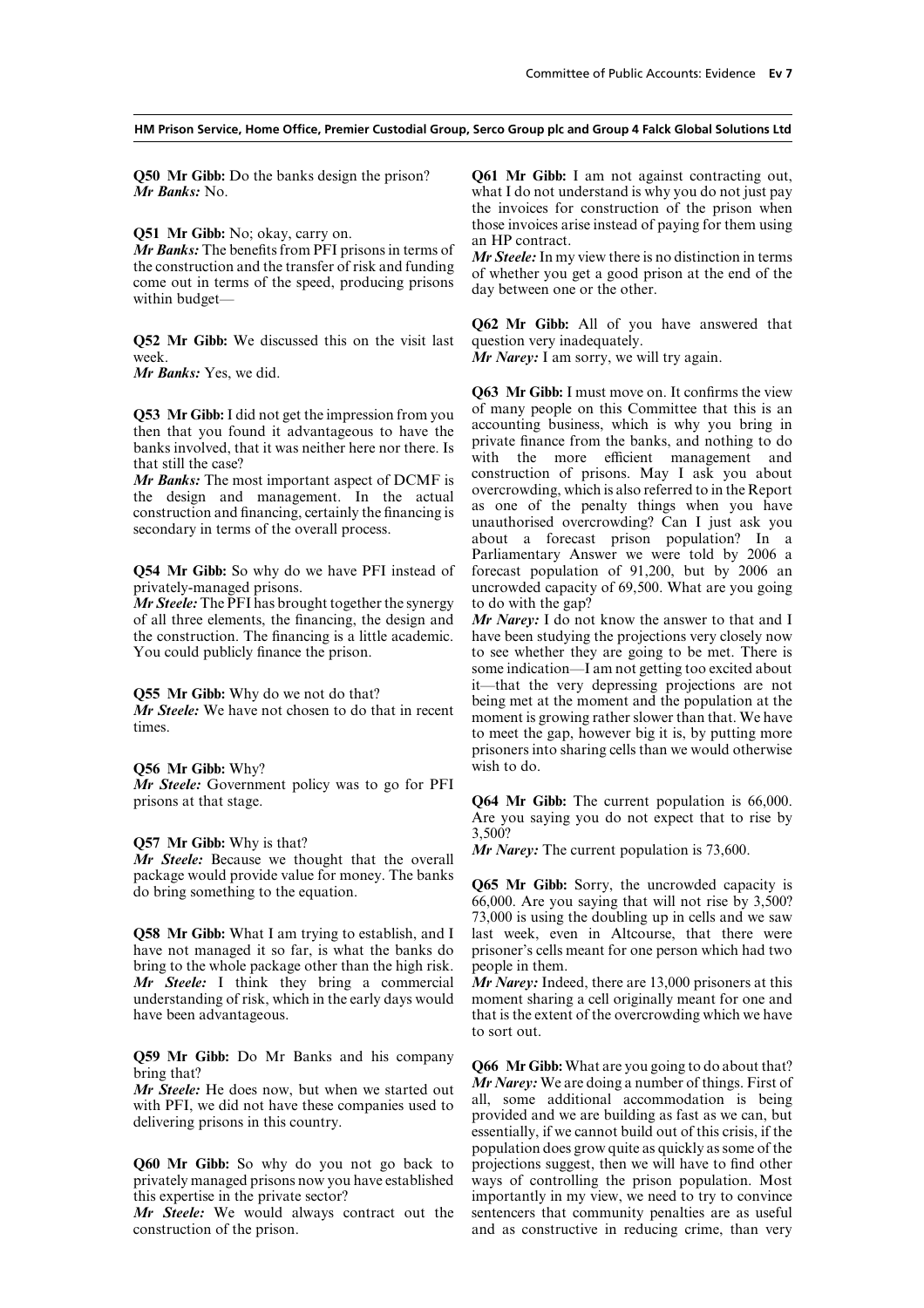of first time offenders sent to prison has doubled had you imposed the conditions fully, as you might over the last three or four years. There is no reason have been entitled to do according to the contract,

**Mr Gibb:** I think the public will be alarmed by those

problem is that it is very difficult to get an exact<br>correlation between financial penalties and the<br>correlation between financial penalties and the<br>deologically committed to a section of the Prison<br>performance of a priso prison. **Q72 Jon Trickett:** Yes, because the public sector

**Q68 Jon Trickett:** You have given me a reason why *Mr Narey:* Yes and better on quality. there is no audit trail rather than answering the question which I asked, which was: what is an audit  $Q73$  Jon Trickett: You are quoted by the CBI in a trail? If I try to summarise what you were saying, is<br>it true to say that we have not been consistent in<br>imposing cont providers?

*Mr Narey:* No. We have certainly been assiduous in  $Q74$  Jon Trickett: So you are ideologically imposing contract conditions, but in some cases,  $Q74$  Jon Trickett: So you are ideologically with Altcourse for example, and some category A prisoners. So the original performance criteria, which were established and the<br>points we deducted from Altcourse, were unfair<br>because we had changed the role. I do not think for<br>one moment that does not mean we were not very<br>strict in managing the

consistently pulled your punches as a client in relation to the private sector providers?<br> $Mr Narey$ : I do not think it is the case at all. Premier

*Mr Narey:* I do not think it is the case at all. Premier **Q76 Jon Trickett:** So it is so, that the privatisation lost £3.2 million and suffered a very severe loss process at least was used to bring about a reduction because of the failings at Ashfield. in cost?

short prison sentences. For example, the proportion **Q70 Jon Trickett:** Yes, but it could have been worse

for that, no explanation for that.<br> **Mr Gibb:** I think the public will be alarmed by those **Mr Narey:** I do not think we could have done very answers, but my time is up. much more. We closed half the places at one point and their revenue plummeted. Premier lost an awful **Q67 Jon Trickett:** Paragraph 1.22 says "The Prison<br>Service could not provide a clear audit trail between<br>historical performance ... and the actual financial<br>deductions". This is in private prisons. What is an<br>audit trail

tenders were lower than the private sector ones?

efficient and more effective so we can make a better **Q69 Jon Trickett:** Is it not the case that you have job of re-offending. The evidence shows we are consistently pulled your punches as a client in beginning to do that.

process at least was used to bring about a reduction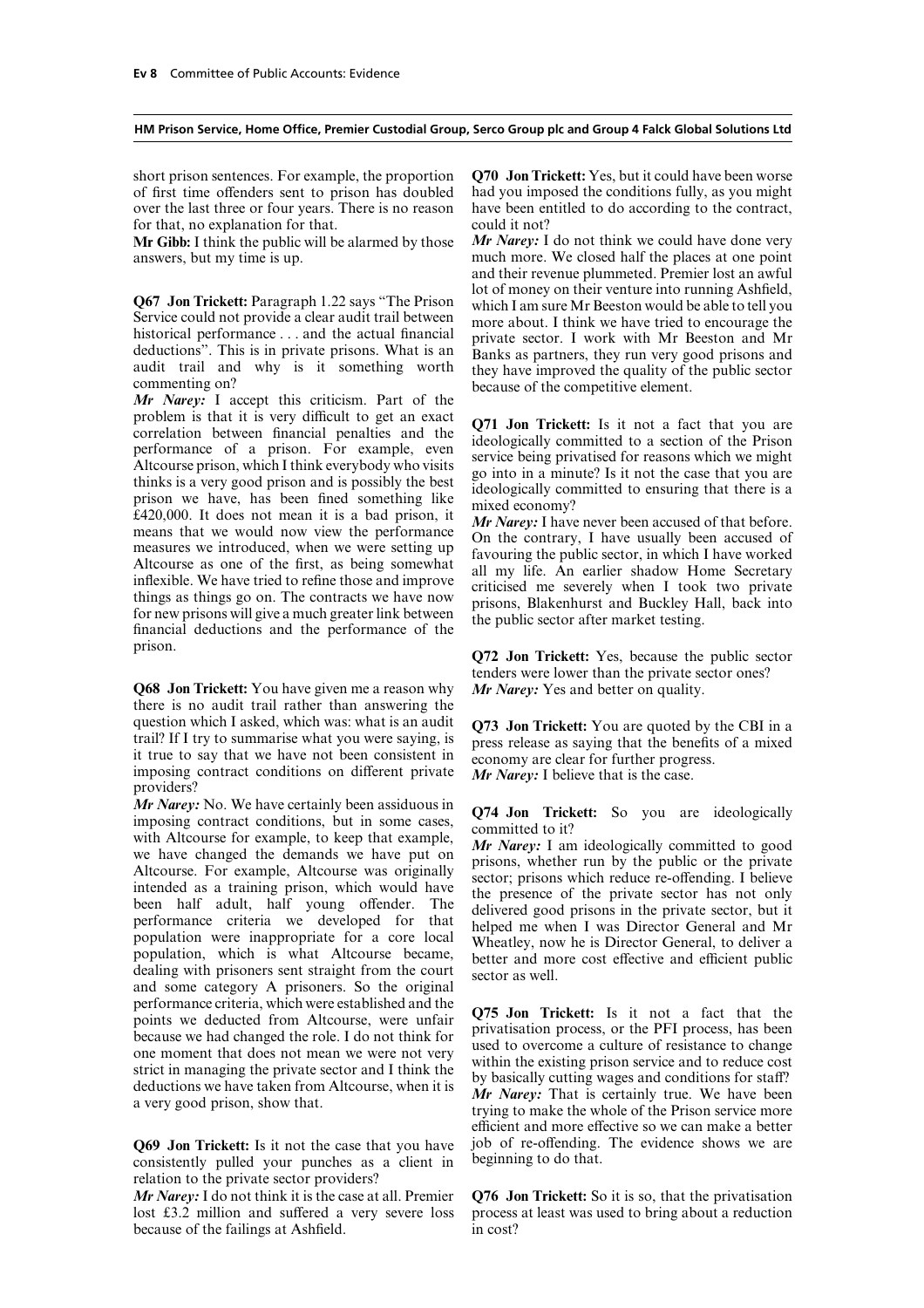was in part to bring better value for money right across the prison service and I think it has done that. sector. These changes are meant to try to bring some

effect or by cutting wages of staff as shown in this

*Mr Narey:* No. May I give you an example of what happened at Blakenhurst and at Buckley Hall, both prisons run well by the private sector, one of them by **Q80 Jon Trickett:** I am running out of time and I Group 4? Shortly after I became Director General, I want to establish this point clearly. This Figure 2 on asked management consultants whether there was page 1 shows a directly continuous line going from asked management consultants whether there was page 1 shows a directly continuous line going from any possibility of the public sector matching the the Director of Strategy down to PFI prisons, but a private sector against those prisons. I was told none dotted line, which means hands-off management, to at all. In fact, a competition, a market test in which privately-managed prisons. It clearly states there at all. In fact, a competition, a market test in which privately-managed prisons. It clearly states there the POA played a full and enthusiastic part, that the management of private sector prisons is in the POA played a full and enthusiastic part, that the management of private sector prisons is in confounded those suggestions and both those the hands of the Director of Strategy and also the confounded those suggestions and both those prisons were won back by the public sector in Director of Strategy is dealing with contracting out situations which would have been inconceivable a and competitions. Are you not leaving yourselves situations which would have been inconceivable a and competitions. Are you not leaving yourselves few years before.

as well as you and it says there that the cuts in<br>sector because you need them to bring about the<br>staffing levels may be so stringent now as to<br>jeopardise the service, does it not?<br>*Mr Narey*: Obviously that is a conclusi

*Mr Narey:* There are some concerns about staffing draw, but I do not believe that to be the case. I repeat<br>levels, at Manchester particularly, and some that all I am interested in is good and decent prisons<br>concerns at Bl Both of those prisons are good and decent prisons.

Director General of the public prison service. On the line which shows the direct line of management into other side is the Director of Strategy. Finance and the private sector. Would it not be better to create other side is the Director of Strategy, Finance and the private sector. Would it not be better to create Competition who is both deciding competition tension between the Director of Strategy on the one Competition, who is both deciding competition tension between the Director of Strategy on the one<br>policy and managing the private prisons. That is a hand and the management on the other, to show policy and managing the private prisons. That is a hand and the management on the other, to show<br>striking combination of functions on the left-hand clean lines of accountability rather than obscure striking combination of functions on the left-hand clean lines of accountability rather than obscure side of this page, is it not? I would have thought it lines of accountability, as you have here really? would he more lo would be more logical for the management of all **Mr Narey:** There is a tension, it is a contract. The prisons whether private or public to be done by a private sector providers contract with my Director prisons, whether private or public, to be done by a private sector providers contract with my Director manager and for competition strategy to be kept. of Strategy and Finance in the running of the manager and for competition strategy to be kept of Strategy and Finance in the running of the<br>separate with a clear distinction between the prisons. In the future what I should like to do with separate with a clear distinction between the prisons. In the future what I should like to do with managerial role and the setting of competition the public sector prison service, which Phil Wheatley managerial role and the setting of competition the public sector prison service, which Phil Wheatley<br>nolicy and the monitoring of performance. What now leads, is move those prisons onto a series of policy and the monitoring of performance. What<br>you have done neatly is shift under the Director of<br>service level agreements, so that there is a similar<br>Strategy, Finance and Competition, the contractual relationship betwee management of the private sector prisons. Why? and me, with me in the matter move that middle matter is the middle matter the middle matter is moved if  $\frac{1}{2}$ Have you ever given consideration to making sure two different providers.<br>that the management is on the one side of the **Jon Trickett:** That is exactly what I would do. I

*Mr Narey:* I think we have separated the two. John Steele, the Director of Strategy, Finance and Competition, does not run any of these prisons, they **Q82 Mr Rendel:** Would you expect a modern prison are run by the private sector and they are run to to perform better than an old prison, or not? contract and I have described how we are trying to *Mr Narey:* In general yes, but one cannot be improve the performance management of those absolute about that. There are some prisons in improve the performance management of those prisons. What previously happened was that I, as Victorian surroundings which, despite the Director General until a few months ago, not only challenges faced, run very well. Generally there is an managed the public sector prison service but made advantage to having modern architecture, decent decisions about which prisons, if any prisons at all, buildings, lots of light, lots of vision, buildings should be contracted out or which prisons should be which, for example, provide greater staff

*Mr Narey:* The introduction of the private sector brought back into the public sector. That did look was in part to bring better value for money right rather odd, particularly to colleagues in the private neutrality to bear and the decisions I will make, as **Q77 Jon Trickett:** By cutting people's wages in accounting officer for the whole of the prison service, effect or by cutting wages of staff as shown in this will be based only on the quality and cost-Report?<br>
Me Naray: No. May I give you an example of what or private.

the Director of Strategy down to PFI prisons, but a open with that managerial line of accountability to the accusation with which I began my questioning, **Q78 Jon Trickett:** Yes, but I have read the Report that in fact you are pulling punches on the private as well as you and it says there that the cuts in sector because you need them to bring about the

**Q81 Jon Trickett:** My question was: why is the management of private sector provision under the **Q79 Jon Trickett:** I looked at the organogram on management of private sector provision under the<br>the first page, which shows you, at the head of the Director of Strategy, Finance and Competition?<br>service and then two win

that the management is on the one side of the<br>organisation and the monitoring and competition<br>would separate out the strategic direction of the<br>policy is on the other? Why have you done it in this<br>particularly interesting

buildings, lots of light, lots of vision, buildings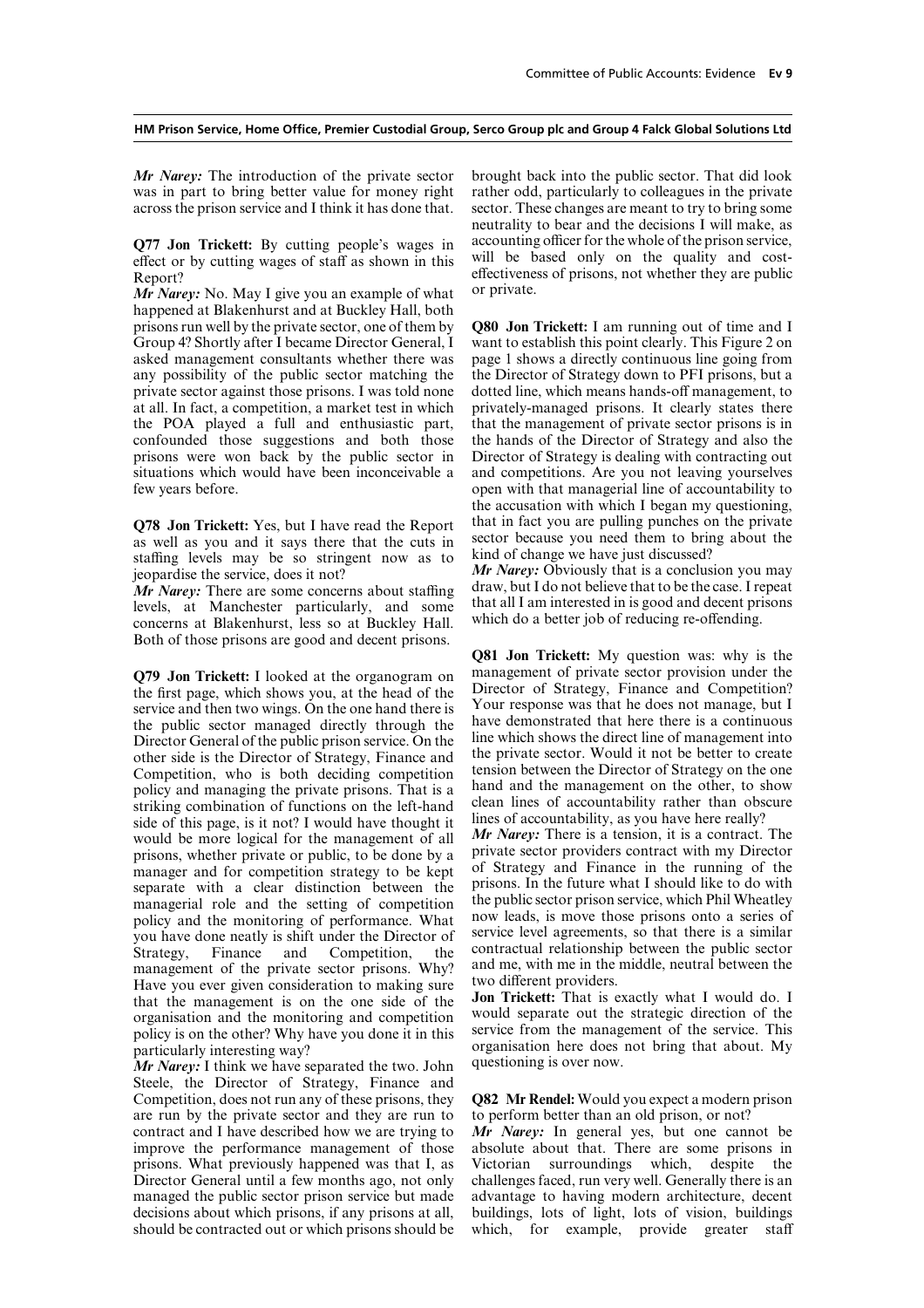observation of prisoners. However, some of our bring the average up, because there is more worst prisons, the very worst, are actually not the purposeful activity per prisoner in the new ones than Victorian ones, they are those which were designed there was in the ones you had before. in the 1960s with very poor sight lines and, in terms *Mr Narey:* That is the case. In some of the new of safety, they are some of the prisons which cause prisons which are uncrowded, levels of purposeful my successor and caused me most concern. activity are very good, but in some of the new

**Q83 Mr Rendel:** It certainly seems to be the case are local prisons, we had immediately to overcrowd<br>from the sample we have here, Figure 6 on page 8, that which we were using to<br>that only one in six of the worst prisons sensible occupation for the prisoners?

Pentonville prison built in 1842 as a comparator and purposeful activity per prisoner in those new ones, there are no workshops there very little room for you would have to have more overcrowding in the there are no workshops there, very little room for you would have to have more overcrowding in the education: the same annlies at Brixton. The prisons new ones in order to get the same level per prisoner education; the same applies at Brixton. The prisons new ones in order to get the same level per prisoner we build now are all based on getting prisoners out of purposeful activity. You are not saying there is we build now are all based on getting prisoners out of purposeful activity. You are not saying the of the cells for a large part of the day and involved more overcrowding in the new ones, are you? of the cells for a large part of the day and involved more overcrowding in the new ones, are you?<br>in some sort of activity, not quite as much as I would Mr Narey: No. For the new PFI prisons we set very in some sort of activity, not quite as much as I would *Mr Narey:* No. For the new PFI prisons we set very like in terms of involvement in education as opposed high levels of purposeful activity. They have not

**Q84 Mr Rendel:** I am not entirely surprised to hear<br>you say that, but it does raise in my mind a question<br>about something you said initially to the Chairman,<br>about something you said initially to the Chairman,<br>when you s that the hours per prisoner of purposeful occupation

the severity of the rise in the population. I believe I and 25? I was interested in these because we can see<br>was a very fortunate Director General. I had a lot of that on the whole more respect is shown to staff in was a very fortunate Director General. I had a lot of investment, I was able to increase massively the PFI prisons than in the public prisons and that is activities such as education, offending behaviour fairly clear from Figure 13. It is also true that in the activities such as education, offending behaviour fairly clear from Figure 13. It is also true that in the programmes, drug treatment programmes. There is PFI prisons, you tend to get a younger prison officer programmes, drug treatment programmes. There is PFI prisons, you tend to get a younger prison officer a lot more in prisons for prisoners to do, but and rather more female officers than you do in the a lot more in prisons for prisoners to do, but and rather more female officers than you do in the unfortunately the rise in the numbers of the public prisons. What I want to ask is whether you are unfortunately the rise in the numbers of the public prisons. What I want to ask is whether you are no pulation has more than overtaken the increase in aware that these are in fact correlated. Is it because population has more than overtaken the increase in aware that these are in fact correlated. Is it because activity. So the purposeful activity measure, which there are more women and more younger prison activity. So the purposeful activity measure, which there are more women and more younger prison<br>in itself is a crude measure, has not moved very much officers that you tend to get more respect shown in in itself is a crude measure, has not moved very much officers that you from 24 hours for about four or five years now. the PFI prisons? from 24 hours for about four or five years now.

of prisons which are being built, there must be an an existing learnt culture. Those are all factors which increase in the total amount of purposeful activity help establish a culture. They probably do not help and it must in fact be that those new ones ought to establish a culture which is quite as good at

prisons, and a lot of the private sector new prisons

*Mr Narey:* Certainly that is the case. The NAO used **Q87 Mr Rendel:** Given that there is more Pentonville prison built in 1842 as a comparator and purposeful activity per prisoner in those new ones,

like in terms of involvement in education as opposed high levels of purposeful activity. They have not to menial work in workshops.<br>to menial work in workshops.<br>activity across the private sector is very good.

should be going up rather than down.<br> **Q89 Mr Rendel:** May I turn to Mr Wheatley now<br> *Mr Narey:* They would have done had it not been for and ask you to look at Figures 11, 12, 13 on pages 24 *Mr Narey:* They would have done had it not been for and ask you to look at Figures 11, 12, 13 on pages 24 the severity of the rise in the population. I believe I and 25? I was interested in these because we can see

*Mr Wheatley:* We do not have the research to back **Q85 Mr Rendel:** Are you saying therefore that there<br>is a certain amount of total purposeful activity which<br>is there and therefore the increase in the size of the<br>population means that total is split among a larger<br>number can start with a very clear view of how you want this **Q86 Mr Rendel:** Surely, as you increase the number place to work and you do not have to fight against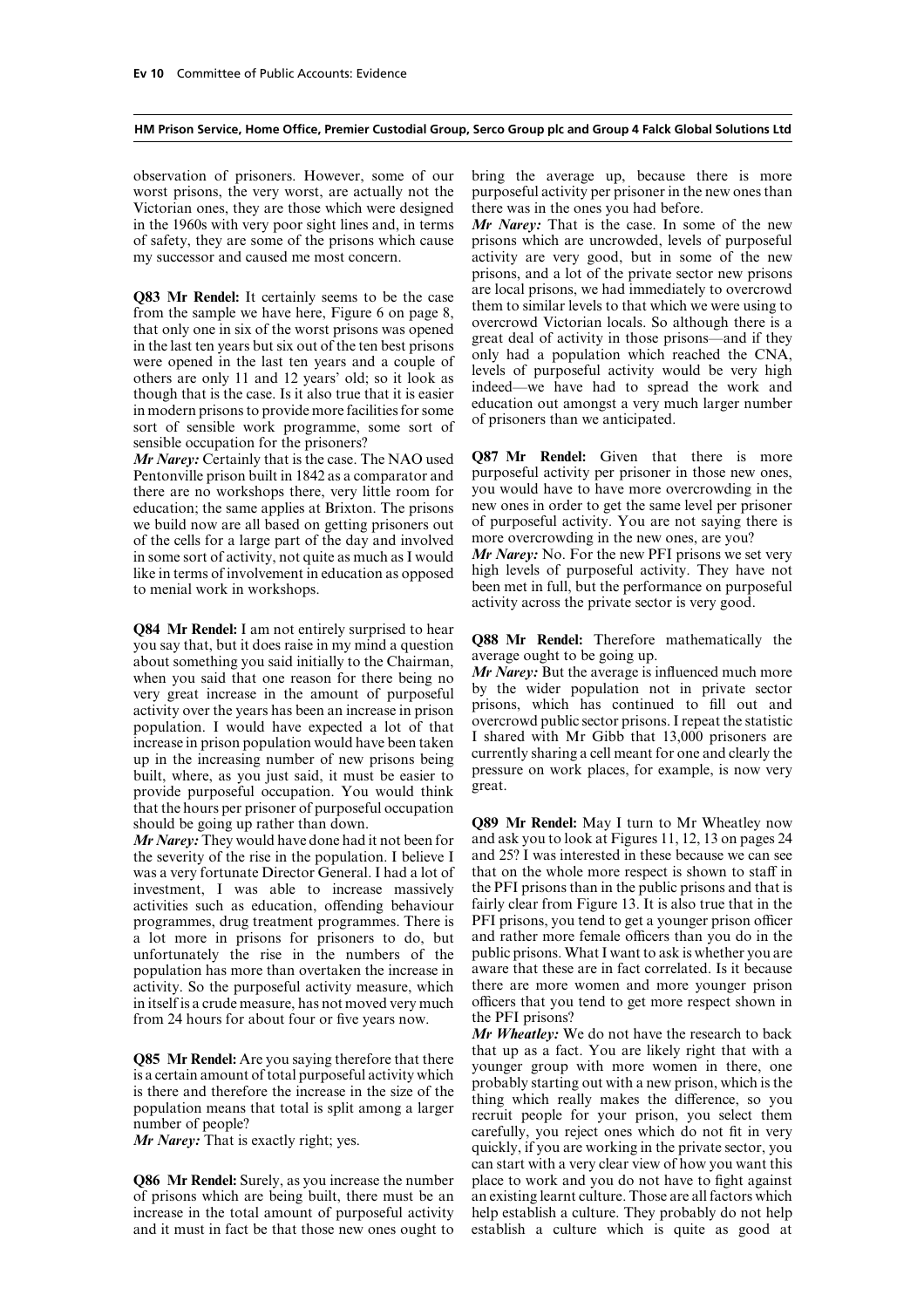looking to the older head, who is probably a bit more wary of what else might be going on. contract. Is that not rather unfair? Should we not be

**Q90 Mr Rendel:** If you do not yet know whether contracts in exactly the same way?<br>
there is actually a correlation, but you feel there may *Mr Narey:* I agree absolutely with that. Part of one well be may I suggest it wou well be, may I suggest it would be a very useful piece of the advantages of the changes we have made is<br>of research to do, if only because it might guide you that I now have, working for Mr Steele, one manager of research to do, if only because it might guide you that I now have, working for Mr Steele, one manager<br>in the sort of people you would want to choose for who manages all the controllers in all the prisons and in the sort of people you would want to choose for who manages all the controllers in all the prisons and vour new prisons if it is found that in fact there is a we are doing a lot of work with and working your new prisons, if it is found that in fact there is a we are doing a lot of work with and working<br>better ethos in the prison if you have perhaps rather together to make sure they have an exactly better ethos in the prison if you have perhaps rather together to make sure they have an exactly more women prison officers and vounger prison equivalent approach to their prison no matter who more women prison officers and younger prison

*Mr Wheatley:* You realise of course that we cannot specifically say we want to recruit women and not men. unless there is a genuine occupational qualification. What we are trying to do is use an that has meant that some public money was at risk, approach to selecting prison officers which requires because there may have been some controllers who them to show they can practice the skills. So we use were not taking as severe a view of contract terms a simulation, not an interview, where we look at being broken as others? them and like the cut of their jib, we actually trying *Mr Narey:* I have no evidence of that, but that may them in doing difficult things and that is tending to have been the case. I am very anxious to ensure that them in doing difficult things and that is tending to recruit those who, at least on that assessment, show better skills of empathy with the people they are dealing with and are more sympathetic to prisoners give controllers, if I can, a much simpler job, which in difficulty and show those sort of skills. By doing is entirely concentrating on managing the contract in difficulty and show those sort of skills. By doing is entirely concentrating on managing the contract that, as we select new prison officers, we are selecting and I am hoping I can give adjudications to directors that, as we select new prison officers, we are selecting and I am hoping I can give adjudications to directors for the world we want them to work in, while still which take up a lot of the controllers' time—we have for the world we want them to work in, while still trying to make sure they can handle the security an equivalent approach and also that we make sure

**Q91 Mr Rendel:** May I bring you back to my **Mr Rendel:** Good, thank you, that sounds like a question? Do you accept that it might be a useful good idea. question? Do you accept that it might be a useful piece of research to do?

use some of the figures which the NAO have already hours and the target for the public sector was 20.6 been working on, because they might have some hours. Is it possible to provide any breakdown of been working on, because they might have some hours. Is it possible to provide any breakdown of indication as to why it was that they were showing different amounts of purposeful activity in different indication as to why it was that they were showing different amounts of purposeful activity in different the private sector prisoners as having more respect. prisons and what they spend on? In particular I am the private sector prisoners as having more respect. prisons and what they spend on? In particular I am Mr Wheatlev: We are doing research at the moment. interested in the proportion of that in the first *Mr Wheatley:* We are doing research at the moment. interested in the proportion of that in the first The surveys we are doing as part of our audit instance which is spent on education as opposed to The surveys we are doing as part of our audit instance which process, so each prison will be surveyed on a fairly anything else. process, so each prison will be surveyed on a fairly complex assessment tool, developed without sound *Mr Narey:* I can certainly provide the Committee research assistance, which gives a series of measures with details of purposeful activity for each and every research assistance, which gives a series of measures with details of purposeful activity for each and every about how prisoners regard staff, what they regard prison. It is more difficult to say how many hours of about how prisoners regard staff, what they regard and how those interrelate with each other, give us that are spent in education, but I can certainly give some really quite powerful information to stack up advice, for example, on the achievements of some really quite powerful information to stack up advice, for example, on the achievements of against the sort of prison officers we have and the education, how many educational qualifications are against the sort of prison officers we have and the education, how many educational qualification<br>sort of experiences that prisoners had to go through gained and so forth in each and every prison.<sup>2</sup> sort of experiences that prisoners had to go through. The experiences a prison goes through change the view of the staff who work in it. Out of that we shall **Q96 Geraint Davies:** In our previous report and the be able to make these links, but this is very early previous hearing at which you were a witness, we be able to make these links, but this is very early previous hearing at which you were a witness, we work. We are just getting the first results—we are found that the variation in education and investment work. We are just getting the first results—we are found that the variation in education and investment about three months into results coming out of this per head was something between £600 and £1.600 about three months into results coming out of this per head was something between  $£600$  and  $£1,600$  survey. I am certainly committed to making really per prisoner on average out of a global total of survey. I am certainly committed to making really per prisoner on average out of a global total of good use of that, very good data and working with something like £34,000 which it costs to keep good use of that, very good data and working with something like  $£34,000$  which it costs to keep people outside the service to make sure we make the someone in prison. Would you agree with me that if people outside the service to make sure we make the someone in prison. Would you agree with me that if<br>best of it.

indicates that the level of the financial deductions which have been levied on some of the PFI prisons has depended to some extent on who happened to be  $2 \text{ EV } 24-26$ 

controlling security, because for that you are the controller, the attitude taken by the controller as looking to the older head, who is probably a bit more to how firm they should be with enforcing the trying to make sure that the controllers treat these

officers?<br> **of the inconsistencies,**<br> *Mr Wheatley:* You realise of course that we cannot particularly in the early days of the contracts.

**Q94 Mr Rendel:** Presumably, amongst other things, were not taking as severe a view of contract terms.

is not the case in the future and make sure that in the management of the contract—and I have plans to issues as well. we get every penny of public money that we should do, if a private sector prison fails in any respect.

*Mr Wheatley:* Yes. **Q95 Geraint Davies:** The Chairman noted that on page 22 in paragraph 2.8, in terms of the amount of meaningful activity, PFI was something like 29.5 **Q92 Mr Rendel:** In fact it may even be possible to meaningful activity, PFI was something like 29.5 use some of the figures which the NAO have already hours and the target for the public sector was 20.6

it costs between  $£3,500$  and  $£4,000$  a year to put someone in a state secondary school and in a private<br>top public school about £15,000 a year, what is **Q93 Mr Rendel:** Paragraph 1.27 on page 18 top public school about £15,000 a year, what is indicates that the level of the financial deductions happening there is some attempt to make people into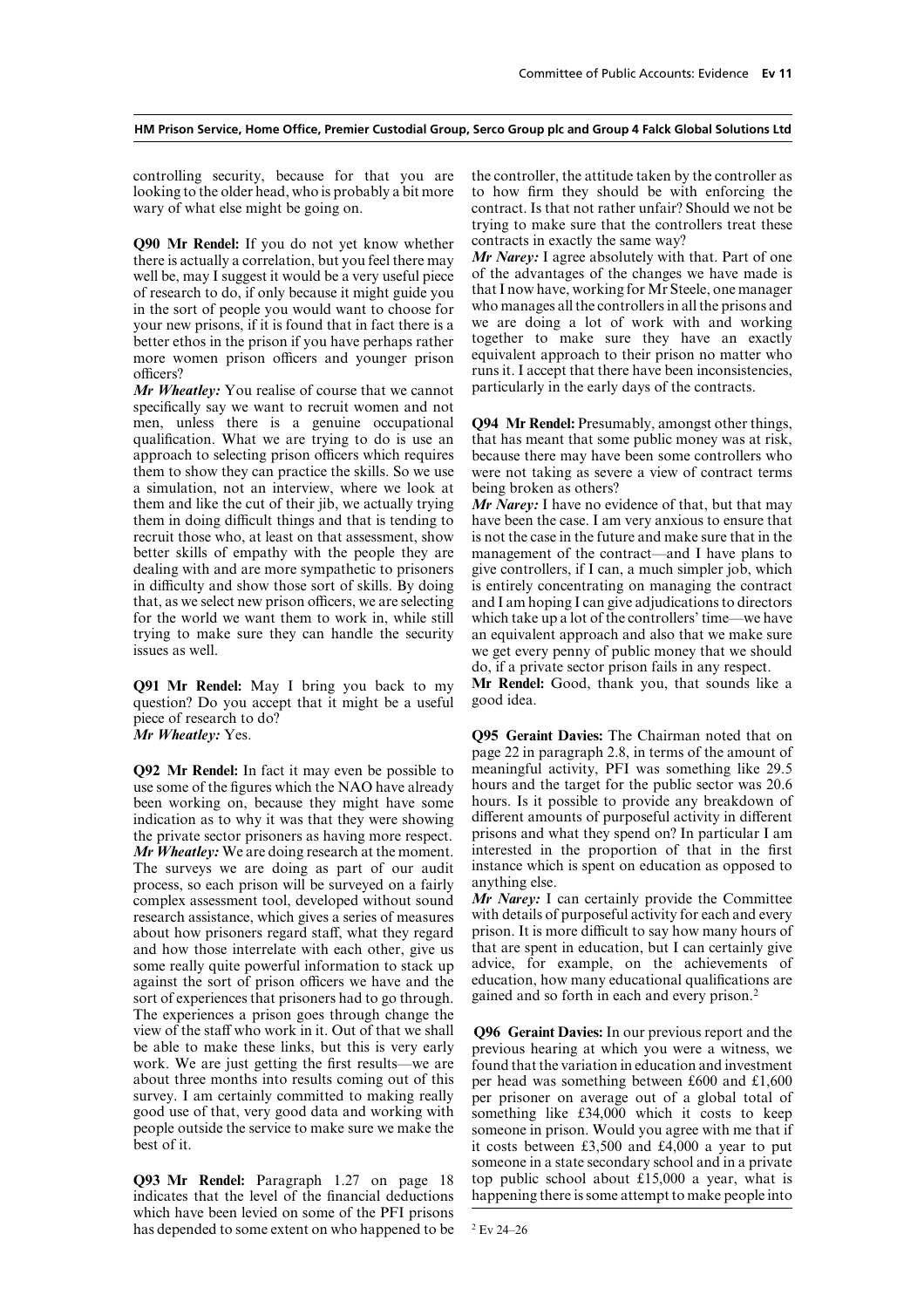given you could do a better job of delivering more tax payers in the future rather than repeat offenders? in particular prisons there are great variations in *Mr Narey:* Yes, I do and that is very much what we educational output which can be put down to are trying to do. For example, last year across the overcrowding within this global crisis? prison service, public and private sector, prisoners *Mr Narey:* It has undoubtedly had an effect. I am gained something like 42,000 educational very pleased with the performance of the prison gained something like 42,000 educational very pleased with the performance of the prison qualifications, almost double the number I reported service in the vear just ended and the annual report. qualifications, almost double the number I reported service in the year just ended and the annual report, to the Committee when I last discussed reducing re-<br>which will be published shortly, will show very offending. The targets I give Mr Wheatley next year significant progress across education and offending will be higher again. I think we are beginning to do behaviour programmes. I am quite sure that will be higher again. I think we are beginning to do behaviour programmes. I am quite sure that that. About 10% of all adults who improved their performance would have been much better, possibly that. About  $10\%$  of all adults who improved their literacy and numeracy last year did so from a prison significantly better, had it not been for cell and we are making significant progress in overcrowding. making prisoners employable; indeed over the same<br>period the proportion of prisoners whom we have

**Q97 Geraint Davies:** What I am interested in is what measurements we have in terms of value for money<br>in respect, ultimately, of how much tax we are likely to get out of people leaving prison. I know he will not there is a case to be made here?<br>be able to quote that particular figure, but at one of  $Mr$  Narey: It is more complex than simply

*Mr Narey:* There has been a significant catch-up, but<br>we have some way to go because the population we<br>have in prison has much higher levels of illiteracy<br>and innumeracy, so we have much more to do. On<br>the other hand it failed in school, so it takes a long time. I can send you a note showing you spend and showing you the progress in that important area.3 **Q103 Geraint Davies:** Just so I am clear. The key

**Q98 Geraint Davies:** What I am interested in is the discontinuity because of shuffling people around<br>amount of time in each prison spent on different filling beds, it is not the overcrowding itself.<br>Mr Narey: Except that

*Mr Narey:*  $\tilde{I}$  shall endeavour to break that down.<sup>4</sup>

**Q100 Geraint Davies:** How much is overcrowding and the focus of accommodation management impeding our main objective of reducing re- **Q104 Geraint Davies:**It is a well known fact that the offending? In particular, you mentioned that on the lack of family support increases re-offending. What back of the  $73,000$  current population, which has number of the  $73,000$  inmates do you have over 50 back of the 73,000 current population, which has number of the 73,000 inmates do you have over 50 grown from about 44,000 in ten years, 13,000 were miles from their family home at the moment. It was grown from about 44,000 in ten years, 13,000 were

tax payers? Do you think with the £34,000 you are sharing rooms. To what extent does that, plus this given you could do a better job of delivering more turnover and discontinuity of education, mean that

which will be published shortly, will show very significant progress across education and offending

period the proportion of prisoners whom we have **Q101 Geraint Davies:** Can you provide any got into jobs on discharge has risen from about 11% statistics which point towards the idea that to about 24%. **Geraint Davies:** Would it be possible for Mr Narey significant localised overcrowding reduced to send in an additional note on this? I feel this is a ducational performance, which in turn has a particularly interesting area for the Committee?<br> **Chairman:** What exactly do you want from Mr<br>
Narey?<br>
Narey?<br>
Narey? whether there is any correlation between drug abuse and overcrowding and short stays? *Mr Narey:* Certainly.<sup>5</sup>

**Q102 Geraint Davies:** I am just wondering whether there is a case to be made here?

be able to quote that particular figure, but at one of *Mr* Narey: It is more complex than simply<br>our last hearings Mr Narey said that in terms of the<br>national numeracy and literacy target the prison<br>population represent

problem in terms of education delivery is

every prison bed that we can and sometimes, before I **Q99 Geraint Davies:** Education workshops. moved on, when I was Director General, I have been<br>Presumably a lot of work is done on self-esteem, enception of work is done on self-esteem.<br>The presentation, etcetera?<br>*Mr Narey* them.

about 35,000 before.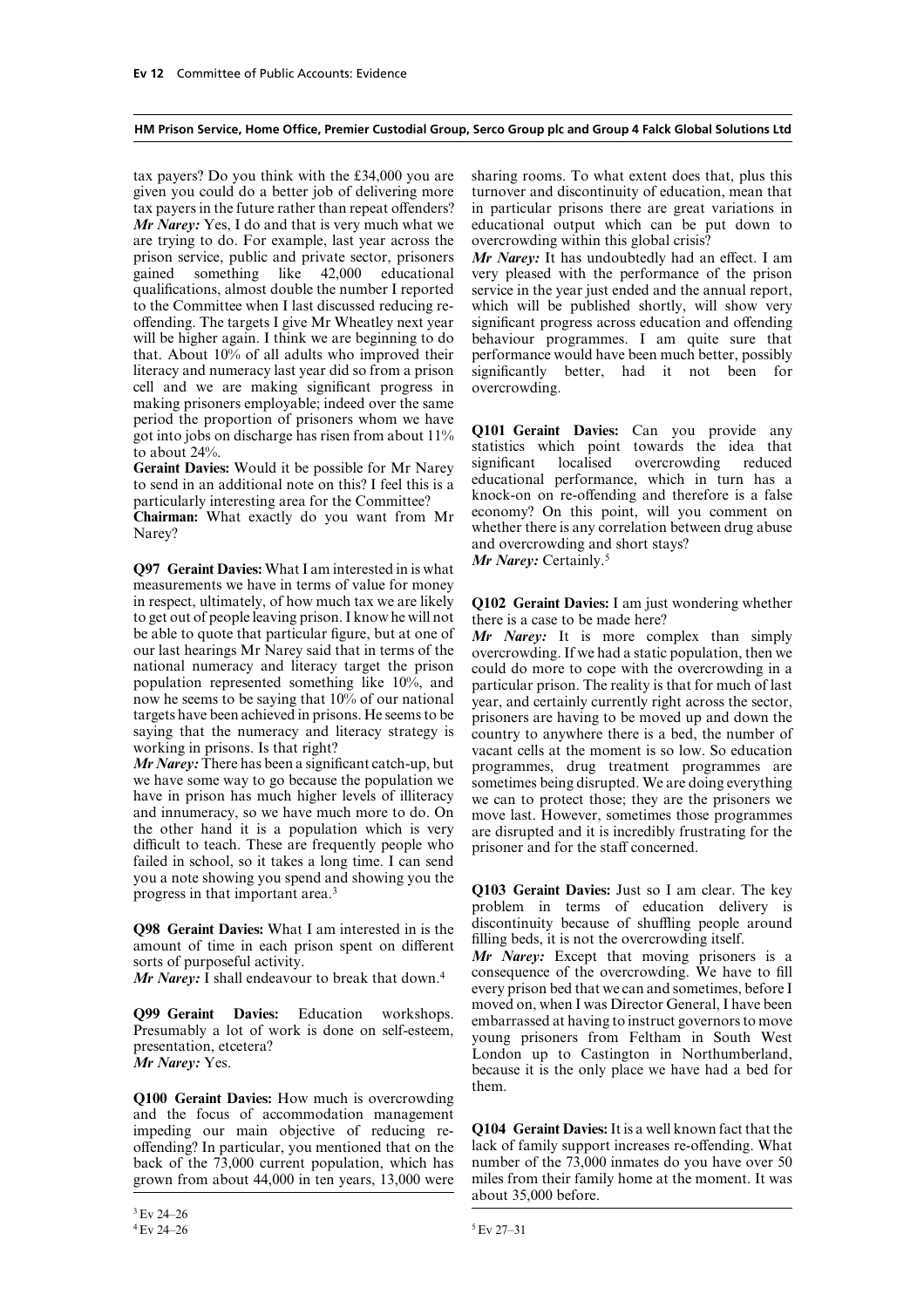to mind. May I check on that and write in? I would expect that  $\frac{1}{2}$  check on that and let you know.<sup>7</sup> I would expect that **Geraint Davies:** I should be very interested to know any noticeable benefit at the moment will still be that. quite slight.

Altcourse, where people are basically in bed between  $80\%$ . Do you have any comment to make about the nine and seven and the rest of the day they are doing massive variation there and whether there is a nine and seven and the rest of the day they are doing massive variation there and whether there is a<br>various activity yet in Walton we are told they are danger that those people who are trying quite various activity, yet in Walton we are told they are<br>locked up for 24 hours. That is presumably within<br>the naturally to maximise their profit are experimenting<br>legal limits. How exceptional is Walton, which<br>with staff leve

behind this, not least architecture itself at particular locked up for 23 hours; that will sometimes happen behind this, not least architecture itself at particular locked up for 23 hours; that will sometime happen behind but levels of activity are rather higher than that. It is establishments, and some of the more modern<br>true that it is a very considerable way behind establishments have much healthier prisoner to staff true that it is a very considerable way behind establishments have much healthier prisoner to staff<br>Altcourse and certainly behind other public sector ratios. Also, in the two forthcoming private sector Altcourse and certainly behind other public sector ratios. Also, in the two forthcoming private sector prisons. That is why Liverpool, along with contracts which we will let for Peterborough and prisons. That is why Liverpool, along with contracts which we will let for Peterborough and Dartmoor was selected for performance testing and Ashford, the staff ratios will be at the lower end of Dartmoor, was selected for performance testing and Ashford, the staff ratios will be at the lower end of will face the sanction of being contracted out if they the scale, that is nearer to one in three than one in will face the sanction of being contracted out, if they the scale, that is nearer to one in three than one in<br>do not provide me with a convincing case that they five, precisely because what we have required from do not provide me with a convincing case that they five, precisely because what we have required from<br>are going to maintain significant improvements in those who bid and from the successful contractor are are going to maintain significant improvements in future years.<br>
Future vears.

**Q108 Geraint Davies:** It still is. Since last September the government has decided to give everybody who<br>was excluded a full-time education through a pupil<br>referral unit. Has that made any difference so far?<br>*Mr Narey*: I would have to go back to check the<br>figures. I should be

*Mr Narey:* The statistic does not immediately spring *Mr Narey:* That has not come to my notice. I can

**Q105 Chairman:** Can you provide that? **Q110 Geraint Davies:** On page 28 it gives prisoner to *Mr Narey*: Yes; of course. **CALC** prison officer ratios and it varies widely between 2.5 prison officer ratios and it varies widely between 2.5 to 5 prisoners per prison officer. We know from **Q106 Geraint Davies:** We went on a visit recently to paragraph 3.15 that staff costs account for about Altcourse where people are basically in bed between 80%. Do you have any comment to make about the

would seem to be horrendous?<br>*Mr Narey:* We could spend a long time discussing<br>*Mr Narey:* Prisoners at Walton are not routinely this chart. There are several explanations which lie *Mr Narey:* Prisoners at Walton are not routinely this chart. There are several explanations which lie<br>locked up for 23 hours: that will sometimes happen behind this, not least architecture itself at particular reducing re-offending. So the staff numbers there are **Q107 Geraint Davies:** I am sorry to harp back but it is not be greater. It is not the case that the<br>is useful to have this sort of historical comparison.<br>Last year you said something along the line of  $75\%$  staff and th

particular baggage to this.

**Q109 Geraint Davies:** What I am talking about is thimself it is being well run. In terms of holding Mr those children who were formerly walking around personally in his own targets for this year, I the streets with no edu

 $6$  *Note by witness:* A prisoners home area is taken as their home address if it is available (it is available in around  $30\%$  of prisoner population 73,634. Number of prisoners held over 50 miles from home area, 27,872. The latest statistics area 27,864. years old juveniles who had legally left the education system.

<sup>7</sup> *Note by witness:* Exclusion from school:—Information of the address if it is available (it is available in around 30% of excluded from education is not routinely collected. The last cases). If this information is not available a prisoners' court data was collected in a Youth Justic cases). If this information is not available a prisoners' court data was collected in a Youth Justice Board Audit in 2001 of first committal is used as a proxy. Evidence suggests that showed that 80% of juvenile prisoners at that time were not<br>in 90% of cases home town address and court town of in education immediately prior to their imprison in 90% of cases home town address and court town of in education immediately prior to their imprisonment, and committal are the same. The position on 30 June was: Total that 59% had no plans to return to education when the that 59% had no plans to return to education when they were discharged from custody. However, this does not mean 50 miles from home area, 27,872. The latest statistics that all of these juveniles had been "excluded" from school; collected on 30 September show: Total prisoner population it will include those who regularly "truanted" w collected on 30 September show: Total prisoner population it will include those who regularly "truanted" with or 73,741. Number of prisoners held over 50 miles from home without the approval of their carers and for those o 13,741. Number of prisoners held over 50 million home without the approval of their carers and for those over 16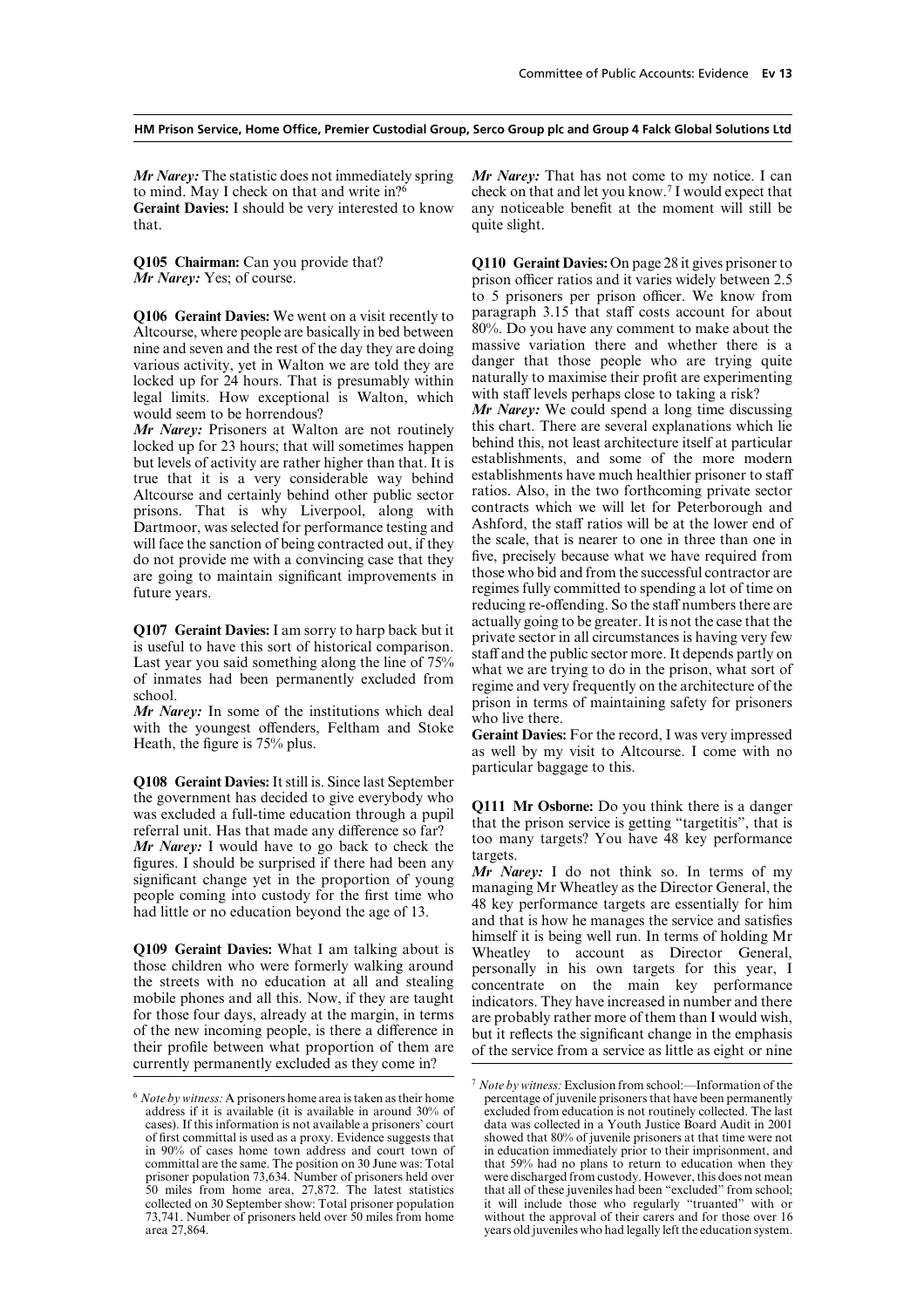which is now concentrating on reducing re- more out of it, if performance measures are output offending. That is related rather than input related. That then

**Q112 Mr Osborne:** You said there are more than the outcomes. you would wish. Who decides what these targets are?

*Mr Narey:* I, but ministers ultimately, on recommendations made by me.

programmes. That reflects the changing emphasis in<br>the prison service. I would hope, over time, that I Q117 Mr Osborne: One of the things mentioned<br>might be able to reduce the number further and<br>there is that there is no m might be able to reduce the number further and<br>in re-offending rates. I would be interested to know<br>model I should like to move much more to a indeed I should like to move much more to a unit re-offending rates. I would be interested to know relationship between myself as Commissioner and whether you have any figures for the difference in re-Mr Wheatley as Director General which has a lower offending rates in PFI prisons and public prisons?<br>  $M_r$  Narey: No, we do not. As I explained to the number of performance measures and a service level Mr *Narey:* No, we do not. As I explained to the agreement between the two sectors as advocated by Committee last time I was here, because we move  $\frac{M}{L}$  Mr Trickett. Prisoners about so frequently, it is very difficult to

an estate, if meaningful comparisons are to be<br>drawn. One of the recommendations of the NAO<br>Report is the fact that some of the performance<br>Report is the fact that some of the performance<br>targets which are reflected in the hand in hand. We probably have more targets than credit to a particular prison, what might have the public sector prisons and I should like to see happened to someone after release.

**Ar Banks:** I would endorse the point in terms of<br>consistency across the sector. The danger is focusing<br>on too small a number of measures. You do need to<br>get a comprehensive view of the performance of<br>prisons. It is an are

**Q115 Mr Osborne:** In paragraph 1.33 on page 19 it *Mr Narey:* Indeed there is. We do that and we know says "PFI contractors expressed reservations about that some of the activities at Lowdham Grange, the proposed system  $\ldots$  they are concerned that which are borne out of a contract born in a different there are large numbers of KPTs and that some are period, are much less likely to reduce re-offending based on inputs rather than outputs. They therefore than some of the things we are doing elsewhere and concentrate on procedures rather than measuring we are in discussions with Premier right now about results". Is that an experience you have had in changing the focus of that prison from an industrial running your PFI prisons and negotiating contracts? workshop prison to one doing more education.

years ago only concentrating on security, to one *Mr Banks:* I believe as a system we are going to get encourages innovation and new ways of delivering

Is it not you?<br>It is not you wish the ministers ultimately, on distorting effects of targets, that is in order to meet a target to avoid a financial penalty you do something which is pretty silly, which you would not be doing

**Q113 Mr Osborne:** If there are more than you otherwise?<br>
would wish, should you not recommend that there is actually a penalty for not reporting.<br> *Mr Narey:* The reason they have increased is that we<br>
have built on all

attest to the particular work done by one prison. We **Q114 Mr Osborne:** These KPTs are going to be<br>incorporated, indeed are starting to be incorporated, behaviour programmes. We are trying to do work<br>into PFI contracts. I was wondering whether the now, to try to see whether

than the educational one?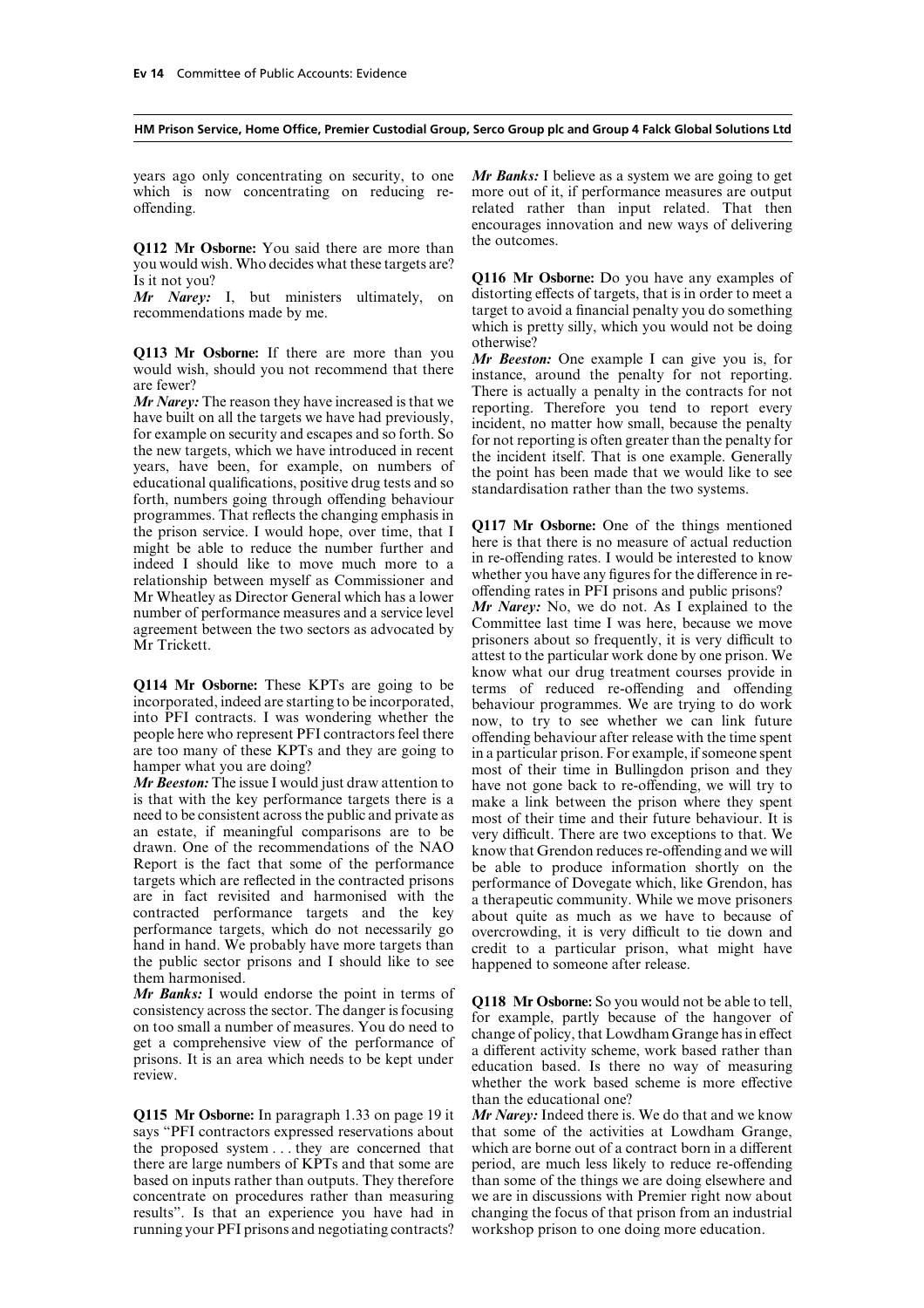**Q119 Mr Osborne:** Your previous answer was that In the bids we approved there is a very significant it is extremely difficult to measure re-offending at all emphasis on addressing the very particular problems and then you seem to have come to a fairly clear facing women prisoners, which you will know from conclusion about what goes on in this particular Styal, very heavy levels of mental illness, the need for

offending and then link it to a particular prison. I the prison will be about one to 2.7 as opposed to one could, for example, give you a lot of research results to  $3.5$  on the male side. We need more staff to look from those right across the prison system who have after women, who are a much more difficult group to completed offending behaviour programmes, those look after; they need a much greater investment in who have completed and got basic skills health care, they need offending behaviour who have completed and got basic skills health care, they need offending behaviour qualifications and education. We know from programmes which are designed specifically for evidence based both in the UK and internationally them rather than simply being adapted from those that they have a modest but significant effect in we use for men. We will see all those features in the reducing re-offending of around  $10\%$ . So I can tell two new prisons when we open them. you which things will work in reducing re-offending, but it is difficult to say whether it was a particular **Q123 Mr Osborne:** Less transport around the educational course in a particular prison which led country? I am going to discuss this with Mr to the reduction in re-offending. Wheatley later in the week.

**Q120 Mr Osborne:** One of the things I found a bit know just how much we have to move prisoners in depressing in this Report was in paragraph 3.13 and out of Stval and the particular catastrophes we depressing in this Report was in paragraph 3.13, and out of Styal and the particular catastrophes we which says that the exchange of good practice have had in terms of the incidence of suicide in which says that the exchange of good practice have had in the hetween prisons generally and incorporation of recent months between prisons generally and incorporation of innovation from the private sector is limited. You do have this mixed estate. You have a bit of diversity **Q124 Mr Davidson:** I was looking at the table on there, people trying different things. One of my fears page 23 giving the various categories and I found it there, people trying different things. One of my fears page 23 giving the various categories and I found it is that this target regime will undermine that, but immensely complex to draw any lessons from it. is that this target regime will undermine that, but immensely complex to draw any lessons from it.<br>nevertheless should you not be exchanging good Then, when I turned to page 8, the clearest single nevertheless should you not be exchanging good practice, learning the lessons, what works in some correlation is between the age of the prison and prisons and does not work in others?<br>Whether or not it is in the red or any other category.

Report's conclusions that we can do more to the 1800s and only  $20\%$  in the orange and  $10\%$  in the exchange good practice and I am anxious to exploit green. Is age of the prison not the more important exchange good practice and I am anxious to exploit green. Is age of the prison not the more important my current position in managing both sectors to predictor than public, private or anything else? ensure that happens. I should like to stress that a lot *Mr Narey*: It is a very important predictor, but it is of it does take place; some of the innovative work not an absolute predictor. Some of the prisons which which has been done across the sectors in the care of would give me and. I would suggest. Mr Wheatlev which has been done across the sectors in the care of would give me and, I would suggest, Mr Wheatley juveniles has been very successfully transferred from most concern are not the very oldest prisons. Some private sector to public sector and public sector to of the Victorian prisons have some real advantages, private sector. As we have discovered things which not least in safety, which have been reproduced in work, such as offending behaviour programmes— modern design. Some of the prisons built in the work, such as offending behaviour programmes— modern design. Some of the prisons built in the and we are the world leaders in those—developed in 1960s are frequently not safe prisons and are the public sector, we are now exporting those to the extremely expensive in terms of manning. private sector prisons.

**Q121 Mr Osborne:** May I just ask about women's determinant of how effective a prison is going to be prisons and in particular in my constituency I have than the question of public or private? prisons and in particular in my constituency I have than the question of public or private?<br>Styal prison, which has become the largest women's  $\Delta H \cdot N$  are that the area very important Styal prison, which has become the largest women's *Mr Narey:* I agree that they are very important prison in the country. Is there any PFI programme factors and I never believed public sector good, prison in the country. Is there any  $\overline{PFI}$  programme

*Mr Narey:* Yes. We have signed contracts for both Ashford prison and Peterborough prison and<br>Ashford will be completely female and Ashford will be completely female and **Q126 Mr Davidson:** How effective is the regime of Peterborough will be half male and half female. I financial penalties in concentrating your minds and hope this will bring some much needed relief both to improving behaviour?<br>Holloway and Styal. Mr Beeston: In the case

**Q122 Mr Osborne:** Are you going to attempt to million last year, so it did focus the mind. bring in any particular innovations through these new PFIs? **Q127 Mr Davidson:** You got the penalties because it

more recent contracts we have are going to be quite mind would have been focused anyway. Rather than expensive because we made sure that there was a the nuclear option there of the enormous penalties, expensive because we made sure that there was a requirement for them to be sent to the private sector. I was thinking more of the incremental penalties

prison. greater numbers of staff. For example, at *Mr Narey:* No, I said it was difficult to measure re- Peterborough the staff ratio for the women's side of

country? I am going to discuss this with Mr

*Mr Narey:* I hope that will be a benefit. You will know just how much we have to move prisoners in

whether or not it is in the red or any other category. *Mr Narey:* I acknowledge and accept entirely the with 50% of those in the red category being built in predictor than public, private or anything else?

> most concern are not the very oldest prisons. Some 1960s are frequently not safe prisons and are

> **Q125 Mr Davidson:** Are those factors not a better

in women's prisons?<br> *Mr Narey:* Yes. We have signed contracts for both good and bad prisons.

financial penalties in concentrating your minds and

Mr Beeston: In the case of Ashfield, which is clearly documented in the NAO Report, it cost Premier £4.2

*Mr Narey:* Both those prisons relative to some of the was a disaster and because it was a disaster your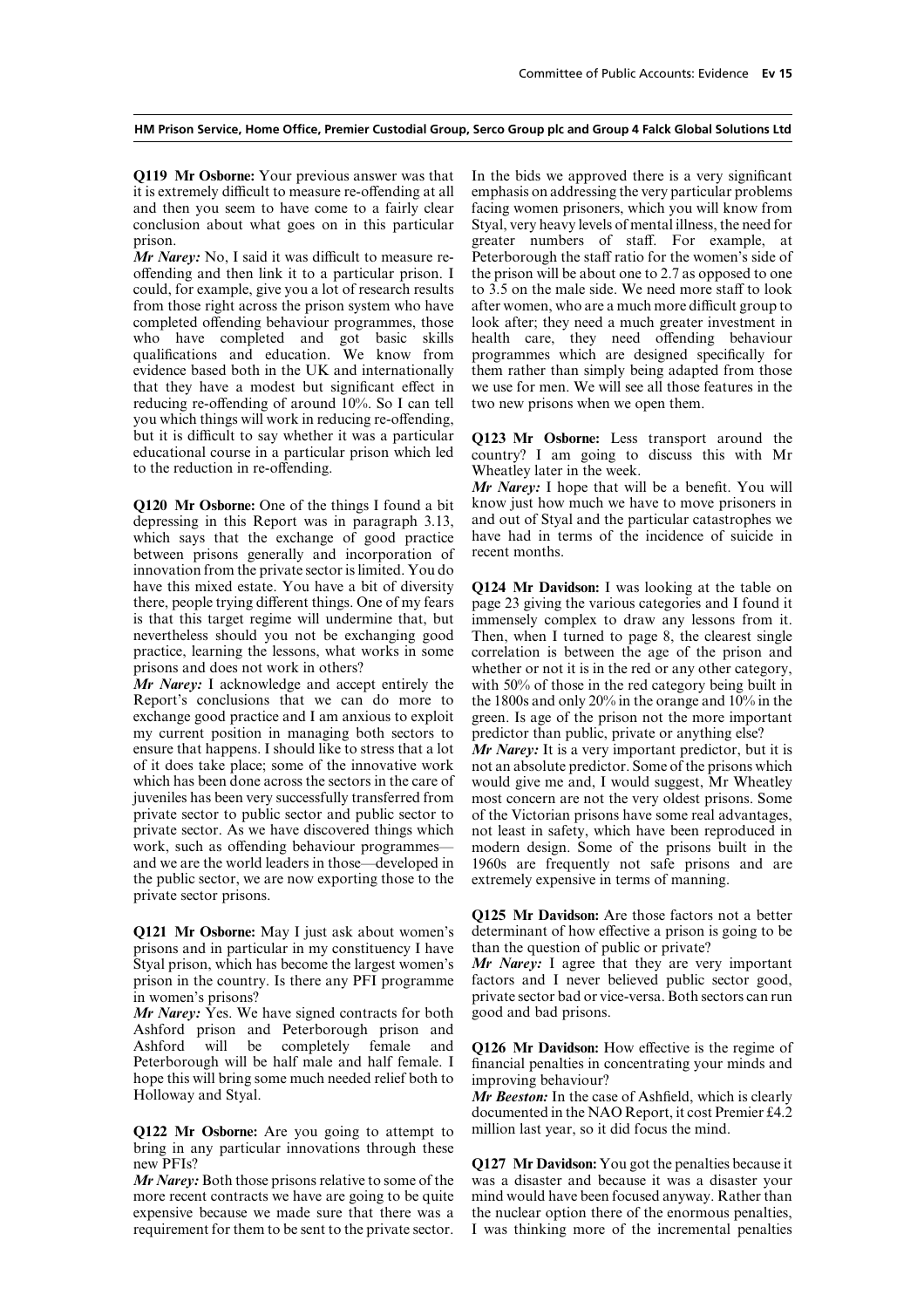what extent does that actually grip your attention? Is notwithstanding the points which have been made, it something which really determines behaviour or how exactly you have overcome that and whether or not? not you believe that has been a genuine issue. We are

factor. The prisons are run by prison directors who financial penalties can be and a relatively isolated want to meet and achieve performance targets and group of staff can be pressured by the people round are now within a system where they are grouped into about them and their circumstances. peer groups and comparator groups and there is *Mr Narey:* Yes, they can and we are alive to that. some degree of pride there in achieving good The changes we have made in terms of managing performance. The financial penalty is really a result private sector prisons all together as one group by of not achieving good performance. It is a one manager will mean managing the controllers as consequence rather than the root cause. one group, bringing the contractors together much

occur when there are elements of failures. They are probably had happened and that particular not where you want to focus your mind because you controller retired. The record of the fines imposed on want to focus your mind want to focus your mind on success and getting the prisons, even those prisons which all commentators, here is a both done. Where financial penalties do trip in including the Chief Inspector of Prisons, think are best job done. Where financial penalties do trip in, including the Chief Inspector of Prisons, think are then clearly there is an issue and that is an area of very good prisons shows that we have been pretty management foc management focus. The system does work, it does hard on the private sector. Look at Altcourse which<br>maintain accountability and focus on areas which impressed nearly everybody, which has lost nearly maintain accountability and focus on areas which impressed nearly everyboth are giving problems versus areas which are not  $£500,000$  in recent years. are giving problems versus areas which are not.

*Mr Banks:* The threat of financial penalties certainly

**Q129 Mr Davidson:** Yes, but we cannot necessarily construct a mechanism which delivers that in other construct a mechanism which delivers that in other *Mr Narey*: That has not been an issue. We have had areas of work. How valuable do you think the no instances: I cannot think of any instances of a areas of work. How valuable do you think the no instances; I cannot think of any instances of a question of financial penalties is for our use controller moving across to join the private sector. question of financial penalties is for our use controller moving across to join the private sector.<br>elsewhere from the lessons of here? Do you think it However, we have encouraged governors and is something we ought to be building in to anything directors to move from one sector to another and I else we hand over to the private sector to manage? am delighted that we now have some two-wav *Mr Banks:* It is an important part of the whole risk management mechanism that the risk management go to the private sector have now come back to the is actually backed up by financial penalties, yes. public sector.<sup>8</sup>

*Mr Narey:* I thought with the particular instance of Ashfield, which caused me so much anxiety, that if we had not been able to make very severe financial **Q132 Mr Davidson:** We have all sorts of rules set up penalties, the other part of the Premier about people from the Ministry of Defence moving penalties, the other part of the Premier about people from the Ministry of Defence moving<br>partnership—because until Wednesday Premier is to defence contractors. Have you looked at the<br>part owned by Serco, which Mr Beeston respond seriously. I did find with Wackenhut that it<br>would rule it out, but we would want to have some<br>financial reductions and take away places before I separation between the two events. It is not an issue separation between the two events. It is not all the two events. It is not all the public sector prison in the public sector prison committed to their career in the public sector prison

**Q130 Mr Davidson:** You mentioned earlier on the variation of their experience, which will help them in relationship with prisoners and the question of due course perhaps to run their own prison. prisoners sometimes basically being devious and<br>manipulative and so on. The parallel I look at here<br>is the relationship between the controllers and the<br>stated at the Hearing, there have been no examples of<br>ontrollers and t companies and the question of institutional capture Controllers moving over to work for contractors.

which seem to be popping up now and again. To and so on and so forth. I am not clear from this, *Mr Beeston:* It is important, but it is not the primary hearing just how important and significant the

more, we shall try to give them much more support, **Q128 Mr Davidson:** If we are reading across from try to make sure that we have greater this to health, education, anything else, are you standardisation in their behaviour and we will be saying that financial penalties ar example of significantly good practice?<br> *Mr Beeston:* By definition financial penalties only prison with one particular controller I believe it<br>
occur when there are elements of failures. They are probably had happened an

focuses the mind. Financial penalties in themselves<br>do not produce excellent performance, they produce<br>contractually compliant performance. Excellent<br>performance comes from the commitment of<br>directors, their management tea on a job in the private sector in future, to

> However, we have encouraged governors and am delighted that we now have some two-way traffic, some individuals who left the public sector to

committed to their career in the public sector prison service and see their spell as controllers as a bit of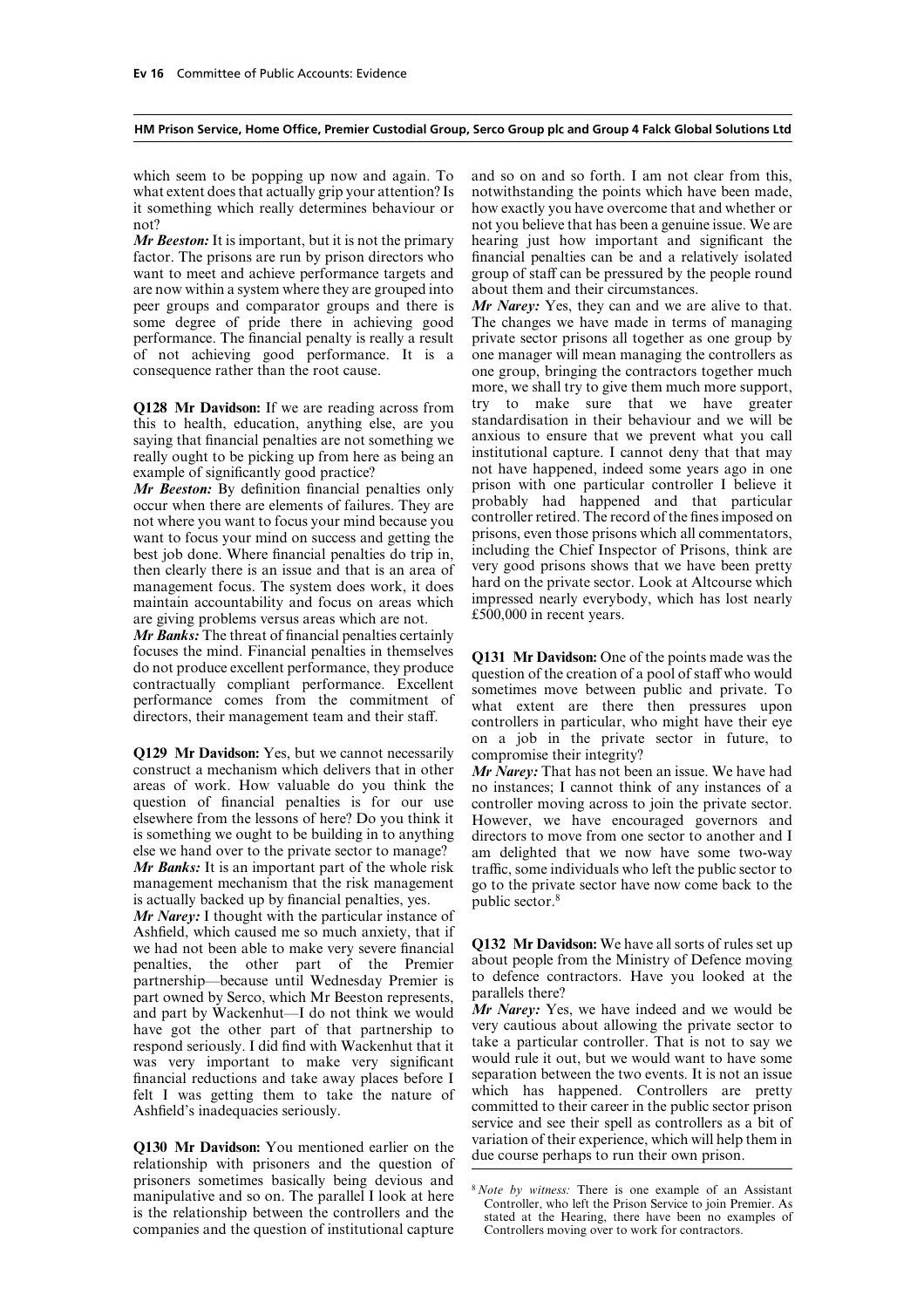**Q133 Mr Davidson:** May I ask about the scale of **Q138 Mr Davidson:** So what are you saying to me? change here? It strikes me that the scale of change we That it is just coincidence that it works out in this change here? It strikes me that the scale of change we have had in the prison service has been greater than way? I find that difficult to believe. in many other sectors of the public sector. In terms *Mr Banks:*If we get it wrong, then we have problems of challenging vested interest and so on, to what recruiting the right level of staff, which ultimately extent has the fact that the recipients of the service. Would reflect through in the performance of the extent has the fact that the recipients of the service, would reflect through in the performance of the the prisoners, do not have votes made that much prison and the outcomes. By and large that is not the the prisoners, do not have votes made that much

*Mr Narey:* Do not have votes in public elections?

*Mr Narey:* I am not sure whether it makes a significant difference. There has been some debate significant difference. There has been some debate<br>about this and the Prison Reform Trust have<br>recently been running a campaign to give votes to<br>prisoners.<br>the does accurately reflect the average difference<br>able does accu

*Mr Narey:* There is a very healthy voluntary sector<br>and a uniquely effective inspectorate which<br>and a uniquely effective inspectorate which<br>about innovation and it is not the only area of saving<br>represents the interests o

**Q136 Mr Davidson:** May I turn now to page 27 and Office clarify a point for me? To what extent do these Figure 17? Irrespective of the effect that the private different answers in these tables apply to regional sector has on prisoners, it would certainly seem that it has a poor effect on staff. Unless I am mistaken, that the public sector are in high wage areas and the this figure is telling me that salaries are lower, hours private sector in low wage areas? Does that justify it? are longer, pensions are worse and holidays are less *Mr Narey:* Might I help? There is a map somewhere in the private sector. To what extent has that in the Report which shows private sector prisons and contributed, towards both a lower standard of staff you see an absence of private sector prisons in the you are able to recruit, but also lower costs? Are south-east. It is significant that the two private there any compensating advantages? Is the prisons which will open in the south-east, there any compensating advantages? Is the prisons which will open in the south-east, advantage of the private sector simply that you pay. Peterborough and Ashford, will both pay salaries to advantage of the private sector simply that you pay people less and treat them worse? their prison custody officers much nearer to the

on an area basis, so we look at the area within which part by attracting people to prisons in the south-east. we are recruiting and we recruit all our staff locally to the prisons and we determine what we believe is **Q141 Mr Davidson:** I am not quite sure whether or an appropriate rate for that area. not that is telling me that nonetheless you still pay

Q137 Mr Davidson: Are you saying this is wrong<br>then? If you look at Figure 17, I am taking it that the<br>prison officer is the public sector employee and<br>prison officer is the public sector employee and<br>prison custody offic

*Mr Banks:* I am not disputing the table. What I am case that out of the south-east somebody working in explaining is the process that we go through in the public sector prison service will earn more money explaining is the process that we go through in the public sector prison service will earn more money setting out terms and conditions of staff which reflect and work fewer hours than somebody working in the the employment conditions for the area. private sector.

easier?<br> **EXECUTE:** case. In fact privately managed prisons perform<br> *Mr Narey:* Do not have votes in public elections? relatively well when compared with other prisons. If we get that wrong, then we would suffer to a certain extent; it would be a contributory factor to high staff **Q134 Mr Davidson:** Absolutely. turnover and poor performance.

between the public sector pay and pay within private sector prisons. The point Mr Banks makes about **Q135 Mr Davidson:** There is no constituency there<br>to oppose change, in the way there is when you are<br>looking at hospital closures or amalgamations or<br>drastic changes in health provision.<br>drastic changes in health provisio

**Q140 Mr Davidson:** Could the National Audit different answers in these tables apply to regional variations where the prisons overwhelmingly say *Mr Banks:* We approach staff terms and conditions public sector wage levels which are determined in

less and have worse conditions or whether or not it

pensions, annual leave days, the private sector is more money, to people working in the south-east to worse.<br> **We define the south-east of regional balance.** It is the *Mr Banks:* I am not disputing the table. What I am ca and work fewer hours than somebody working in the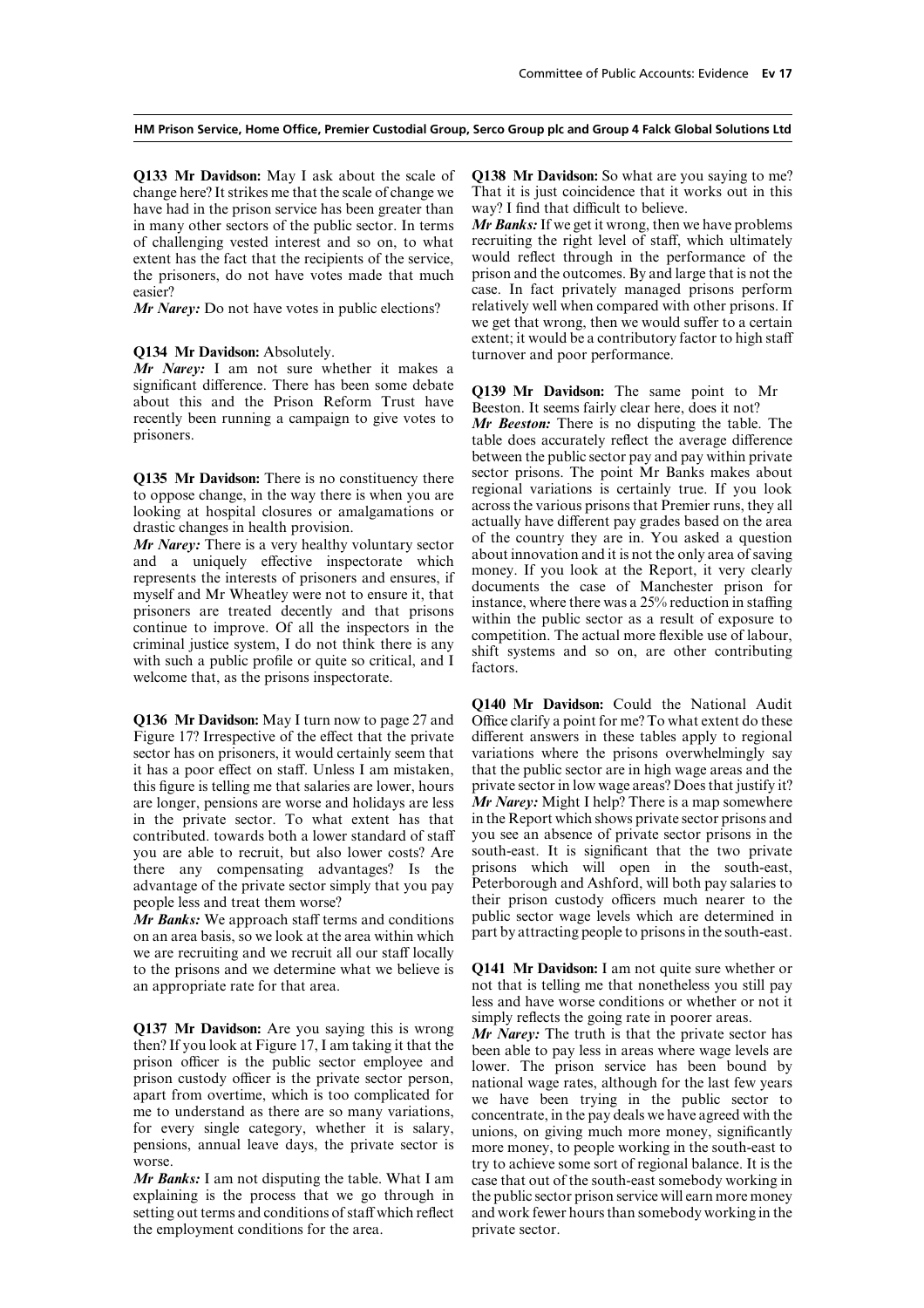prison service been looking at building more new on penalty points or on other factors? prisons away from the south-east where costs are *Mr Narey:* No, the £4.2 million was primarily based lower and staff, as we find on a number of other on closing places and saying we do not think this is occasions, are more reliable, notwithstanding the a place which is safe enough or good enough to meet fact that I recognise there are questions of proximity our standard requirements so we are not going to put to family and so on? young people into there.

*Mr Narey:* That has been the case. We have been able to contract the private sector prisons on sites we **Q147 Mr Williams:** Who carries the cost of having have found which have been away from the south-<br>an institution which is half full of prisoners and has east. It is where we have needed them for prisoners; a full staff complement? we have not built them for the sake of it. A real *Mr Narey:* The private sector do. challenge for the private sector is to be able to show that they can run successful and decent prisons in the **Q148 Mr Williams:** Completely? south-east, for example running a prison at Ashford *Mr Narey:* Yes. near to Heathrow airport, against all the wage competition which will apply there, will be a competition which will apply there, will be a<br>significant challenge for UKDS. I know from their<br>proposals that they are trying to meet that by paying<br>salaries which are much closer to public sector<br>salaries than the salar

**Chairman:** Certainly we were told at Altcourse that to retain staff. I have seen a transformation in the the average pay there was f 13,000 a year and in the calibre of teaching staff at Ashfield, for example the average pay there was £13,000 a year and, in the calibre of teaching staff at Ashfield, for example words of the governor "They had to beat away the when I was there on Friday the education words of the governor, "They had to beat away the when I was there on Friday the applicants they were so heavily oversubscribed" department was a very different place. applicants they were so heavily oversubscribed". You wonder whether Altcourse would be so successful if it were in the south-east. That is just a **Q150 Mr Williams:** That all sounds very good, but comment.<br>what went wrong to explain the fact that the level of

just this morning—is unique to that particular<br>prison. If you want to compare how a particular<br>prison has performed against another one, you<br>cannot just look at the penalty points incurred, but<br>cannot just look at the pena

**Q145 Mr Williams:** Why was Ashfield set at £94? Why is it so different, particularly in view of subsequent events? The worst offender of the lot, yet **Q152 Mr Williams:** How did that make such an it has the least disadvantageous penalty point enormous difference to the incidence of assaults? system? *Mr Narey:* Because it imported a population, which

in terms of the money we have taken from it, a total having to transfer some young offenders in from of £4.2 million, as Mr Beeston said. Whatever the Gloucester. At the time I was extremely worried penalty point regime, the fact is that we have been about the number of young offenders, that is 18 plus, able to use sanctions against Ashfield going way at Gloucester who were taking their own lives and beyond the use of penalty points, in this case in we had to move young offenders out of Gloucester closing places and saying this is not a safe enough prison completely into Ashfield. That caused a place in which to put young prisoners so as to make graver challenge for Ashfield. Overall the a very significant financial sanction. performance was very poor indeed and that was why

**Q142 Mr Davidson:** In those circumstances, has the **Q146 Mr Williams:** Was the £4.2 million based just

an institution which is half full of prisoners and has

deal of leadership to bear there, a great deal of **Q143 Mr Davidson:** Closer but still lower? leadership bringing much more confidence amongst *Mr Narey:* Closer but still lower.<br> **Chairman:** Certainly we were told at Altcourse that to retain staff. I have seen a transformation in the

> what went wrong to explain the fact that the level of assaults was equal to 74% of the population, so

**Q144 Mr Williams:** Can you just clarify a point<br>which is genuine misunderstanding? In Figure 9 on<br>page 15, cost per penalty point, Ashfield is £94,<br>Altcourse is £293. Why is the cost per point three<br>times higher in one t

regime. So we did change the challenge facing

*Mr Narey:* It has been significantly at a disadvantage is very difficult. We exacerbated that further by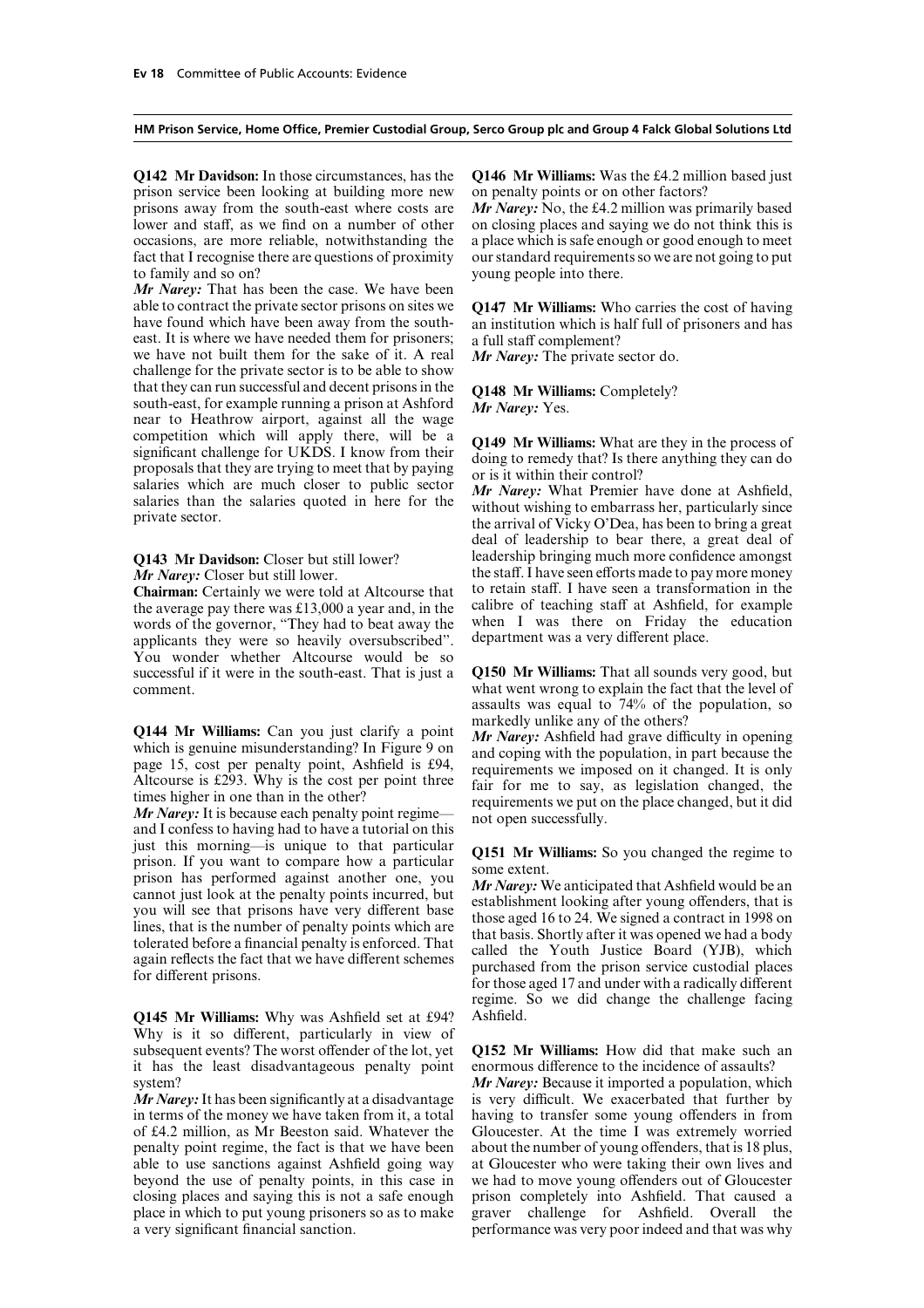to sort it out. was very significant. The answer is that I did not

key element of YJB policy and funding was not in

1998, I believe, before we knew about the creation of I might have had to consider going to the lenders and the Youth Justice Board. So we had already agreed a asking them to find another operator. If they had not contract with Premier for running an establishment. done that, then I might have had to pay off the The Youth Justice Board took on responsibility for lenders' liabilities. young offenders and buying places two years later, in April 2000. So although we have done a great deal to merge the two under a contract now which more **Q158 Mr Williams:** May I go parochial on you and reflects the needs of juveniles than previously, there switch to page 23, where you have your traffic light are still some inconsistencies between the two which ranking of prisons and the more red marks you have are still some inconsistencies between the two which we need to improve. the worse your performance is? I note that one of the

either of the department or the service or both, that What are we of the contract was inadequate? the contract was inadequate?<br>
Mr Narev: It was a lack of psychic qualities. I did not Mr Narey: Swansea is a very good prison and much

know the Youth Justice Board was going to be created. We were believing we were going into a worked hard personally to persuade Vicky O'Dea, contract with the private sector to run a traditional previously governor of Swansea prison, to join contract with the private sector to run a traditional young offender institute for an age group ranging young offender institute for an age group ranging Premier for a few years to try to bring a bit of the from 16 to 21.

**Q155 Mr Williams:** When it changed, why did you not make the appropriate changes to the contract? may not catch Swansea up, is well on the way to **Mr Narev:** We started to and we started to enter being a very good prison indeed. *Mr Narey:* We started to and we started to enter discussions with premier for changes, including perhaps putting more staff into Ashfield to make it **Q159 Mr Williams:** Going back to our hearing on seriously about improving Ashfield and putting Fazackarly prison years ago, when they had just seriously about improving Ashfield and putting Fazackarly prison years ago, wh more resources in until we got to the point where finished their first year I think, and when there had Ashfield were able to meet the staffing levels which been trouble at Parc and a riot, we discovered that Ashfield were able to meet the staffing levels which been trouble at Parc and a riot, we discovered that they should have been delivering under the contract. you had to call on prison officers from Cardiff and they should have been delivering under the contract. you had to call on prison officers from Cardiff and They consistently failed to do so, which is one reason Swansea to go in and help out. I asked whether they They consistently failed to do so, which is one reason Swansea to go in and help out. I asked whether they why eventually we withdrew young people from received any compensation from the private why eventually we withdrew young people from there. **Example 2018** operator of Parc for the provision of their staff. I was

up: the service, yourselves and the private operator. not have anyone they can send to this unbelievably bad public prisons. Each of you contributed to this unbelievably bad performance. *Mr Narey:* We have arrangements of mutual

in our defence is that the financial sanctions, which incident last autumn at Lincoln prison, some of the were very extreme, have helped to contribute staff who came to help reassert control came from eventually to a much different attitude from Premier private sector prisons. The two sectors support one and Ashford is now going to be a decent place. another. A private sector prison running into

terminating the contract. What stopped you breached the tolerance levels. There is not a straight terminating the contract? Was it because, in view of link. The private sector do not pay for the mutual aid the culpability on the part of the government side in the same way that we do not pay the private sector that you exposed, there was a difficulty that you when they offer mutual aid to public sector prisons. might lose in a legal confrontation with the company?

prospect. The culpability was mainly at Premier's between the two sectors.<br>door, who failed at that time to run Ashfield well. Mr Narey: The co-operation between the two door, who failed at that time to run Ashfield well. Since then they have made changes to make that very sectors in any sort of crisis is exemplary.

we fined them and eventually withdrew places and different. I was confident that, if we had gone to finally took it into public service management to try court, the case against Ashfield, against Premier. court, the case against Ashfield, against Premier, think I had to go that far. When we put a public **Q153 Mr Williams:** Why did the Youth Justice sector governor in, Kevin Lockyer from Portland, Board have to contact the service and tell you that a the institution began to stabilise. Had it not done so, Board have to contact the service and tell you that a the institution began to stabilise. Had it not done so, key element of YJB policy and funding was not in had I not developed any faith in Premier to turn this the contract? How did that come about? around—and I have been frank about my anxieties *Mr Narey:* Because we signed a contract in July about Wackenhut as part owners of Premier—then asking them to find another operator. If they had not

three best, which is a public prison, is the prison in<br>my own constituency, Swansea. I am delighted. **Q154 Mr Williams:** It was oversight, on the part my own constituency, Swansea. I am delighted. either of the department or the service or both, that What are we doing right that the rest of the prison

*Mr Narey:* It was a lack of psychic qualities. I did not *Mr Narey:* Swansea is a very good prison and much know the Youth Justice Board was going to be improved. Coincidentally it is one reason why I leadership which I had seen so patently at Swansea into Ashfield. It is partly because of Vicky's presence

told no. Has this situation changed now? The **Q156 Mr Williams:** Really it was a combined mess-<br>not have any one they can send to help out with the<br>not have any one they can send to help out with the

*Mr Narey:* I have to accept that. What I would say support. For example, when we had a very serious difficulties like that would suffer significant numbers **Q157 Mr Williams:** You said you considered of penalty points which would result in fines, if they

*Mr Narey:* No, I did not believe that was ever a **Q160 Mr Williams:** So it works even-handedly prospect. The culpability was mainly at Premier's between the two sectors.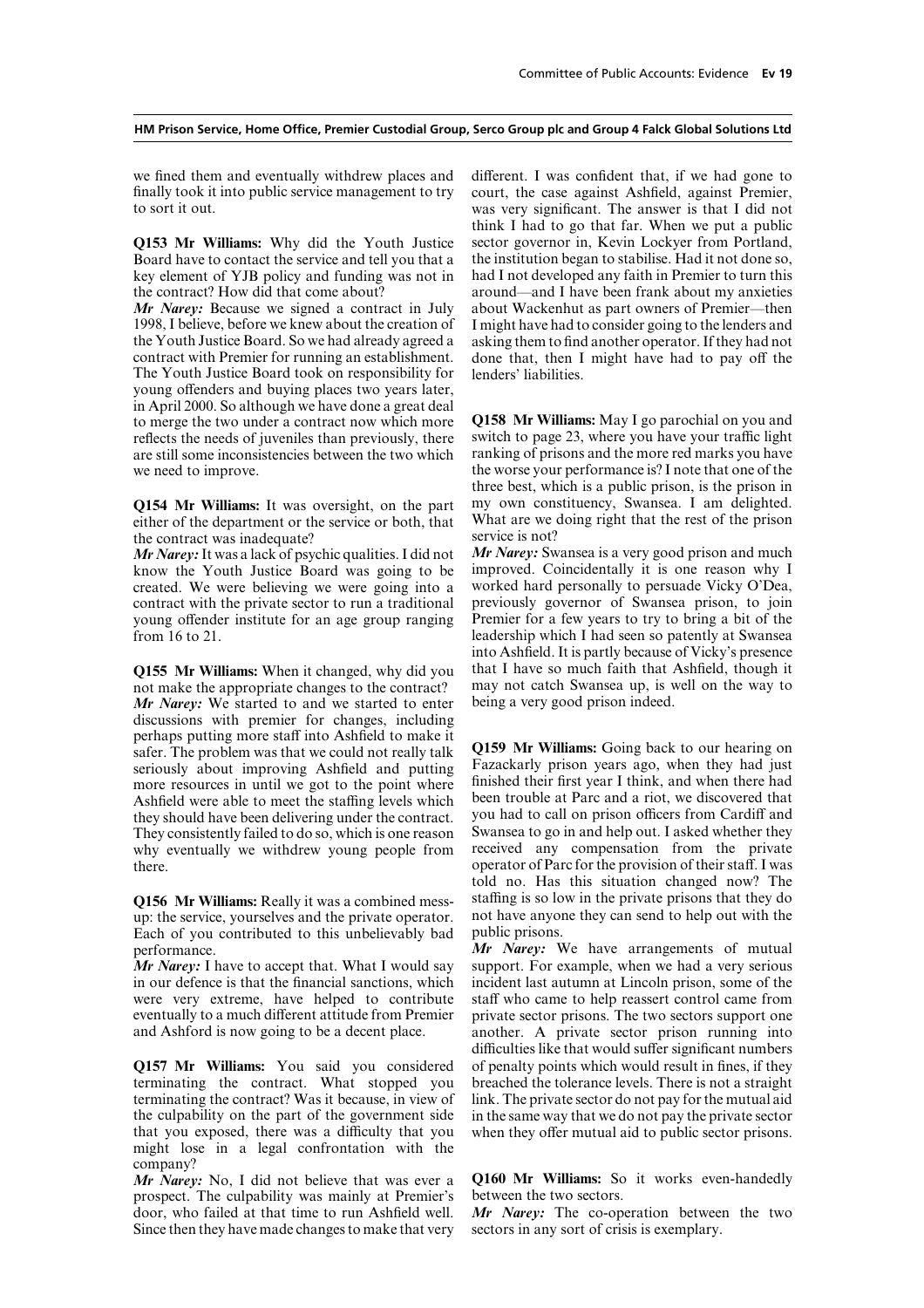discrepancy between the forecast population of London. There is a building programme which has 91,200 and the uncrowded capacity of 69,500 by been going on for some time. 2006, you said that you could not build your way out of the problem. You referred in other answers to the<br> **Q165 Mr Gibb:** Which is leading to these figures of<br>
advice you were giving to ministers. Why is your<br>  $\begin{array}{r} 67,000 \text{ to } 69,500 \text{ after } 2006. \text{ This is a Parlianmetry} \\ \text{advice to ministers not to build more prisons$ the population of the States is five times that of have with planning permission. It has taken a very Britain, to be conservative, and that would mean we long time to build a prison at Peterborough, because would have 200,

which has been dedicated to building those places by<br>government has been very considerable. It is true<br>that the population has grown and overtaken that<br> $Mr$  Narey: Ministers have to decide how much of the<br>expansion. Wheth model is a matter for ministers and parliament rather than for me, but I would just mention that in a number of American states now, they are very much **Q168** Mr Gibb: They lean on your advice, do they regretting the expansion of the prisons they had and not, as the expert in this area? regretting the expansion of the prisons they had and not, as the expert in this area?<br>are shutting prisons, because they now find them  $MrNarey$ : In part on my advice, yes. are shutting prisons, because they now find them unaffordable. In California, for example, they spend more on prisons than on higher education. In a **Q169 Mr Gibb:** What is your advice on this issue? number of American states, California included, *Mr Narey:* My advice has been that if we are to take prisons are being shut and there are some quite and absorb more prisoners, we will need more dramatic early release regimes to take prisons places. permanently out of those places which, as tax<br>revenues have dipped in the USA, states have found

**Q162 Mr Gibb:** Crime is plummeting in the United States. **Q171 Jon Trickett:** Now a year or so in the private

Q163 Mr Gibb: Whereas it is not here. If you look<br>at these figures, look at 2006, 2005, 2004, the<br>uncrowded capacity increases from 67,000 to 69,500<br>in three years. Why is that evidence of what you have<br>in three years. Wh

 $75,000$  on a crowded basis, going up to  $77,500$  by 2006 on a crowded basis. That is 2,500 too according to a Parliamentary Answer. **Q172 Jon Trickett:** What I was trying to understand

will open 400 new places at Birmingham later this you as the senior manager on site had advantages year, we will open new places at Peterborough and and maybe disadvantages? Just so we can get a feel Ashford. We have plans to have competitions for for it.

**Q161 Mr Gibb:** When we were talking about the new prisons in the north-west and in south-east

replicate the American system here, but surely, given<br>the social trends, that is where we are heading and<br>your advice to ministers not to build their way out of<br>this problem strikes me as very complacent.<br>that is quite ri

and absorb more prisoners, we will need more

revenues have dipped in the USA, states have found **Q170 Jon Trickett:** Ms O'Dea, you have been in the to be unaffordable. *Ms O'Dea:* Yes.

*Mr Narey:* Crime is falling in the UK as well. sector. Do you feel, coming to a private prison which had difficulties, those private sector management practices in there have been an advantage or not?

were frightened or anxious and there was a **Q164 Mr Gibb:** Let us do that. From 2004 it is difference. That had to be tackled. What was your 75,000 on a crowded basis going up to 77,500 by question?

*Mr Narey:* Places are under way at the moment. We was whether or not being in a private prison meant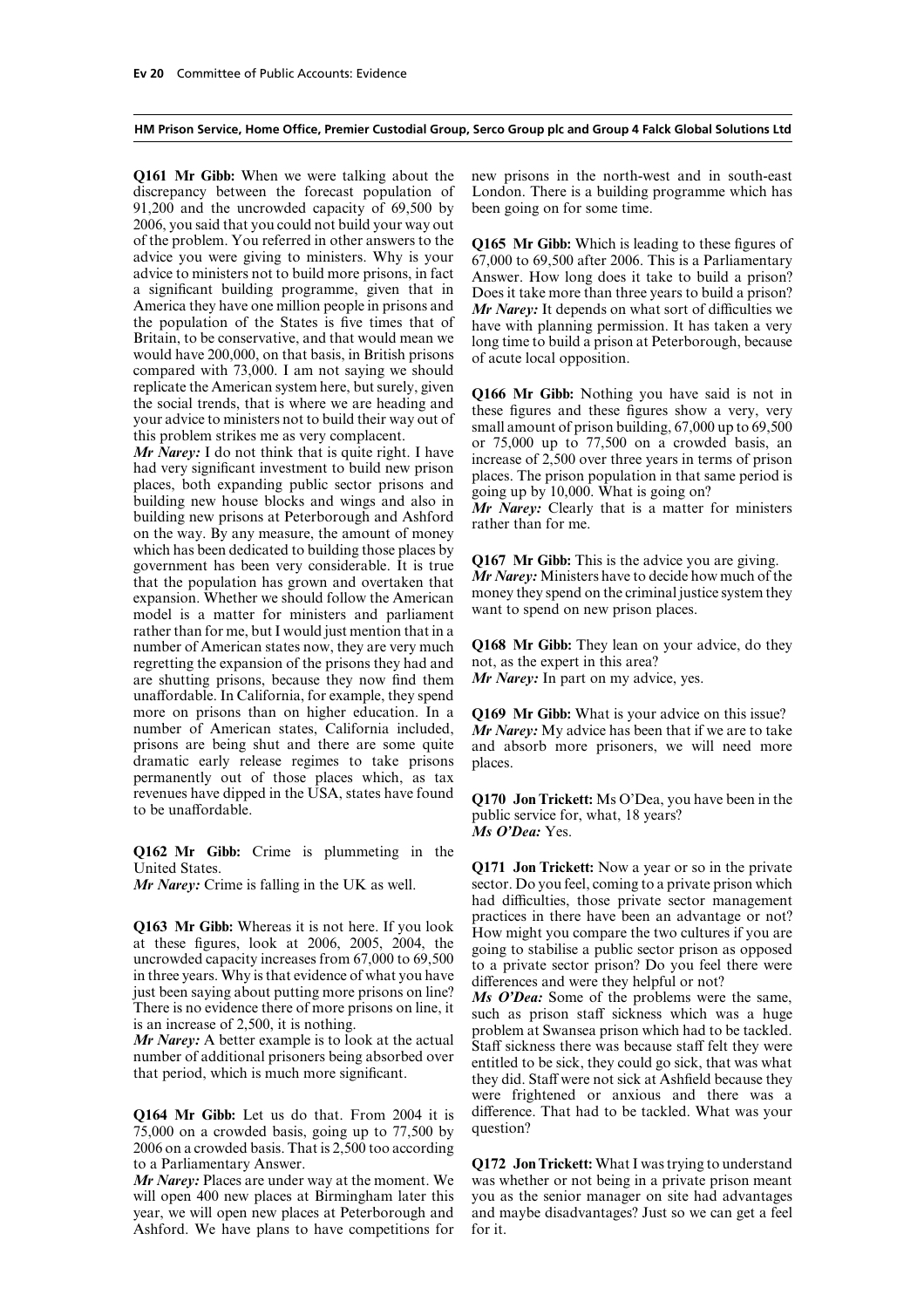*Ms O'Dea:* Yes, there are some advantages. For that chart with 74% at Ashfield, with other juvenile instance, in terms of purposeful activity and prisons, the levels of assault are higher in juvenile instance, in terms of purposeful activity and counting where the boys are, in Swansea it is bits of establishments. It is about fear of not reporting. paper which go into a clerk. Premier had problems accounting for that. Money was no object. I have **Q177 Chairman:** I am worried that where we do this computer device where the kids cards are discover good practice, as the NAO Report shows in scanned, it speaks to a regime monitoring computer, private prisons, there does not seem to be as much I get accurate information by the hour about where read-across into public prisons as you might expect. I get accurate information by the hour about where read-across into public prisons as you might expect.<br>the kids are and what they are doing. At Swansea I Is this a problem? Do you think the public sector is the kids are and what they are doing. At Swansea I Is this a problem? Do you think the public sector is had bits of paper and I had to trust that people were not learning as much good practice from the private had bits of paper and I had to trust that people were not learning as much good practice filling them in diligently and that they were where sector as they should? filling them in diligently and that they were where sector as they should?<br>they should be. There are some advantages: things  $\mathbf{M}$ s O'Dea: We do share that. I go to the area meetings they should be. There are some advantages: things *Ms O'Dea:* We do share that. I go to the area meetings<br>move very quickly and technology is very pioneering of other invenile establishments and we talk about best move very quickly and technology is very pioneering of other juvenile establishments and we talk about best compared with some of the public sector. In Ashfield practice and we do share ideas. I am invited to go to compared with some of the public sector. In Ashfield practice and we do share ideas. I am invited to go to the level of scrutiny, the level of audit, the level of look at Feltham which has a really good this, or look the level of scrutiny, the level of audit, the level of look at Feltham which has a really good this, or look monitoring, the level of Home Office compliance on at whichever prison has a really good that. It is not monitoring, the level of Home Office compliance on at whichever prison has a really good the site, has sometimes been quite difficult because I did taboo, that we cannot go to look and see. site, has sometimes been quite difficult because I did not have the freedom. In Swansea, if a kid was being disruptive, I would do something about that. I now **Q178 Chairman:** And it is happening, there is have to go and ask if I want to move this boy to here enough read-across? have to go and ask if I want to move this boy to here.

Q173 Jon Trickett: I am sorry to pursue this but I<br>think we ought to give you a chance to point out the<br>differences, since we are supposed to be discussing *Ms O'Dea:* Yes.<br>this and you are the expert. Was the freedom you this and you are the expert. Was the freedom you felt<br>in the public sector because you are now in a prison<br>which was in crisis, or because the regime the prison<br>service is imposing on the private sector is much<br>more arduou

**Q175 Jon Trickett:** So you feel the prison service<br>imposes more onerous—<br>*Ms O'Dea:* Much more rigorous and much more<br>exacting and frequent checks. I cannot wing it and I woung industry and even in the time we have been

**Q176 Chairman:** I also wanted to ask you a question to give you more of a chance to give us the benefit of to give you more of a chance to give us the benefit of **Chairman:** Lady and gentlemen, thank you very your experience. Why are assault rates in PFI much for appearing before us. We are very grateful.<br>prisons high? Is it because there is better reporting, I am sorry that some of the other witnesses have not prisons high? Is it because there is better reporting, I am sorry that some of the other witnesses have not<br>has had as much to say because of the usual excellent

*Ms O'Dea:* I am not complacent about assaults, but it is very rigorous reporting. If I do not report I am passionately committed to the service. We are very fined 50 points, whereas when I do report and grateful to you and to your staff for the very difficult fined 50 points, whereas when I do report and someone is found guilty of assault I am fined 20 points. So I am inclined to report almost everything. very difficult circumstances. We are also passionate You have to bear in mind that at Ashfield there is a about trying to improve conditions in our prisons. famous orange story. A kid throws an orange to you We are committed to the public being protected, but and you throw it back. That is two assaults. In we remain very concerned about the high level of reand you throw it back. That is two assaults. In another life I would put that boy on report for offending and are anxious that any lessons learned in throwing food and that is taboo; you should not the private sector do read across into the public throw food. There is a level of "We had better report sector. Clearly that is starting to happen and for that assault things because if we don't, we'll be accused of we are very grateful. Thank you very much for a very trying to hide and fudge the figures". If you compare interesting hearing.

*Ms O'Dea:* Yes; yes.

**Q174 Jon Trickett:** Because it was private sector or<br>because it was a prison in crisis?<br>*Ms O'Dea*: Yes, because it was in the private sector.<br>Swansea also was a prison in crisis; Swansea was a<br>poor performing prison, bu

now home grown has dramatically increased from

has had as much to say because of the usual excellent<br>performance from Mr Narey, who is clearly job you do. Once again thank you for what you do in about trying to improve conditions in our prisons.<br>We are committed to the public being protected, but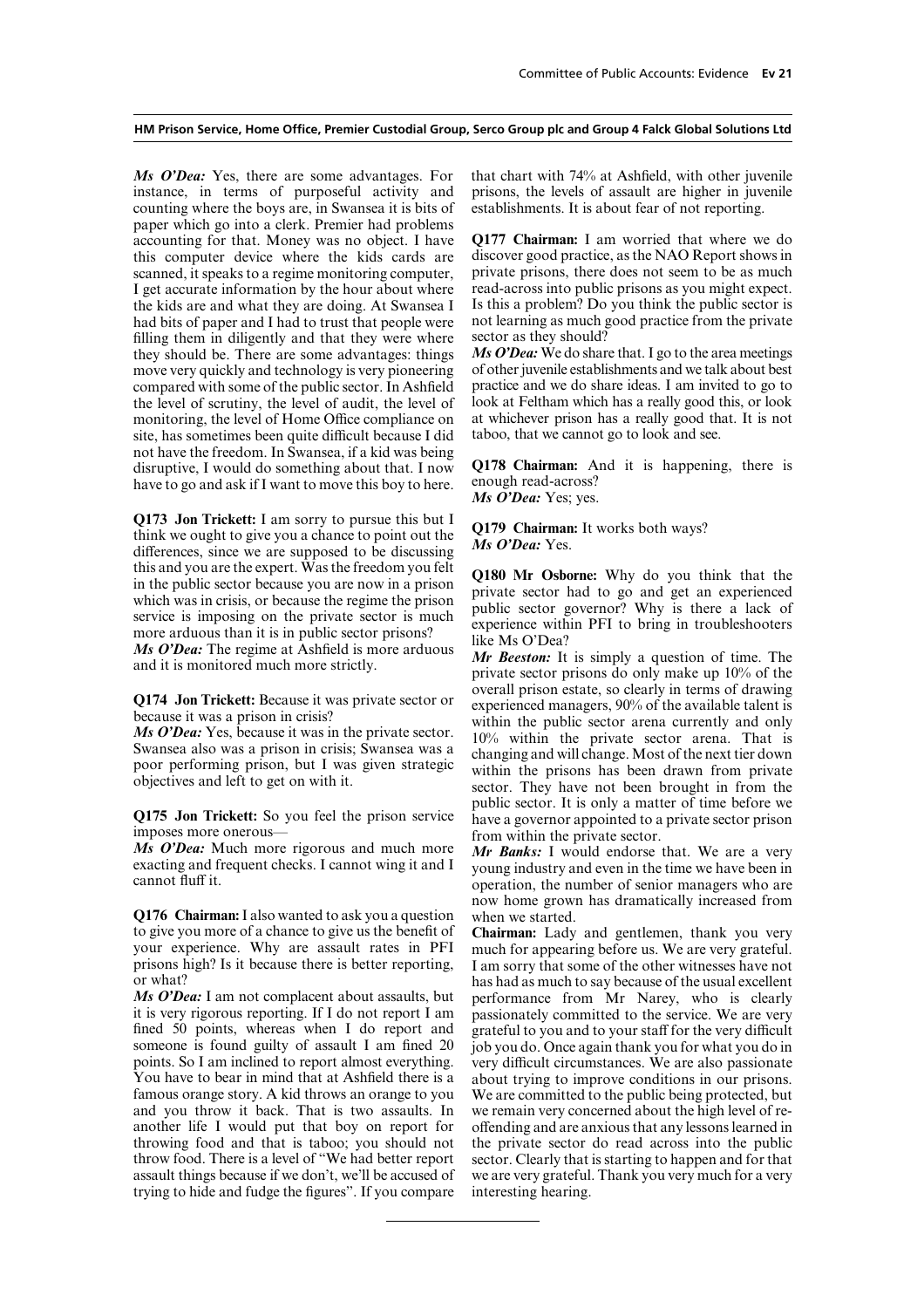### **Memorandum submitted by Premier Custodial Group**

Premier Custodial Group (PCG) is a joint venture company equally owned by Serco Group plc (Serco) and Wackenhut Corrections Corporation (WCC). WCC has responsibility for the operational control of the business and Serco the financial control and HR aspects.

It is anticipated that on 2 July 2003, Serco will become the sole owner of PCG.

PCG was formed in 1992 and manages contracts ranging from prisons, a secure training centre, an immigration centre (with a second in the course of construction), escorting and court custody services and electronic tagging. Its turnover in 2002 was £127.4 million.

Serco is one of the world's largest public service companies operating on a global basis in a diverse range of sectors, including defence, aerospace and science, public transport and traffic management, health, education, justice and local government.

Serco is focused on the public sector which represents around 90% of its business and has a strong public service ethos with the UK government having been its principal customer for 40 years. In partnership with customers and staff Serco aims to enhance service levels and operational efficiency by shortening decision making chains, reducing bureaucracy and achieving continuous improvement.

### National Audit Office Report

Premier welcomes the NAO Report as it provides detailed and up-to-date information on the operational performance of the PFI prisons. It confirms that, on average, PFI prisons are performing much better than their public sector counterparts. It also confirms that the PFI prisons have outperformed public sector prisons in the decency agenda.

The underlying statistics also provide useful information not previously available, that until 2001–02, the PFI prisons had better escape rates and in two of the past five years, no escapes at all.

The Report recognises that competitive tendering of prison management in the UK has delivered a number of areas of best practice that could be copied elsewhere in UK government. At the same time, it recognises the need for further improvement and makes a number of key recommendations which Premier broadly supports.

#### Premier's Prison Business

PCG opened its first prison, Doncaster, in 1994 followed by Lowdham Grange in 1998. Both prisons are acknowledged by Her Majesty's Prison Service (HMPS) and the Chief Inspector of Prisons (HMCIP) as providing extremely high quality services to the prisoners in their care.

Now approaching its second anniversary, Dovegate is showing every indication of delivering those same standards of service. During his visit to the prison while still Director General of HMPS, Martin Narey commented that Dovegate's education department was one of the best in the whole prison estate.

### **ASHFIELD**

We accept unreservedly the criticisms made by HMCIP following their inspection a year ago and acknowledge that we failed to operate this establishment to the same high standards as our other prisons. However, PCG, working in partnership with HMPS, has delivered real and sustained improvement over the past twelve months.

We have strengthened the senior management team, carried out an extensive recruitment campaign, improved employee terms and conditions, developed the initial staff training programme to make it more relevant to the management of adolescents and provided refresher training for existing staff. We have also revised our processes and procedures to reflect best practice in the juvenile estate and have instigated a more comprehensive auditing process. In addition, the education department has been restructured with more teachers in post and the recruitment of teaching assistants; and the curriculum has been rewritten to better reflect the needs and capabilities of the youngsters in our care. We have also refurbished and re-equipped the living accommodation.

While acknowledging our shortcomings, we believe there are structural factors that contributed to the difficulty in Ashfield reaching the high standards of our other contracts. Since its inception, Ashfield has seen almost constant change of focus and direction. The building was designed for young adults and not juveniles or remand prisoners. The emergence of the Youth Justice Board (YJB) as the contract was being negotiated made anticipating the requirements of the new institution difficult. This was further complicated by the subsequent articulation of the YJB's expectations and the implications of child protection procedures. And, as reported by the NAO, the complex contractual arrangements between the YJB, HMPS and ourselves, combined with the divergence between our contract with the HMPS and the service level agreement between the YJB and HMPS further complicates the situation.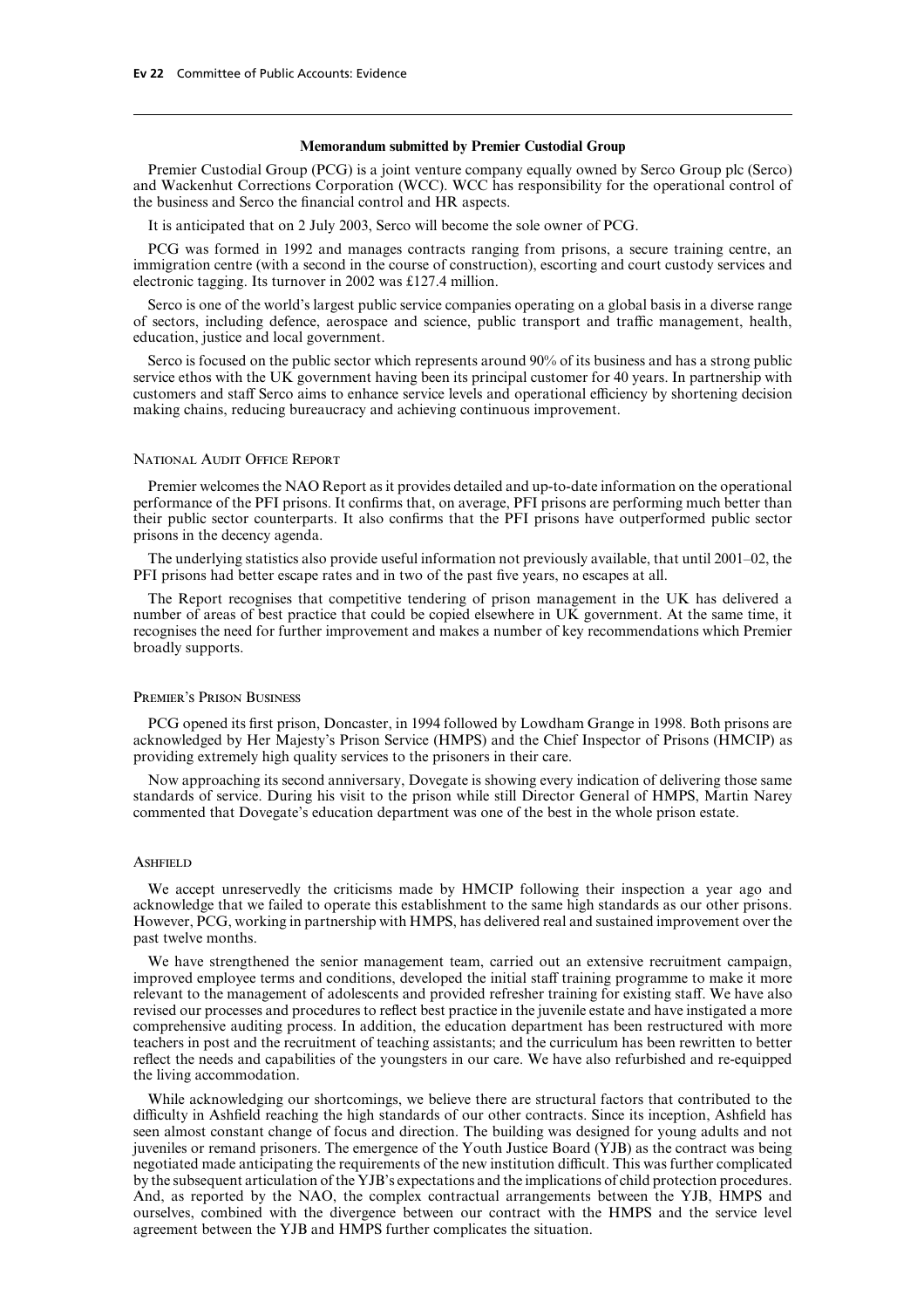However, the corner has been turned at Ashfield and we are now seeing a pattern of real improvement. The last Improvement Notice was lifted in February 2003 and no more are expected. Ashfield scored 77% and 72% respectively in the recent Standards and Security Audits carried out by HMPS in February 2003. Within those overall scores Ashfield attained 80% for Safer Establishments and 91% for Healthcare. The Prison's Ombudsman, following a visit in April 2003, wrote to Vicky O'Dea, Ashfield's Director "You know that I was pleased by much of what I saw, and the juveniles themselves spoke very well of the establishment and of your staff. Manifestly, the public reputation of Ashfield is significantly at odds with the current reality . . ."

### BENEFITS OF COMPETITION

The introduction of competition in the custodial market has brought benefit to many stakeholders as acknowledged by the NAO and also by the CBI in their recently published report—*Competition, a catalyst for change in the prison service*.

**Contestability,** The Commissioner for Correctional Services, the NAO and the CBI have all concluded that the introduction of contestability has been a valuable stimulus in raising standards across the entire prison estate.

It is not that the private sector is better than the public sector, but that competition is better than monopoly. The public wins when public services are exposed to competition and socially responsible firms are encouraged to participate.

The NAO Report has also confirmed that the public sector has obtained significant efficiency savings as a result of competition.

**Clarity of Contract—**Prisons with a contract or service level agreement benefit from the clarity of knowing exactly what is expected of them and the manner in which their performance will be measured. It is that same clarity that serves to 'protect' the prison from ad hoc and sometimes competing additions, variations and changing priorities.

However, PFI prison contracts generally operate for 25 years and during that time it is inevitable that correctional policy will change. It is vital therefore that contracts have the flexibility to enable them to be refreshed and updated on a regular basis to ensure that they remain at the leading edge of custodial provision. We are pleased that the Corrections Commission has already committed itself to a refresh of all PFI and management only contracts.

By way of example, Lowdham Grange is a prison contractually based around an industrial prison framework whilst the correctional agenda has moved on to one based on resettlement via education, training and offending behaviour programmes. Lowdham Grange does what it is asked to do well, but it is not necessarily being asked to do the right thing. Without that refresh, prisoners sent to Lowdham may well be disadvantaged simply by reason of the contract.

Fresh Start—We Have Chosen to Consider this Aspect of PFI Under Three Key Headings:

**Design—A** "greenfield" site enables the prison to be designed and built around the operational requirements of the regime resulting in a more efficient deployment of staff and contributing towards a safer environment. For example, residential accommodation in PCG's prisons is designed along the "hub and spoke" principle of Victorian times. Clear sight lines are established on every wing complimented by extensive camera coverage and individual personal alarms for all members of staff. Activity in the wings is monitored from a small control room located in the hub.

**Culture**—It is widely accepted that the private sector has brought about a revolution in staff prisoner relationships resulting in more humane and decent treatment of prisoners. This has been achieved by recruiting the vast majority of staff with no prior prison experience. As the CBI noted in their recent report "staff bring with them none of the weariness and cynicism that characterises the culture of many public sector prisons." Symbolic of the new environment is the practice of referring to prisoners as "Mr" or by their first name, all staff wearing name badges and the introduction of privacy locks, giving prisoners keys to their own cells. All staff, including managers, wear the same uniform, which in itself is less military in style than the public sector.

**Operation**—The contractual requirements are largely output based i.e. they specify what is required, leaving us the freedom to decide how, resulting in innovation. However, the increasing scope of Prison Services Orders and Instructions and audit baselines, plus the shadowing of KPTs, all of which specify some level of inputs and assume a certain method of working, all contribute to reducing the scope for innovation.

In moving from HMPS to the Commission, we would also not want to lose the opportunity for Contract Directors (equivalent to HMPS Governors) to interact with their public sector peers on a regular basis under the auspices of HMPS Area Manager meetings. These meetings provide an opportunity to share best practice and new developments in correctional policy.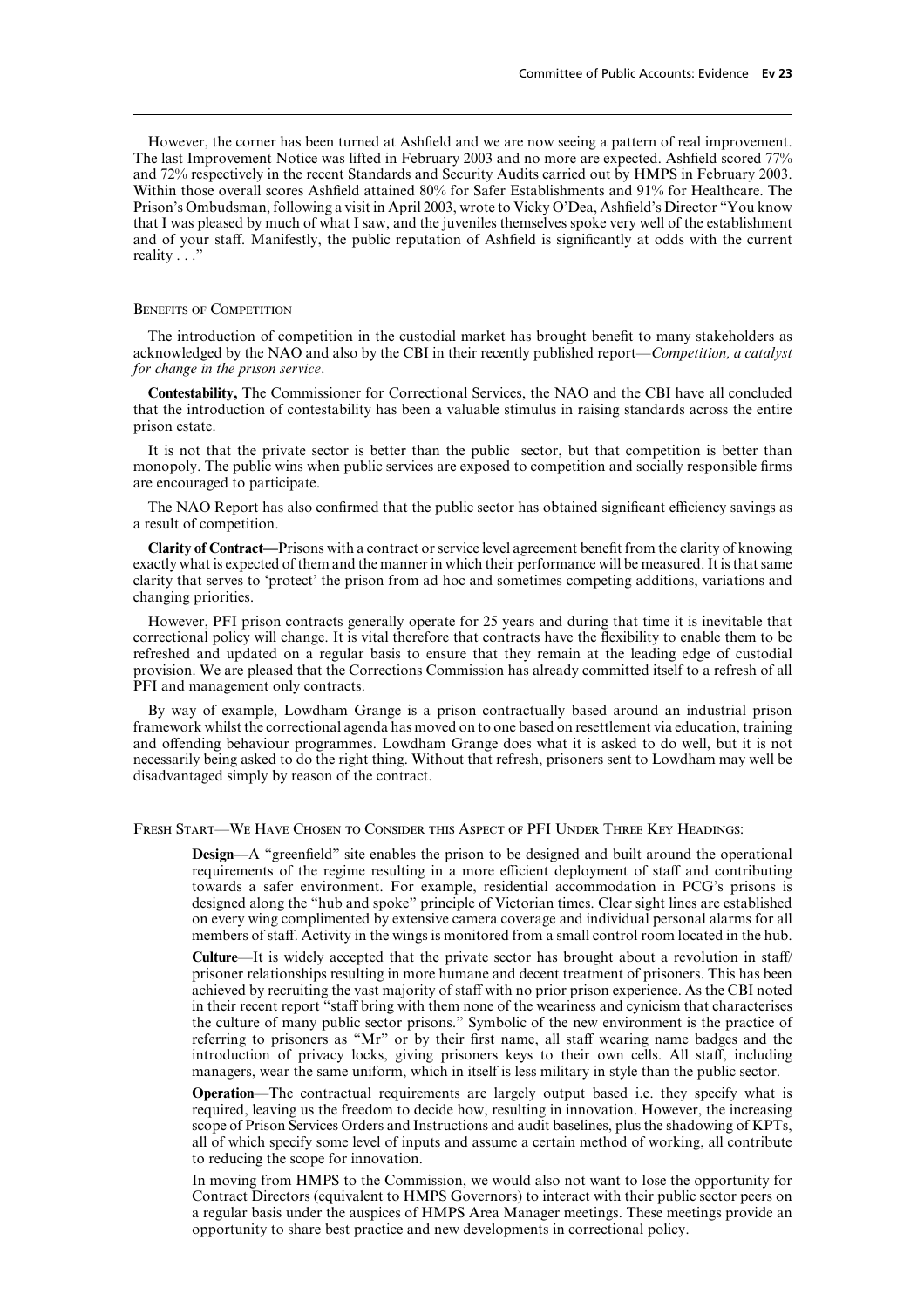**Performance Measures—**On the one hand the performance measurement system enshrined in the contract provides clarity in its articulation of the basis on which our success or failure will be measured. Conversely, the contractual performance regime has been altered incrementally through changes to orders and instructions, extensions to audit baselines and the introduction of KPTs leading to overlap and duplication.

We welcome, therefore, the NAO proposals, which are supported by the CBI, for more effective performance measurement regimes to be developed across the entire prison estate enabling comparisons to be made irrespective of whether the prison is publicly or privately managed. In so doing, it is vital that the Commission avoids imposing layers of inconsistent performance regimes that will stifle innovation and flexibility.

We agree with the NAO recommendation that in revamping the performance measurement system a clear link between performance and financial deductions should be established.

**Financial penalties—**The financial penalties which accrue from failures in service provision are a powerful incentive to the contract to take the necessary steps to improve performance. Ashfield is proof that the contracting regime works; faced with significant financial penalties and the potential for an ongoing impact on our reputation, the parent companies and leading financiers became actively involved in the process of reform to ensure that Ashfield was returned to a safe and stable situation.

### IN CONCLUSION

The introduction of competition into the custodial market has been instrumental in raising standards across the entire prison estate and in the main, privately run prisons perform to a higher standard than their public sector counterparts. But, the private sector is not infallible.

We welcome the creation of the Commission for Correctional Services and look forward to working with them to refresh our contracts and revamp the performance measurement system to encompass all aspects of prison regime and be an accurate comparator of performance across the prison estate.

*Mr Kevin Beeston* Executive Chairman Serco Group plc

*24 June 2003*

### **Supplementary memorandum submitted by the Home OYce**

### QUESTIONS 95/98 (Geraint Davies): PURPOSEFUL ACTIVITY OUTTURN BY PRISON FOR THE FINANCIAL YEAR 2002–03

*Source: Planning Group—Regime Monitoring Database.*

Date: 14 July 2003

### **The average purposeful activity per week across the Prison Service was 22.6 hours**

|                       |                    | Average purposeful activity per week (in hours) |              |       |                            |  |
|-----------------------|--------------------|-------------------------------------------------|--------------|-------|----------------------------|--|
| <b>Function Group</b> | <b>Prison Name</b> | Education                                       | Resettlement | Works | <i>Other</i><br>Purposeful |  |
| Category B            | Albany             | 5.6                                             | 1.6          | 12.0  | 2.4                        |  |
|                       | Dovegate*          | 7.9                                             | 0.9          | 16.5  | 0.4                        |  |
|                       | Garth              | 6.2                                             | 5.8          | 10.9  | 0.4                        |  |
|                       | Gartree            | 7.7                                             | 3.4          | 17.4  | 0.5                        |  |
|                       | Grendon            | 4.9                                             | 7.7          | 11.1  | 9.8                        |  |
|                       | Kingston           | 6.9                                             | 0.7          | 15.2  | 0.5                        |  |
|                       | Lowdham Grange*    | 2.4                                             | 0.9          | 21.9  | 2.2                        |  |
|                       | Maidstone          | 5.2                                             | 2.0          | 10.0  | 0.3                        |  |
|                       | Parkhurst          | 4.6                                             | 1.5          | 8.8   | 0.3                        |  |
|                       | Rye Hill*          | 9.2                                             | 1.4          | 17.6  | 0.4                        |  |
|                       | Swaleside          | 5.3                                             | 1.9          | 16.4  | 0.8                        |  |
| Category C            | Acklington         | 5.0                                             | 2.6          | 15.8  | 0.3                        |  |
|                       | Ashwell            | 9.4                                             | 2.6          | 16.8  | 0.4                        |  |
|                       | Blundeston         | 8.0                                             | 1.6          | 12.3  | 1.2                        |  |
|                       | Camp Hill          | 6.7                                             | 2.1          | 10.0  | 0.5                        |  |
|                       | Channings Wood     | 7.5                                             | 11.0         | 12.4  | 0.4                        |  |
|                       | Coldingley         | 6.9                                             | 4.3          | 22.7  | 1.5                        |  |
|                       | Dartmoor           | 4.6                                             | 1.8          | 13.3  | 1.2                        |  |
|                       | Erlestoke          | 7.7                                             | 3.3          | 15.7  | 0.5                        |  |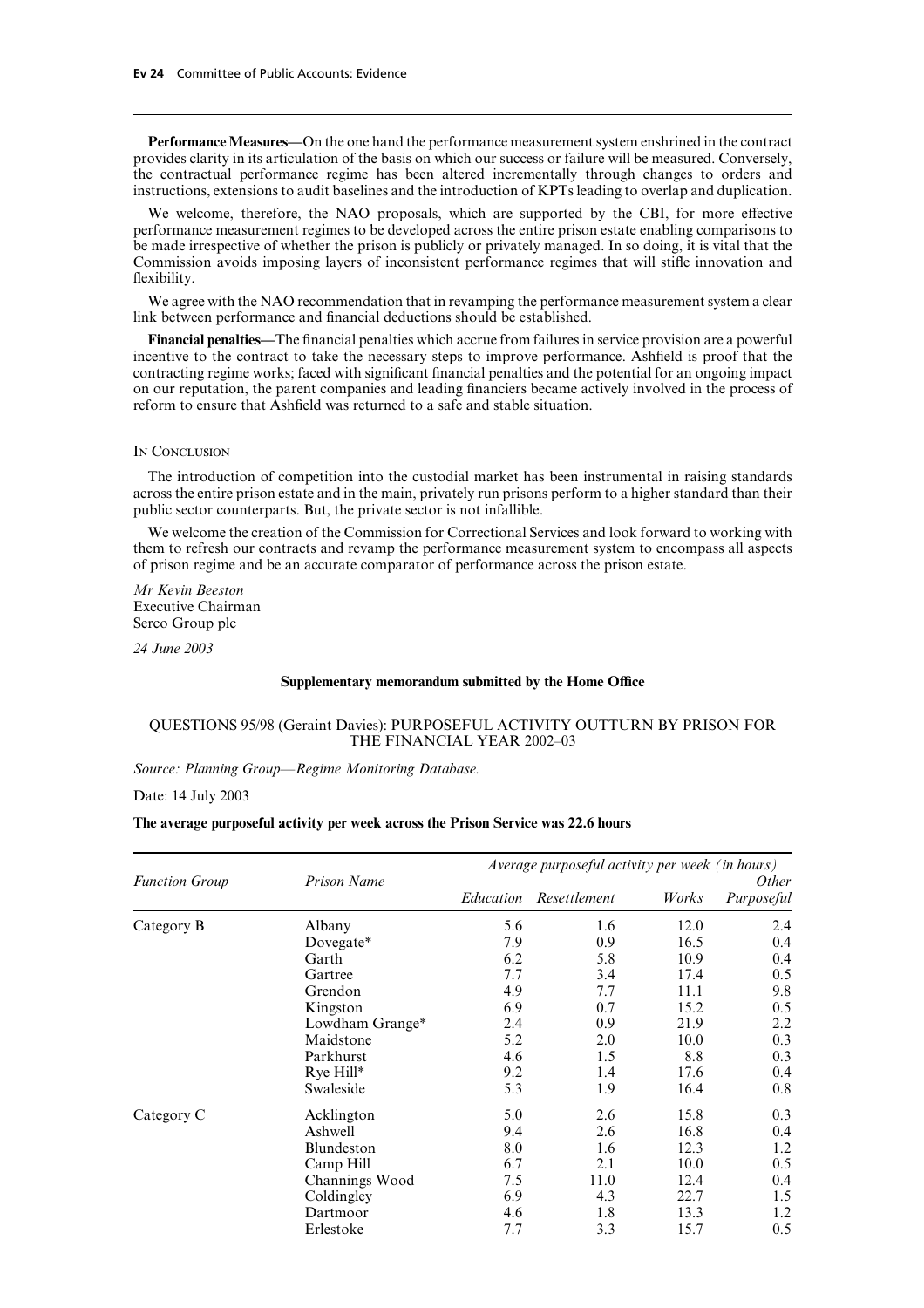| <b>Function Group</b>                | <b>Prison Name</b>   | Average purposeful activity per week (in hours)<br>Other |              |       |                  |  |
|--------------------------------------|----------------------|----------------------------------------------------------|--------------|-------|------------------|--|
|                                      |                      | Education                                                | Resettlement | Works | Purposeful       |  |
|                                      | Everthorpe           | 10.6                                                     | 5.7          | 14.8  | 0.5              |  |
|                                      | Featherstone         | 5.5                                                      | 1.6          | 16.9  | 0.4              |  |
|                                      | Guys Marsh           | 5.0                                                      | 2.2          | 13.6  | 1.9              |  |
|                                      | Haverigg             | 9.2                                                      | 0.9          | 19.8  | 0.5              |  |
|                                      | Highpoint            | 5.0                                                      | 2.2          | 10.1  | 0.7              |  |
|                                      | Lancaster            | 9.2                                                      | 4.9          | 8.3   | 0.6              |  |
|                                      | Lindholme            | 6.2                                                      | 2.4          | 13.6  | 2.2              |  |
|                                      | Littlehey            | 5.9                                                      | 2.0          | 13.4  | 0.3              |  |
|                                      | Moorland             | 10.8                                                     | 2.4          | 11.8  | 0.3              |  |
|                                      | Mount                | 5.8                                                      | 1.4          | 11.9  | 0.5              |  |
|                                      | Ranby                | 7.7                                                      | 0.8          | 15.0  | 0.6              |  |
|                                      | Risley               | 6.3                                                      | 1.7          | 14.2  | 0.5              |  |
|                                      | Shepton Mallet       | 6.3                                                      | 1.5          | 14.4  | 1.4              |  |
|                                      | Stafford             | 8.6                                                      | 2.6          | 14.4  | 0.7              |  |
|                                      | Stocken              | 7.7                                                      | 2.0          | 15.8  | 0.7              |  |
|                                      | Usk                  | 14.4                                                     | 4.1          | 18.0  | 0.6              |  |
|                                      | Verne                | 8.3                                                      | 1.7          | 21.1  | 0.5              |  |
|                                      | Wayland              | 12.2                                                     | 1.5          | 10.0  | 1.0              |  |
|                                      | Wealstun             | 11.7                                                     | 4.7          | 15.3  | 0.8              |  |
|                                      | Weare                | 6.9                                                      | 2.2          | 8.6   | 0.3              |  |
|                                      | Wellingborough       | 9.1                                                      | 3.4          | 11.9  | 0.7              |  |
|                                      | Whatton              | 7.7                                                      | 2.4          | 19.3  | 0.4              |  |
|                                      | Wymott               | 4.9                                                      | 3.4          | 18.9  | 1.1              |  |
| Dispersal                            | Frankland            | 6.8                                                      | 2.3          | 12.2  | 0.4              |  |
|                                      | <b>Full Sutton</b>   | 3.3                                                      | 1.2          | 9.9   | 2.5              |  |
|                                      | Long Lartin          | 5.1                                                      | 1.0          | 12.1  | 0.3              |  |
|                                      | Wakefield            | 6.4                                                      | 1.2          | 9.8   | 0.6              |  |
|                                      | Whitemoor            | 7.0                                                      | 3.2          | 9.7   | 0.6              |  |
| Female closed                        | <b>Buckley Hall</b>  | 4.8                                                      | 2.3          | 17.9  | 1.8              |  |
|                                      | <b>Bullwood Hall</b> | 13.5                                                     | 2.6          | 11.2  | 0.6              |  |
|                                      | Cookham Wood         | 6.5                                                      | 2.0          | 13.6  | 1.0              |  |
|                                      | Downview             | 8.2                                                      | 3.4          | 11.9  | 1.3              |  |
|                                      | Foston Hall          | 7.4                                                      | 2.1          | 15.3  | 0.5              |  |
|                                      | Send                 | 6.5                                                      | 8.5          | 14.2  | 0.9              |  |
| Female local                         | <b>Brockhill</b>     | 4.9                                                      | 2.0          | 7.8   | 1.4              |  |
|                                      | Eastwood Park        | 4.5                                                      | 1.3          | 12.3  | 0.7              |  |
|                                      | Holloway             | 4.1                                                      | 4.0          | 5.8   | 1.9              |  |
|                                      | Low Newton           | 6.9                                                      | 3.4          | 13.1  | 0.5              |  |
|                                      | New Hall             | 7.8                                                      | 2.3          | 12.8  | 1.2              |  |
|                                      | Styal                | 7.0                                                      | 1.6          | 12.0  | 1.3              |  |
| Female open                          | Askham Grange        | 7.9                                                      | 6.3          | 13.0  | 13.8             |  |
|                                      | East Sutton Park     | 9.1                                                      | 4.7          | 19.4  | 9.9              |  |
| Male closed young offender Aylesbury |                      | 5.3                                                      | 3.1          | 6.4   | 3.0              |  |
|                                      | <b>Brinsford</b>     | 10.7                                                     | 3.7          | 10.8  | 0.9 <sub>o</sub> |  |
|                                      | Castington           | 14.5                                                     | 1.4          | 5.5   | $0.5\,$          |  |
|                                      | Deerbolt             | 10.8                                                     | 1.7          | 7.1   | 0.3              |  |
|                                      | Feltham              | 9.2                                                      | 4.0          | 8.5   | 0.5              |  |
|                                      | Glen Parva           | 6.5                                                      | 2.1          | 8.8   | $0.4\,$          |  |
|                                      | Hindley              | 13.9                                                     | 0.9          | 19.5  | 0.6              |  |
|                                      | Lancaster Farms      | 12.9                                                     | 4.0          | 5.8   | 0.7              |  |
|                                      | Onley                | 9.9                                                      | 2.2          | 9.1   | 1.9              |  |
|                                      | Portland             | 10.1                                                     | 4.2          | 8.3   | 0.5              |  |
|                                      | Reading              | 3.0                                                      | 4.4          | 3.0   | 8.9              |  |
|                                      | Stoke Heath          | 8.1                                                      | 2.3          | 9.4   | 0.7              |  |
|                                      | Swinfen Hall         | 11.6                                                     | 3.5          | 10.5  | 1.6              |  |
| Male juvenile                        | Ashfield*            | 10.6                                                     | 2.8          | 11.3  | 0.9              |  |
|                                      | Huntercombe          | 12.2                                                     | 4.9          | 8.9   | $0.6\,$          |  |
|                                      | Werrington           | 19.6                                                     | 3.4          | 6.8   | 0.3              |  |
|                                      | Wetherby             | 12.2                                                     | 7.5          | 8.9   | 0.4              |  |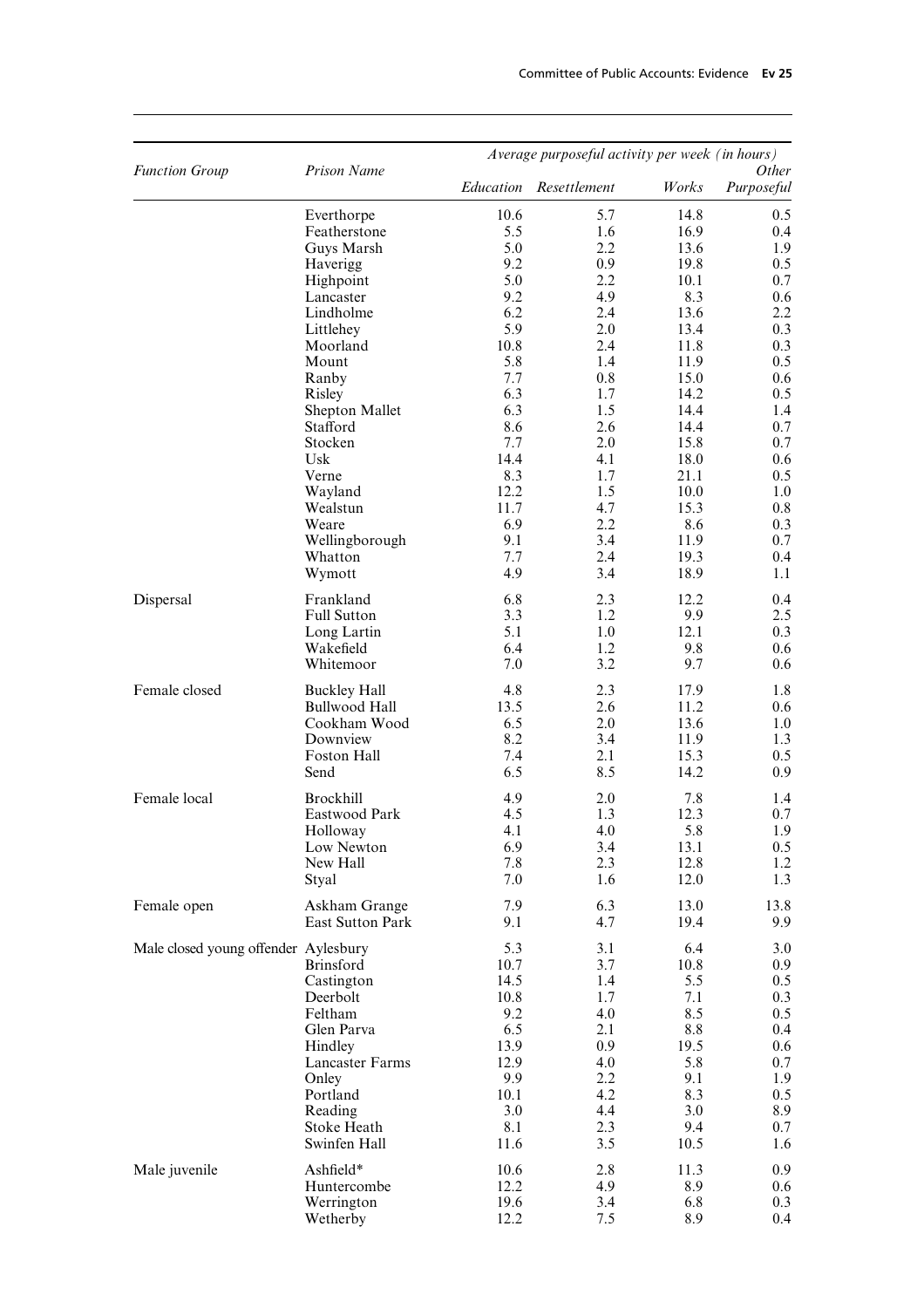| <b>Function Group</b>             | Prison Name           | Average purposeful activity per week (in hours)<br><i>Other</i> |              |              |            |  |
|-----------------------------------|-----------------------|-----------------------------------------------------------------|--------------|--------------|------------|--|
|                                   |                       | Education                                                       | Resettlement | Works        | Purposeful |  |
| Male local                        | Altcourse*            | 8.1                                                             | 7.4          | 17.1         | 0.1        |  |
|                                   | Bedford               | 4.2                                                             | 0.8          | 12.5         | 0.2        |  |
|                                   | Belmarsh              | 2.8                                                             | 2.2          | 6.0          | 0.4        |  |
|                                   | Birmingham            | 3.8                                                             | 1.9          | 13.9         | 0.4        |  |
|                                   | Blakenhurst           | 4.5                                                             | 2.1          | 12.2         | 0.8        |  |
|                                   | <b>Bristol</b>        | 3.0                                                             | 1.7          | 16.2         | 0.5        |  |
|                                   | <b>Brixton</b>        | 1.9                                                             | 1.1          | 8.6          | 1.1        |  |
|                                   | Bullingdon            | 3.3                                                             | 3.4          | 6.9          | 0.2        |  |
|                                   | Canterbury            | 5.7                                                             | 1.1          | 10.1         | 0.6        |  |
|                                   | Cardiff               | 2.6                                                             | 3.0          | 12.9         | 0.6        |  |
|                                   | Chelmsford            | 3.2                                                             | 2.9          | 8.9          | 0.4        |  |
|                                   | Doncaster*            | 5.9                                                             | 1.7          | 11.7         | 0.4        |  |
|                                   | Dorchester            | 6.1                                                             | 1.0          | 10.8         | 0.4        |  |
|                                   | Durham                | 4.5                                                             | 2.9          | 11.2         | 0.4        |  |
|                                   | Elmley                | 4.6                                                             | 2.0          | 11.5         | 0.5        |  |
|                                   | Exeter                | 4.5                                                             | 1.6          | 15.0         | 0.5        |  |
|                                   | Forest Bank*          | 5.4                                                             | 2.5          | 10.8         | 0.5        |  |
|                                   | Gloucester            | 5.7                                                             | 1.9          | 8.4          | 0.3        |  |
|                                   | <b>High Down</b>      | 3.7                                                             | 1.8          | 7.0          | 1.6        |  |
|                                   | Holme House           | 4.1                                                             | 2.9          | 7.3          | 0.2        |  |
|                                   | Hull                  | 4.4                                                             | 1.9          | 8.6          | 0.5        |  |
|                                   | Leeds                 | 4.3                                                             | 1.6          | 9.8          | 1.7        |  |
|                                   | Leicester             | 5.5                                                             | 2.5          | 12.2         | 1.3        |  |
|                                   | Lewes                 | 4.7                                                             | 1.4          | 13.1         | 0.3        |  |
|                                   | Lincoln               | 3.3                                                             | 1.6          | 13.2         | 0.2        |  |
|                                   | Liverpool             | 3.0                                                             | 1.1          | 9.8          | 0.1        |  |
|                                   | Manchester            | 4.0                                                             | 3.1          | 12.3         | 0.3        |  |
|                                   | Norwich               | 3.7                                                             | 2.8          | 10.4         | 0.5        |  |
|                                   | Nottingham            | 2.5                                                             | 2.4          | 11.9         | 1.3        |  |
|                                   | Parc*                 | 6.7                                                             | 2.3          | 15.2         | 0.2        |  |
|                                   | Pentonville           | 2.2                                                             | 1.5          | 9.4          | 0.9        |  |
|                                   | Preston               | 5.6                                                             | 1.6          | 12.3         | 0.3        |  |
|                                   | Rochester             | 6.3                                                             | 3.8          | 11.5         | 1.0        |  |
|                                   | Shrewsbury            | 4.6                                                             | 1.6          | 11.3         | 0.3        |  |
|                                   | Swansea               | 3.1                                                             | 1.7          | 13.1         | 1.8        |  |
|                                   | Wandsworth            | 5.8                                                             | 0.9          | 9.5          | 0.5        |  |
|                                   | Winchester            | 3.3                                                             | 2.5          | 12.3         | 0.7        |  |
|                                   | Wolds*                | 11.0                                                            | 1.8          | 15.3         | 0.6        |  |
|                                   | Woodhill              | 4.9                                                             | 2.8          | 7.8          | 0.8        |  |
|                                   | Wormwood Scrubs       | 3.5                                                             | 1.8          | 8.1          | 1.2        |  |
| Male open                         | Ford                  | 6.9                                                             | 6.8          | 22.4         | 3.5        |  |
|                                   | Hewell Grange         | 9.5                                                             | 5.8          | 24.7         | 1.0        |  |
|                                   | Hollesley Bay         | 13.2                                                            | 5.3          | 13.7         | 0.4        |  |
|                                   | Kirkham               | 7.0                                                             | 5.8          | 26.9         | 1.6        |  |
|                                   | Leyhill               | 9.5                                                             | 9.6          | 16.0         | 4.0        |  |
|                                   | North Sea Camp        | 6.7                                                             | 3.8          | 25.5         | 5.8        |  |
|                                   | Standford Hill        | 7.2<br>9.0                                                      | 6.5<br>5.5   | 21.6         | 4.5        |  |
|                                   | Sudbury               |                                                                 |              | 24.0         | 3.5        |  |
| Male open young offender Hatfield | Thorn Cross           | 15.2<br>17.6                                                    | 4.3<br>6.4   | 15.2<br>15.3 | 3.8<br>3.4 |  |
| Male remand centre                | Northallerton         | 11.9                                                            | 2.0          | 8.0          | 1.3        |  |
| Semi open                         | <b>Blantyre House</b> | 7.2                                                             | 6.9          | 7.3          | 19.4       |  |
|                                   | Dover                 | 9.2                                                             | 3.8          | 8.6          | 0.9        |  |
|                                   | Drake Hall            | 7.3                                                             | 4.7          | 21.1         | 0.4        |  |
|                                   | Haslar                | 10.4                                                            | 0.5          | 2.5          | 1.6        |  |
|                                   | Kirklevington         | 7.3                                                             | 9.1          | 10.2         | 26.5       |  |
|                                   | Latchmere House       | 1.5                                                             | 43.9         | 10.1         | 0.1        |  |
|                                   | Morton Hall           | 7.8                                                             | 1.8          | 22.1         | 0.5        |  |

Note: Establishments marked \* are Private Sector Prisons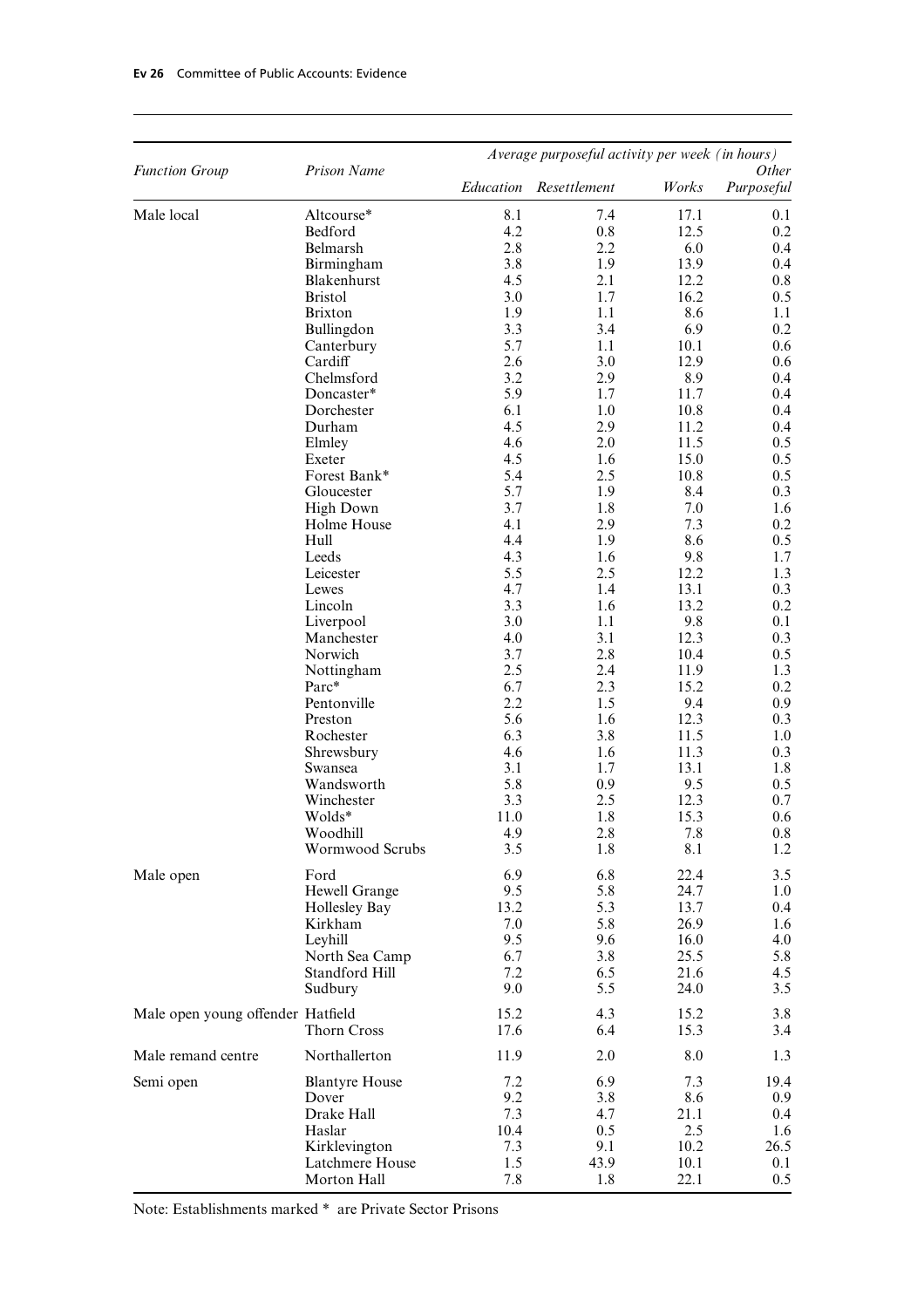### QUESTION 101 (Geraint Davies): EDUCATIONAL QUALIFICATIONS AWARDED VS OVERCROWDING AND MANDATORY DRUGS TESTING FAILURES: 2002–03

### *Source: Planning Group—Regime Monitoring Database.*

Date: 10 July 2003

|                      |                 |                       |                           |                                             | Educational Qualifications Awarded        |                                                        |                                             |                                             |                                 |  |
|----------------------|-----------------|-----------------------|---------------------------|---------------------------------------------|-------------------------------------------|--------------------------------------------------------|---------------------------------------------|---------------------------------------------|---------------------------------|--|
| <b>Function name</b> | Prison name     | Average<br>population | % Rate of<br>overcrowding | % of<br>Mandatory<br>Drug Tests<br>failures | Average<br>education<br>hours per<br>week | Number of<br><b>Basic Skills</b><br><b>Entry Level</b> | Number of<br><b>Basic Skills</b><br>Level 1 | Number of<br><b>Basic Skills</b><br>Level 2 | Number of<br>Key Work<br>Skills |  |
| Category B           | Albany          | 440                   | $0.0\%$                   | $0.0\%$                                     | 5.6                                       | 47                                                     | 169                                         | 76                                          | 635                             |  |
|                      | Dovegate*       | 754                   | $1.0\%$                   | 11.7%                                       | 7.9                                       | 62                                                     | 94                                          | 67                                          | 554                             |  |
|                      | Garth           | 649                   | 11.3%                     | 4.1%                                        | 6.2                                       | 55                                                     | 50                                          | 152                                         | 170                             |  |
|                      | Gartree         | 281                   | $0.0\%$                   | 5.3%                                        | 7.7                                       | 31                                                     | 35                                          | 60                                          | 204                             |  |
|                      | Grendon         | 464                   | $0.0\%$                   | 4.1%                                        | 4.9                                       | 57                                                     | 82                                          | 61                                          | 263                             |  |
|                      | Kingston        | 187                   | $0.0\%$                   | 7.5%                                        | 6.9                                       | 42                                                     | 70                                          | 36                                          | 167                             |  |
|                      | Lowdham Grange* | 518                   | 3.8%                      | 4.1%                                        | 2.4                                       | 38                                                     | 63                                          | 43                                          | $\theta$                        |  |
|                      | Maidstone       | 500                   | $0.0\%$                   | 9.8%                                        | 5.2                                       | 43                                                     | 82                                          | 91                                          | 77                              |  |
|                      | Parkhurst       | 506                   | $0.0\%$                   | 7.8%                                        | 4.6                                       | 62                                                     | 92                                          | 148                                         | 796                             |  |
|                      | Rye Hill*       | 656                   | 32.4%                     | 4.6%                                        | 9.2                                       | $\overline{c}$                                         | 52                                          | 44                                          | 144                             |  |
|                      | Swaleside       | 769                   | 3.1%                      | $5.5\%$                                     | 5.3                                       | 62                                                     | 85                                          | 121                                         | 201                             |  |
| Category C           | Acklington      | 771                   | 0.3%                      | 11.4%                                       | 5.0                                       | 142                                                    | 276                                         | 140                                         | 329                             |  |
|                      | Ashwell         | 494                   | 0.7%                      | 14.5%                                       | 9.4                                       | 53                                                     | 90                                          | 61                                          | 926                             |  |
|                      | Blundeston      | 430                   | 30.7%                     | 5.1%                                        | 8.0                                       | 29                                                     | 100                                         | 109                                         | 254                             |  |
|                      | Camp Hill       | 536                   | 51.7%                     | 7.3%                                        | 6.7                                       | 105                                                    | 320                                         | 224                                         | 1,978                           |  |
|                      | Channings Wood  | 613                   | 6.5%                      | 4.4%                                        | 7.5                                       | 216                                                    | 289                                         | 257                                         | 739                             |  |
|                      | Coldingley      | 378                   | $0.0\%$                   | 13.1%                                       | 6.9                                       | 31                                                     | 112                                         | 145                                         | 782                             |  |
|                      | Dartmoor        | 613                   | 7.5%                      | 11.3%                                       | 4.6                                       | 80                                                     | 112                                         | 253                                         | 660                             |  |
|                      | Erlestoke       | 351                   | 4.1%                      | 10.5%                                       | 7.7                                       | 64                                                     | 69                                          | 148                                         | 580                             |  |
|                      | Everthorpe      | 372                   | 13.6%                     | 6.6%                                        | 10.6                                      | 25                                                     | 269                                         | 181                                         | 383                             |  |
|                      | Featherstone    | 607                   | 2.9%                      | 10.2%                                       | 5.5                                       | 56                                                     | 91                                          | 168                                         | 1,478                           |  |
|                      | Guys Marsh      | 529                   | 14.1%                     | 21.7%                                       | 5.0                                       | 30                                                     | 224                                         | 239                                         | 1,714                           |  |
|                      | Haverigg        | 544                   | 2.2%                      | 31.2%                                       | 9.2                                       | 48                                                     | 119                                         | 77                                          | 114                             |  |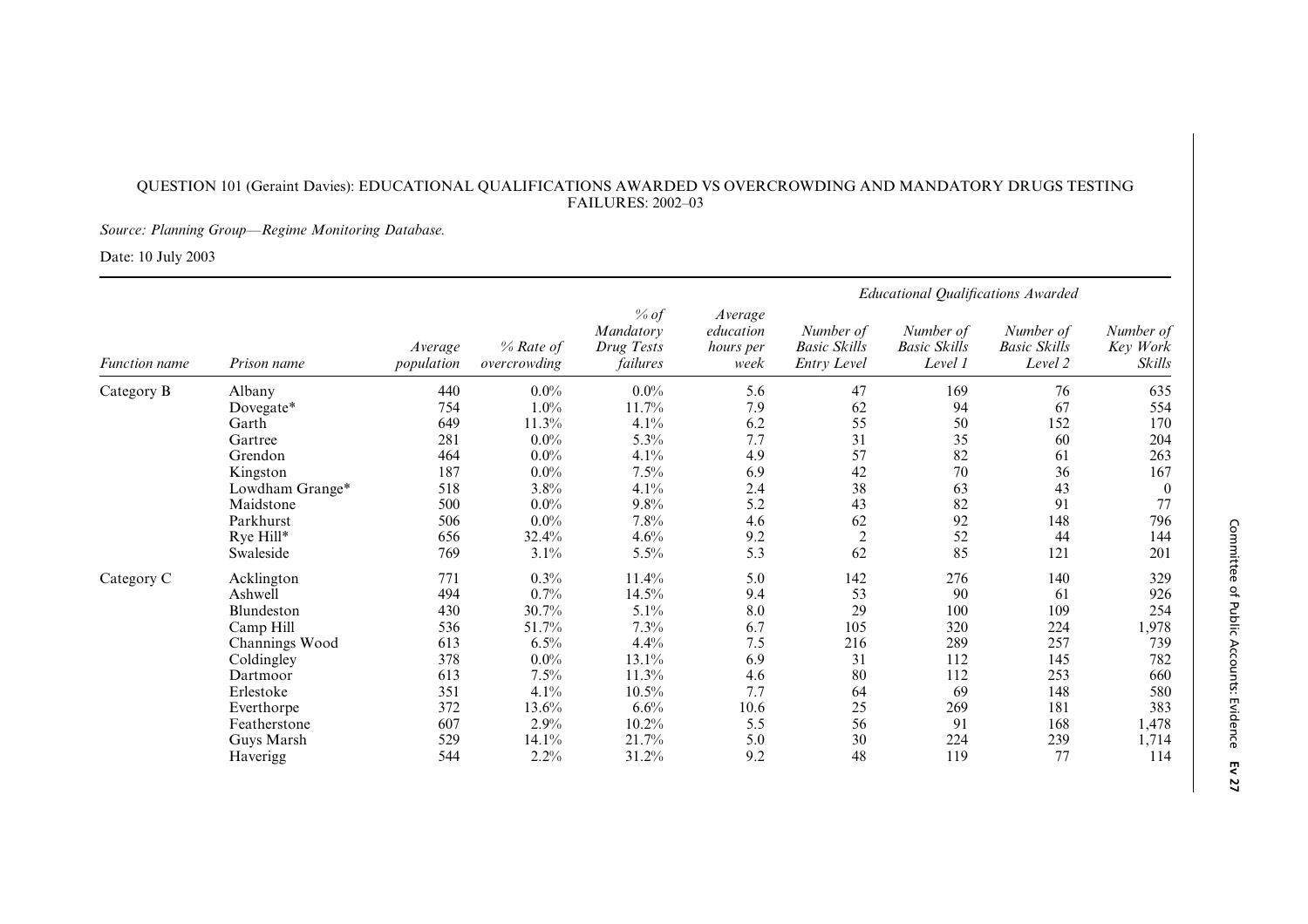|                      |                      |                       |                           |                                             |                                                  |                                                 |                                             | Educational Qualifications Awarded          |                                 |
|----------------------|----------------------|-----------------------|---------------------------|---------------------------------------------|--------------------------------------------------|-------------------------------------------------|---------------------------------------------|---------------------------------------------|---------------------------------|
| <b>Function</b> name | Prison name          | Average<br>population | % Rate of<br>overcrowding | % of<br>Mandatory<br>Drug Tests<br>failures | Average<br>education<br><i>hours per</i><br>week | Number of<br><b>Basic Skills</b><br>Entry Level | Number of<br><b>Basic Skills</b><br>Level 1 | Number of<br><b>Basic Skills</b><br>Level 2 | Number of<br>Key Work<br>Skills |
| Category C           | Highpoint            | 872                   | 5.3%                      | 18.6%                                       | 5.0                                              | 80                                              | 170                                         | 189                                         | 561                             |
| (continued)          | Lancaster            | 237                   | 38.2%                     | 26.4%                                       | 9.2                                              | 106                                             | 108                                         | 87                                          | 1,042                           |
|                      | Lindholme            | 724                   | $0.0\%$                   | 20.8%                                       | 6.2                                              | 144                                             | 139                                         | 212                                         | 985                             |
|                      | Littlehey            | 651                   | 10.2%                     | 4.5%                                        | 5.9                                              | 79                                              | 109                                         | 169                                         | 259                             |
|                      | Moorland             | 768                   | 7.1%                      | 3.5%                                        | 10.8                                             | 100                                             | 312                                         | 356                                         | 4,399                           |
|                      | Mount                | 754                   | 12.7%                     | 11.5%                                       | 5.8                                              | 92                                              | 260                                         | 188                                         | 1,024                           |
|                      | Ranby                | 752                   | 15.7%                     | 10.1%                                       | 7.7                                              | 48                                              | 71                                          | 112                                         | 493                             |
|                      | Risley               | 897                   | 6.9%                      | 25.3%                                       | 6.3                                              | 48                                              | 234                                         | 237                                         | 1,254                           |
|                      | Shepton Mallet       | 186                   | 33.0%                     | 11.9%                                       | 6.3                                              | 5                                               | 19                                          | 24                                          | 107                             |
|                      | Stafford             | 630                   | 50.1%                     | 13.6%                                       | 8.6                                              | 252                                             | 227                                         | 331                                         | 1,315                           |
|                      | Stocken              | 577                   | 9.0%                      | 3.4%                                        | 7.7                                              | 16                                              | 119                                         | 166                                         | 1,856                           |
|                      | Usk                  | 328                   | 55.2%                     | 4.8%                                        | 14.4                                             | 79                                              | 93                                          | 153                                         | 538                             |
|                      | Verne                | 581                   | $10.0\%$                  | $5.5\%$                                     | 8.3                                              | 54                                              | 103                                         | 98                                          | 276                             |
|                      | Wayland              | 659                   | 11.0%                     | 6.1%                                        | 12.2                                             | 62                                              | 124                                         | 160                                         | 2,830                           |
|                      | Wealstun             | 587                   | 0.0%                      | 22.1%                                       | 11.7                                             | 184                                             | 170                                         | 264                                         | 1,671                           |
|                      | Weare                | 384                   | $0.0\%$                   | 6.0%                                        | 6.9                                              | 24                                              | 292                                         | 240                                         | 665                             |
|                      | Wellingborough       | 520                   | $0.0\%$                   | 8.7%                                        | 9.1                                              | 71                                              | 109                                         | 52                                          | 760                             |
|                      | Whatton              | 290                   | $0.0\%$                   | 0.4%                                        | 7.7                                              | 19                                              | $\theta$                                    | 19                                          | 266                             |
|                      | Wymott               | 810                   | 3.0%                      | 8.4%                                        | 4.9                                              | 18                                              | 86                                          | 142                                         | 1,602                           |
| Dispersal            | Frankland            | 649                   | $0.0\%$                   | 5.8%                                        | 6.8                                              | 60                                              | 61                                          | 78                                          | 594                             |
|                      | Full Sutton          | 601                   | $0.0\%$                   | 3.2%                                        | 3.3                                              | 41                                              | 70                                          | 43                                          | 164                             |
|                      | Long Lartin          | 430                   | $0.0\%$                   | $5.5\%$                                     | 5.1                                              | 31                                              | 61                                          | 53                                          | 661                             |
|                      | Wakefield            | 570                   | 0.0%                      | 1.4%                                        | 6.4                                              | 31                                              | 61                                          | 61                                          | 528                             |
|                      | Whitemoor            | 419                   | $0.0\%$                   | 5.4%                                        | 7.0                                              | 20                                              | 49                                          | 51                                          | 414                             |
| Female closed        | <b>Buckley Hall</b>  | 252                   | 8.5%                      | 4.8%                                        | 4.8                                              | 32                                              | 57                                          | 17                                          | 71                              |
|                      | <b>Bullwood Hall</b> | 169                   | 4.6%                      | 3.7%                                        | 13.5                                             | 78                                              | 75                                          | 22                                          | 260                             |
|                      | Cookham Wood         | 129                   | 29.2%                     | 5.2%                                        | 6.5                                              | 13                                              | 47                                          | 41                                          | 100                             |
|                      | Downview             | 226                   | $0.0\%$                   | 4.0%                                        | 8.2                                              | 48                                              | 65                                          | 49                                          | 543                             |
|                      | Foston Hall          | 216                   | $0.0\%$                   | $0.8\%$                                     | 7.4                                              | 32                                              | 78                                          | 40                                          | 229                             |
|                      | Send                 | 215                   | 0.0%                      | 3.5%                                        | 6.5                                              | 67                                              | 86                                          | 54                                          | 134                             |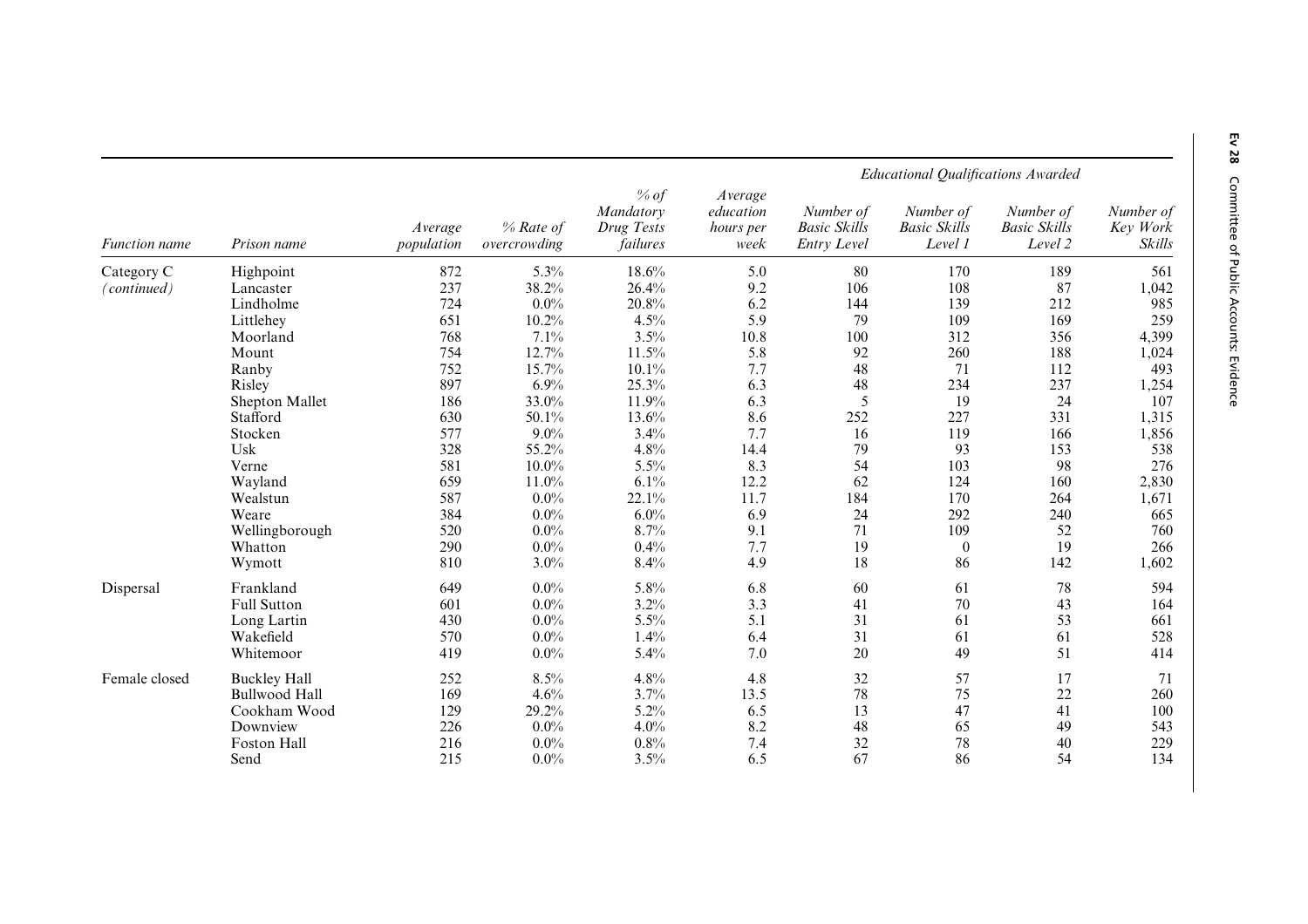|                      | Prison name             |                       |                             |                                               | <b>Educational Qualifications Awarded</b>        |                                                        |                                             |                                             |                                 |  |
|----------------------|-------------------------|-----------------------|-----------------------------|-----------------------------------------------|--------------------------------------------------|--------------------------------------------------------|---------------------------------------------|---------------------------------------------|---------------------------------|--|
| <b>Function</b> name |                         | Average<br>population | $%$ Rate of<br>overcrowding | $%$ of<br>Mandatory<br>Drug Tests<br>failures | Average<br>education<br><i>hours per</i><br>week | Number of<br><b>Basic Skills</b><br><b>Entry Level</b> | Number of<br><b>Basic Skills</b><br>Level 1 | Number of<br><b>Basic Skills</b><br>Level 2 | Number of<br>Key Work<br>Skills |  |
| Female local         | Brockhill               | 157                   | $0.0\%$                     | 8.5%                                          | 4.9                                              | $\theta$                                               | 39                                          | 6                                           | 46                              |  |
|                      | Eastwood Park           | 296                   | 16.8%                       | 12.6%                                         | 4.5                                              | 72                                                     | 56                                          | 43                                          | 323                             |  |
|                      | Holloway                | 481                   | $0.0\%$                     | 18.7%                                         | 4.1                                              | 188                                                    | 81                                          | 60                                          | 164                             |  |
|                      | Low Newton              | 275                   | 30.8%                       | 15.9%                                         | 6.9                                              | 44                                                     | 147                                         | 74                                          | 752                             |  |
|                      | New Hall                | 348                   | 16.6%                       | 9.7%                                          | 7.8                                              | 47                                                     | 160                                         | 55                                          | 692                             |  |
|                      | Styal                   | 432                   | 21.7%                       | 9.9%                                          | 7.0                                              | 44                                                     | 73                                          | 96                                          | 1,019                           |  |
| Female open          | Askham Grange           | 129                   | $0.0\%$                     | 2.7%                                          | 7.9                                              | 20                                                     | 66                                          | 44                                          | 715                             |  |
|                      | <b>East Sutton Park</b> | 90                    | $0.0\%$                     | $0.0\%$                                       | 9.1                                              | 4                                                      | 16                                          | 29                                          | 166                             |  |
| Male closed YOI      | Aylesbury               | 348                   | 0.3%                        | 7.1%                                          | 5.3                                              | 63                                                     | 149                                         | 78                                          | 204                             |  |
|                      | <b>Brinsford</b>        | 457                   | 12.3%                       | 10.7%                                         | 10.7                                             | 60                                                     | 169                                         | 80                                          | 773                             |  |
|                      | Castington              | 326                   | $0.0\%$                     | $7.0\%$                                       | 14.5                                             | 545                                                    | 159                                         | 58                                          | 2,243                           |  |
|                      | Deerbolt                | 446                   | $0.0\%$                     | 9.3%                                          | 10.8                                             | 71                                                     | 316                                         | 186                                         | 1,538                           |  |
|                      | Feltham                 | 657                   | $0.0\%$                     | 12.1%                                         | 9.2                                              | 313                                                    | 213                                         | 186                                         | 1,001                           |  |
|                      | Glen Parva              | 776                   | 53.2%                       | 12.9%                                         | 6.5                                              | 159                                                    | 149                                         | 219                                         | 1,069                           |  |
|                      | Hindley                 | 507                   | 2.2%                        | 11.9%                                         | 13.9                                             | 245                                                    | 320                                         | 200                                         | 1,344                           |  |
|                      | Lancaster Farms         | 478                   | 10.4%                       | 7.2%                                          | 12.9                                             | 230                                                    | 242                                         | 112                                         | 2,713                           |  |
|                      | Onley                   | 519                   | $0.0\%$                     | 10.7%                                         | 9.9                                              | 174                                                    | 108                                         | 192                                         | 711                             |  |
|                      | Portland                | 436                   | 0.2%                        | 7.8%                                          | 10.1                                             | 27                                                     | 409                                         | 273                                         | 381                             |  |
|                      | Reading                 | 263                   | 67.2%                       | 8.1%                                          | 3.0                                              | 47                                                     | 187                                         | 62                                          | 296                             |  |
|                      | Stoke Heath             | 629                   | 28.4%                       | 2.2%                                          | 8.1                                              | 124                                                    | 514                                         | 154                                         | 1,321                           |  |
|                      | Swinfen Hall            | 313                   | $0.0\%$                     | 3.2%                                          | 11.6                                             | 16                                                     | 126                                         | 86                                          | 573                             |  |
| Male juvenile        | Ashfield*               | 267                   | $0.0\%$                     | 11.5%                                         | 10.6                                             | $\theta$                                               | $\overline{0}$                              | $\theta$                                    | $\Omega$                        |  |
|                      | Huntercombe             | 346                   | $0.0\%$                     | 13.6%                                         | 12.2                                             | 9                                                      | 274                                         | 109                                         | 146                             |  |
|                      | Werrington              | 130                   | $0.0\%$                     | 4.6%                                          | 19.6                                             | 79                                                     | $\theta$                                    | $\overline{0}$                              | $\Omega$                        |  |
|                      | Wetherby                | 343                   | $0.0\%$                     | 4.8%                                          | 12.2                                             | 293                                                    | 154                                         | 76                                          | 485                             |  |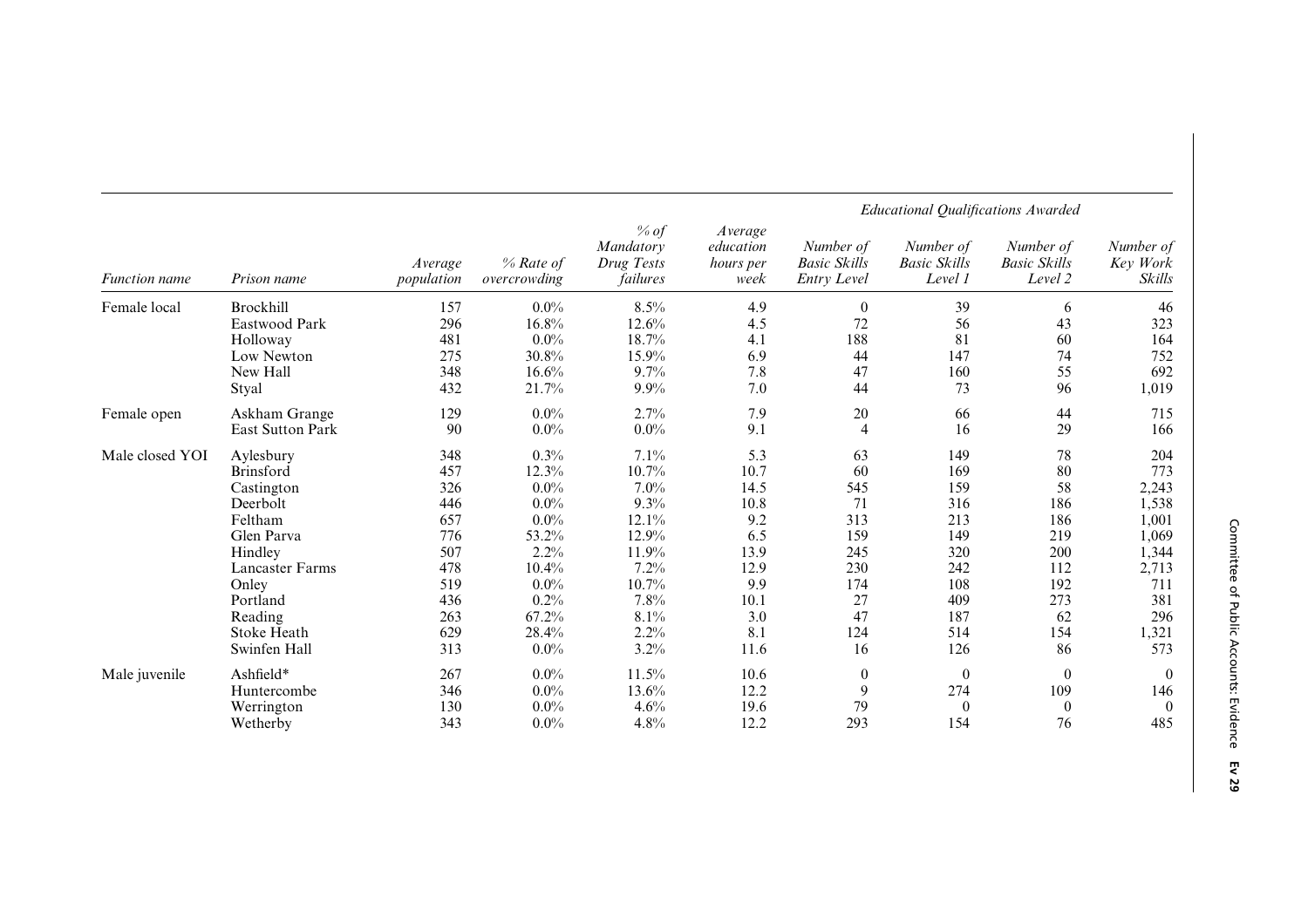|                      |                  |                       |                           |                                             |                                                  | <b>Educational Qualifications Awarded</b>       |                                             |                                             |                                                                                                                                                                                                                                                        |  |
|----------------------|------------------|-----------------------|---------------------------|---------------------------------------------|--------------------------------------------------|-------------------------------------------------|---------------------------------------------|---------------------------------------------|--------------------------------------------------------------------------------------------------------------------------------------------------------------------------------------------------------------------------------------------------------|--|
| <b>Function name</b> | Prison name      | Average<br>population | % Rate of<br>overcrowding | % of<br>Mandatory<br>Drug Tests<br>failures | Average<br>education<br><i>hours per</i><br>week | Number of<br><b>Basic Skills</b><br>Entry Level | Number of<br><b>Basic Skills</b><br>Level 1 | Number of<br><b>Basic Skills</b><br>Level 2 | Key Work                                                                                                                                                                                                                                               |  |
| Male local           | Altcourse*       | 981                   | 98.1%                     | 12.0%                                       | 8.1                                              | 47                                              | 193                                         | 183                                         | Number of<br>Skills<br>342<br>208<br>209<br>662<br>1,019<br>534<br>49<br>143<br>79<br>229<br>310<br>238<br>828<br>2,951<br>214<br>449<br>317<br>404<br>326<br>3,828<br>391<br>1,210<br>1,271<br>106<br>204<br>772<br>1,900<br>309<br>522<br>637<br>229 |  |
|                      | Bedford          | 459                   | 55.7%                     | 21.0%                                       | 4.2                                              | 36                                              | 185                                         | 105                                         |                                                                                                                                                                                                                                                        |  |
|                      | Belmarsh         | 874                   | 49.9%                     | 10.5%                                       | 2.8                                              | $8\,$                                           | 56                                          | 80                                          |                                                                                                                                                                                                                                                        |  |
|                      | Birmingham       | 920                   | 42.7%                     | 15.4%                                       | 3.8                                              | 98                                              | 173                                         | 108                                         |                                                                                                                                                                                                                                                        |  |
|                      | Blakenhurst      | 864                   | 24.4%                     | 24.4%                                       | 4.5                                              | 37                                              | 187                                         | 122                                         |                                                                                                                                                                                                                                                        |  |
|                      | <b>Bristol</b>   | 603                   | $16.0\%$                  | 14.3%                                       | 3.0                                              | 16                                              | 108                                         | 103                                         |                                                                                                                                                                                                                                                        |  |
|                      | <b>Brixton</b>   | 781                   | 31.7%                     | 8.8%                                        | 1.9                                              | 60                                              | 87                                          | 85                                          |                                                                                                                                                                                                                                                        |  |
|                      | Bullingdon       | 923                   | 35.3%                     | $10.0\%$                                    | 3.3                                              | 80                                              | 208                                         | 167                                         |                                                                                                                                                                                                                                                        |  |
|                      | Canterbury       | 302                   | $80.5\%$                  | 11.3%                                       | 5.7                                              | 30                                              | 75                                          | 59                                          |                                                                                                                                                                                                                                                        |  |
|                      | Cardiff          | 664                   | 79.2%                     | 18.7%                                       | 2.6                                              | 57                                              | 129                                         | 142                                         |                                                                                                                                                                                                                                                        |  |
|                      | Chelmsford       | 564                   | 51.0%                     | 22.9%                                       | 3.2                                              | $\boldsymbol{0}$                                | 123                                         | 76                                          |                                                                                                                                                                                                                                                        |  |
|                      | Doncaster*       | 1,122                 | 29.4%                     | 9.7%                                        | 5.9                                              | 33                                              | 39                                          | 129                                         |                                                                                                                                                                                                                                                        |  |
|                      | Dorchester       | 245                   | 73.5%                     | 19.7%                                       | 6.1                                              | 24                                              | 57                                          | 67                                          |                                                                                                                                                                                                                                                        |  |
|                      | Durham           | 706                   | 50.9%                     | 13.2%                                       | 4.5                                              | 114                                             | 102                                         | 58                                          |                                                                                                                                                                                                                                                        |  |
|                      | Elmley           | 962                   | 47.7%                     | 9.9%                                        | 4.6                                              | 94                                              | 124                                         | 87                                          |                                                                                                                                                                                                                                                        |  |
|                      | Exeter           | 505                   | 72.5%                     | 11.0%                                       | 4.5                                              | 86                                              | 73                                          | 107                                         |                                                                                                                                                                                                                                                        |  |
|                      | Forest Bank*     | 1,011                 | $0.0\%$                   | 14.9%                                       | 5.4                                              | 59                                              | 190                                         | 153                                         |                                                                                                                                                                                                                                                        |  |
|                      | Gloucester       | 313                   | 60.7%                     | $15.0\%$                                    | 5.7                                              | 65                                              | 131                                         | 69                                          |                                                                                                                                                                                                                                                        |  |
|                      | <b>High Down</b> | 724                   | 26.7%                     | $18.8\%$                                    | 3.7                                              | 41                                              | 49                                          | 53                                          |                                                                                                                                                                                                                                                        |  |
|                      | Holme House      | 978                   | 21.9%                     | 13.8%                                       | 4.1                                              | 156                                             | 212                                         | 174                                         |                                                                                                                                                                                                                                                        |  |
|                      | Hull             | 793                   | 48.1%                     | 7.8%                                        | 4.4                                              | $\boldsymbol{0}$                                | 125                                         | 184                                         |                                                                                                                                                                                                                                                        |  |
|                      | Leeds            | 1,244                 | 74.6%                     | 28.3%                                       | 4.3                                              | 144                                             | 307                                         | 282                                         |                                                                                                                                                                                                                                                        |  |
|                      | Leicester        | 362                   | 89.2%                     | 12.7%                                       | 5.5                                              | 108                                             | 60                                          | 43                                          |                                                                                                                                                                                                                                                        |  |
|                      | Lewes            | 510                   | 21.3%                     | 14.2%                                       | 4.7                                              | 55                                              | 65                                          | 97                                          |                                                                                                                                                                                                                                                        |  |
|                      | Lincoln          | 452                   | 59.6%                     | 7.0%                                        | 3.3                                              | 73                                              | 167                                         | 100                                         |                                                                                                                                                                                                                                                        |  |
|                      | Liverpool        | 1,444                 | 32.3%                     | 13.7%                                       | 3.0                                              | 56                                              | 252                                         | 184                                         |                                                                                                                                                                                                                                                        |  |
|                      | Manchester       | 1,253                 | 57.4%                     | 20.3%                                       | 4.0                                              | 24                                              | 71                                          | 137                                         |                                                                                                                                                                                                                                                        |  |
|                      | Norwich          | 743                   | 54.4%                     | 17.2%                                       | 3.7                                              | 83                                              | 190                                         | 185                                         |                                                                                                                                                                                                                                                        |  |
|                      | Nottingham       | 530                   | 57.0%                     | 14.0%                                       | 2.5                                              | $\boldsymbol{0}$                                | 86                                          | 20                                          |                                                                                                                                                                                                                                                        |  |
|                      | Parc*            | 975                   | $0.0\%$                   | 14.3%                                       | 6.7                                              | 143                                             | 203                                         | 247                                         |                                                                                                                                                                                                                                                        |  |
|                      | Pentonville      | 1,203                 | 34.3%                     | 19.9%                                       | 2.2                                              | 69                                              | 88                                          | 225                                         |                                                                                                                                                                                                                                                        |  |